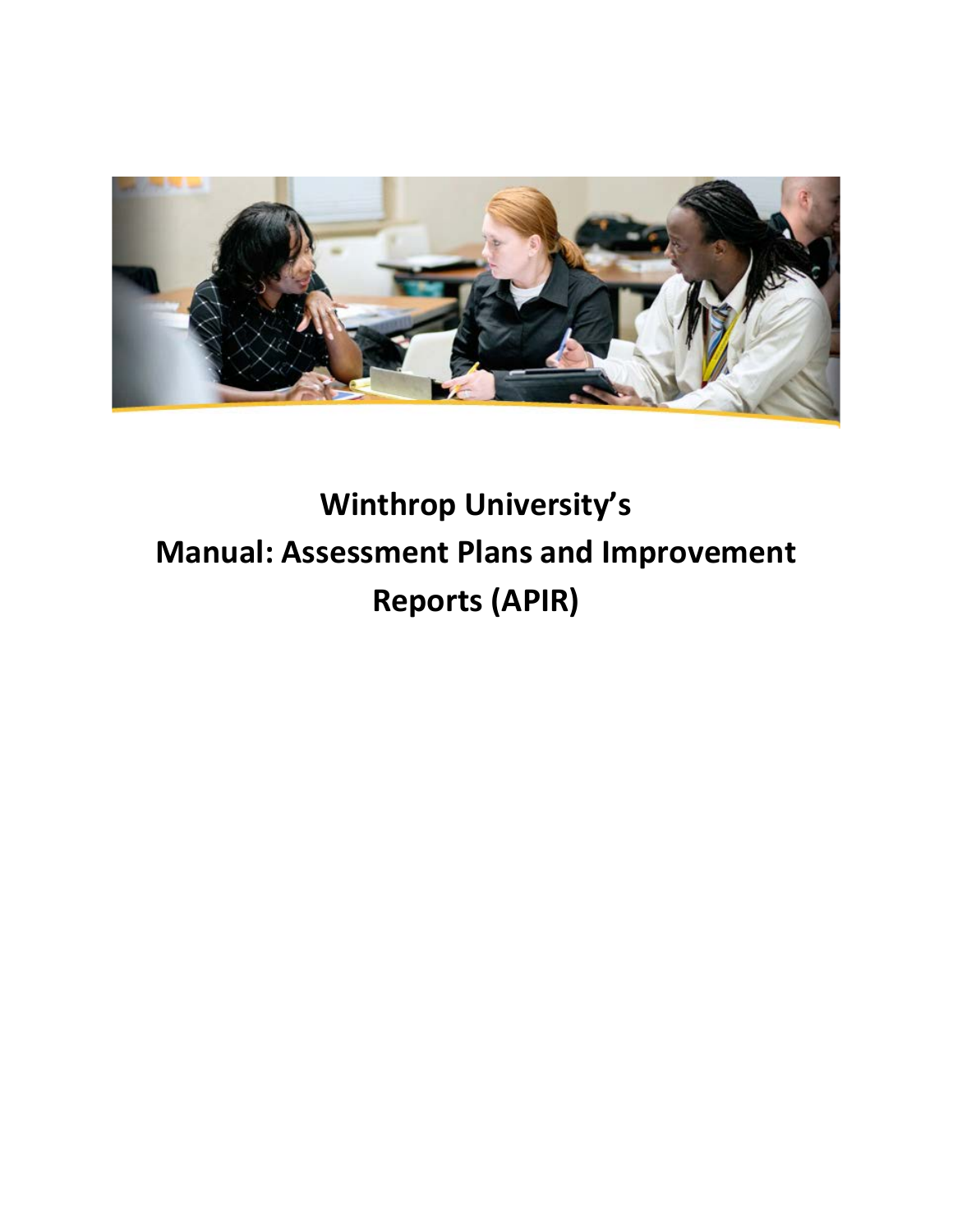# **Table of Contents**

| <b>Overview External Mandates</b>                                     |    |
|-----------------------------------------------------------------------|----|
| <b>SACSCOC</b> reporting obligations for administrative, academic and |    |
| student support services                                              | 3  |
| <b>South Carolina (SC) mandates</b>                                   |    |
| <b>Federal mandates</b>                                               |    |
| <b>Academic Affairs and Student Life</b>                              | 15 |
| <b>Administrative Units</b>                                           | 22 |
| <b>Program Reviews, Quality Enhancement</b>                           | 26 |
| <b>Appendix A SACSCOC Standards and Requirements</b>                  | 31 |
| <b>Appendix B Federal Requirements (FR)</b>                           | 36 |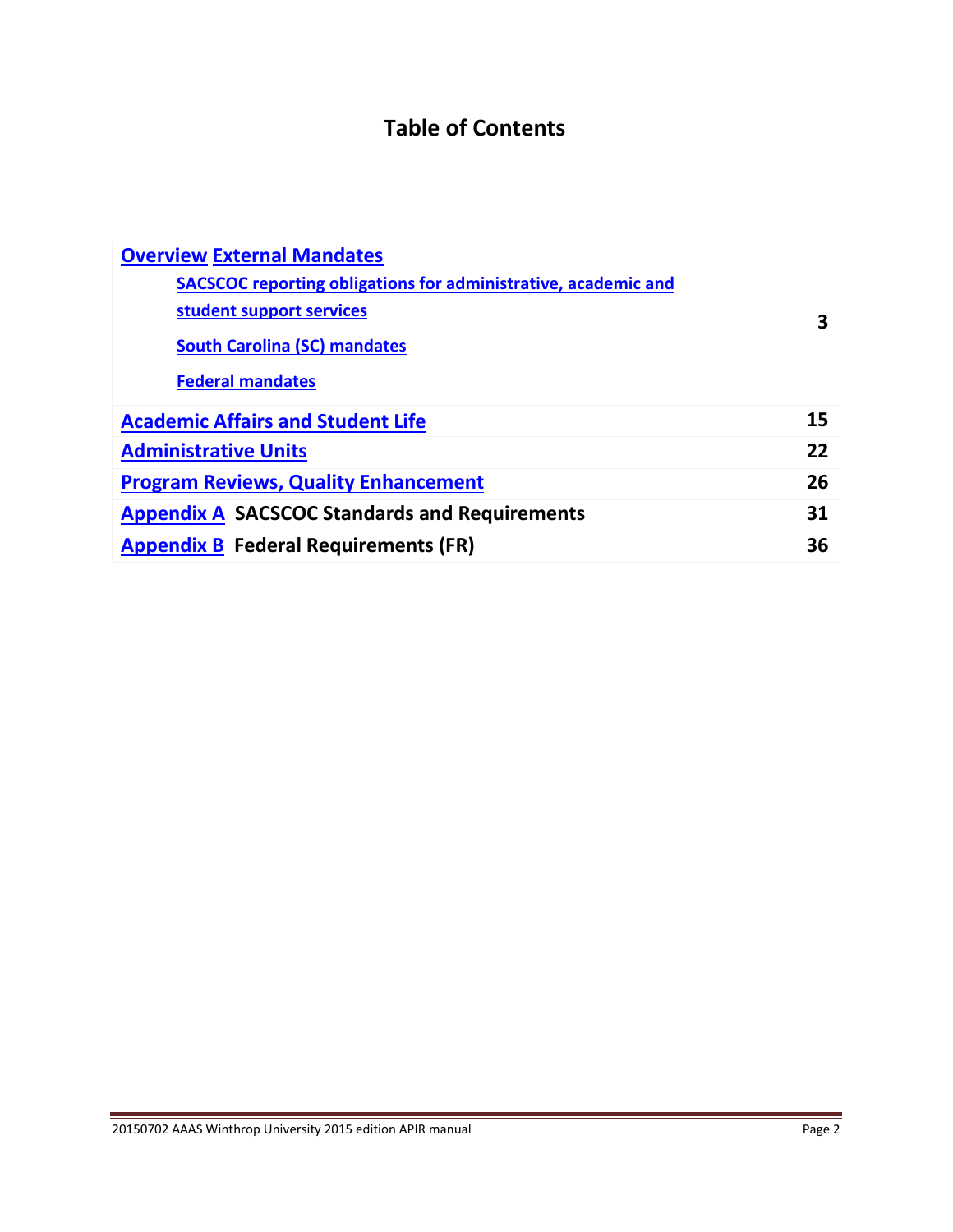#### <span id="page-2-0"></span>**Purpose**

 $\overline{a}$ 

Winthrop uses assessment findings to inform programmatic decisions in administrative, student life, and academic program units, document student achievements, and improve the quality of learning for all Winthrop students. Winthrop's Manual for Assessment Plans and Improvement Reports (APIR) is updated biennially to facilitate ongoing documentation of assessment plans, results and evidence-based decisions, and support Winthrop's accountability obligations to federal and state agencies and accreditation organizations. The APIR manual information can guide campus professionals as they provide evidence that unit personnel articulate program outcomes[1](#page-2-1) (goals), align outcomes to institutional, unit and program missions, assess achievement of outcomes, and use results to make decisions and take actions to improve learning. The APIR manual provides academic and student support personnel with resources for articulating student learning outcomes (SLOs), assessing SLOs achievement, and providing evidence that SLO assessment results informed actions taken to improve learning. Winthrop's [Budget and Institutional Effectiveness Annual Cycle](http://www.winthrop.edu/uploadedFiles/WU_IE_AnnualReportCycle.pdf) illustrates relationships among assessment and evidence-based planning and resource allocation.

#### **Background and APIR 2015 updates**

Winthrop's APIR Manual, established in 2009 and formerly called the Institutional Assessment Plan and Guide (IAP&G), provides context, guidance, and resource suggestions to demonstrate how Winthrop's administrative operations, academic programs and student support services facilitate achievement of the Universit[y mission,](http://www.winthrop.edu/president/secondary.aspx?id=30193) [goals, strategic priorities, and objectives.](http://www.winthrop.edu/uploadedFiles/FY2013-14alltemplates.pdf)<sup>[2](#page-2-2)</sup>

2015 APIR Manual updates were informed by feedback from internal users, changes to regulatory obligations from federal and state agencies and regional accreditation agencies, and results from Winthrop's 2013-14 re-visioning process that led to articulation of the University's current goals, strategic priorities, and objectives. Winthrop's comprehensive 2013-14 campuswide visioning process included [focus groups](http://www.winthrop.edu/president/secondary.aspx?id=32578) and [town hall](http://www.winthrop.edu/president/secondary.aspx?id=32577) meetings with internal and external stakeholder groups. Feedback indicated a need for expanded documentation regarding assessment and evidence-based improvements for administrative and student support units. In

20150702 AAAS Winthrop University 2015 edition APIR manual Page 3

<span id="page-2-1"></span><sup>&</sup>lt;sup>1</sup> Winthrop uses terminology and operational definition articulated by SACSCOC

<span id="page-2-2"></span><sup>&</sup>lt;sup>2</sup> Readers can access Winthrop's Goals, Strategic Priorities, and Objectives via *the South Carolina (SC) Statehouse* [reports site,](http://www.scstatehouse.gov/reports/aar2014/h47.pdf) the [SC State Agency Accountability Reports web site for Fiscal year 2013-14,](http://www.scstatehouse.gov/reports/aar2014/aar2014.php) or [Winthrop's web site.](http://www.winthrop.edu/uploadedFiles/AccountabilityReportFY13-14.pdf)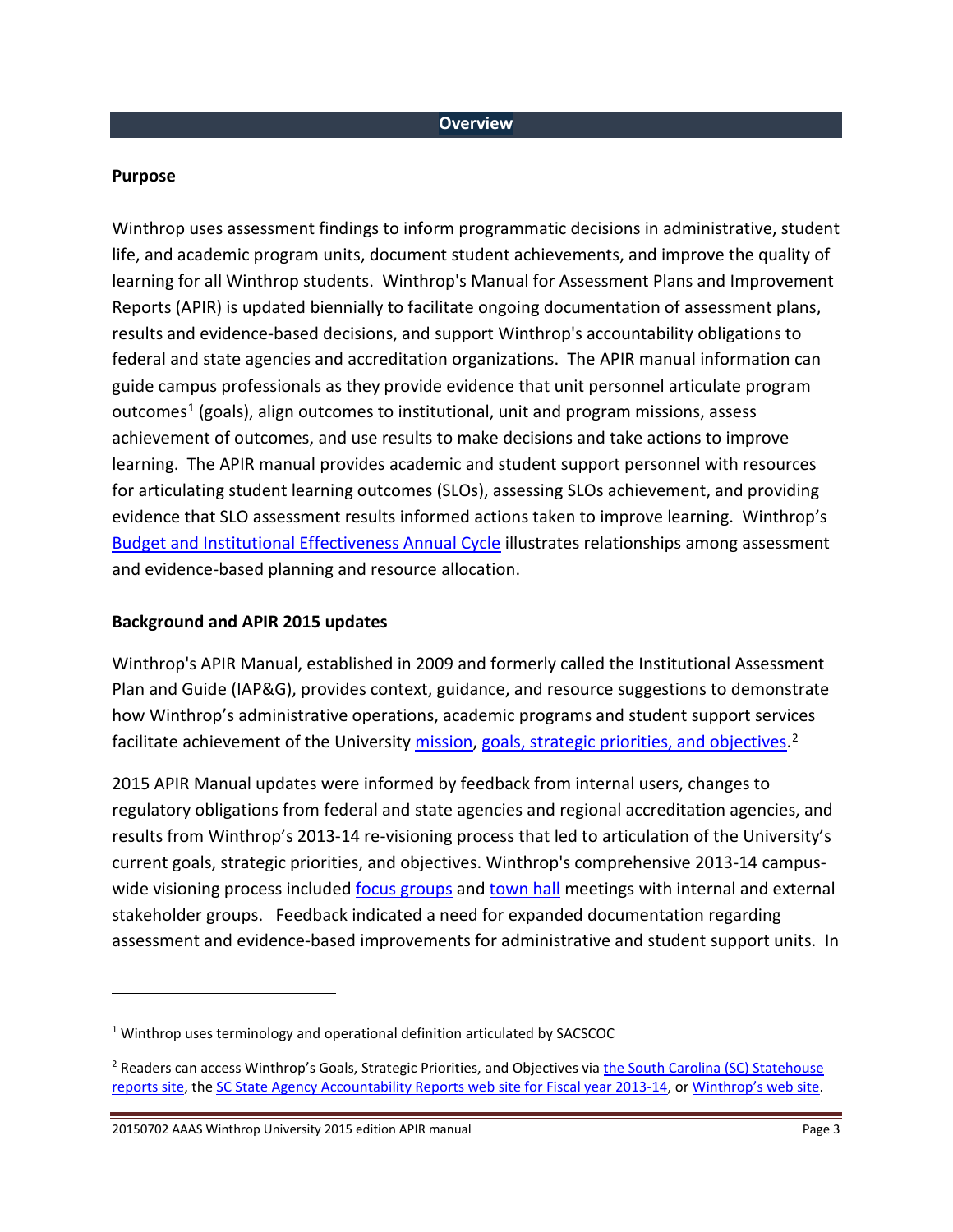prior editions of the APIR, one chapter was a primer enumerating basic steps for conducting assessment and documenting evidence-based improvements. The chapter on assessment basics was dropped from the current edition of the APIR but interested readers may view the chapter in [archived copies of prior editions.](http://www.winthrop.edu/accountability/default.aspx?id=11902) Southern Association of Colleges and Schools Commission on Colleges (SACSCOC) updates encompass regulations and standards introduced, clarified, or refined since Winthrop's 2011 SACSCOC decennial reaffirmation. Portions of the original manual published in 2009 were adapted with permission from the University of [Virginia's Assessment Guide.](uhttp://www.web.virginia.edu/iaas/assessment/assessment.shtmU) Winthrop's Department of Accreditation, Accountability, and Academic Services (AAAS) is responsible for producing, updating and disseminating the APIR, which is publicly available on the AAAS [assessment resources web site.](http://www.winthrop.edu/accountability/default.aspx?id=11902)

# <span id="page-3-0"></span>**External Mandates – Federal and State**

Winthrop students are eligible for Title IV federal financial aid, obligating Winthrop to meet federal and regional (SACSCOC) reporting requirements. The Commission on Higher Education Accreditation [\(CHEA\)](http://www.chea.org/) monitors and oversees the work of regional accreditation organizations in the United States, including SACSCOC. South Carolina regulatory updates include [Accountability Reporting format and templates introduced in FY 2013-14,](http://www.budget.sc.gov/EBO-accountabilty-planning.phtm) updates in the [SC](http://www.budget.sc.gov/EBO-index.phtm)  [Executive Budget Office](http://www.budget.sc.gov/EBO-index.phtm) (EBO) associated with [budget planning,](http://www.budget.sc.gov/EBO-budget-planning.phtm) and the SC Commission on [Higher Education \(CHE\).](http://www.che.sc.gov/DataPublications.aspx) As a public institution in South Carolina, Winthrop meets state reporting and transparency obligations as evidenced by annual [state accountability reports,](http://www.scstatehouse.gov/reports/reports.php) Commission on Higher Education Management Information Systems [\(CHEMIS\) data and](http://www.che.sc.gov/DataPublications.aspx)  [publications,](http://www.che.sc.gov/DataPublications.aspx) [enrollment](http://www.che.sc.gov/DataPublications/EnrollmentData.aspx) an[d completion](http://www.che.sc.gov/DataPublications/SearchtheCHEDocumentCatalog.aspx) reports, and [student achievement goals.](http://www.winthrop.edu/accountability/default.aspx?id=39591) The [SC](http://www.budget.sc.gov/EBO-index.phtm)  [Executive Budget Office \(EBO\)](http://www.budget.sc.gov/EBO-index.phtm) provides links to a variety of documents including [budget](http://www.budget.sc.gov/webfiles/OSB/budget%20planning/FY_2015-16_Budget_Instructions_%282%29.pdf)  [planning instructions,](http://www.budget.sc.gov/webfiles/OSB/budget%20planning/FY_2015-16_Budget_Instructions_%282%29.pdf) [detail base budget from prior years,](http://www.budget.sc.gov/webfiles/OSB/Detail%20Base%20Budgets/FY_2013-14_Detail_Budget_for_Webpage.pdf) [federal and other funds retained and](http://www.budget.sc.gov/webfiles/OSB/Funds%20Retained%20and%20Expended/Fed-Other_FY2011-12_thru_FY2013-14.pdf)  [expended by state agencies 2011-12 through 2013-14,](http://www.budget.sc.gov/webfiles/OSB/Funds%20Retained%20and%20Expended/Fed-Other_FY2011-12_thru_FY2013-14.pdf) and [budget plans.](http://www.budget.sc.gov/webfiles/OSB/budget%20plans/H470.pdf) The [SC Budget and](http://transparency.sc.gov/BCB/transparency/BCB-transparency-hub.phtm)  [Control Board Transparency Hub](http://transparency.sc.gov/BCB/transparency/BCB-transparency-hub.phtm) offers a portal function enabling readers to access financial information associated with budgets. Readers are reminded that URLs are ephemeral and organizations periodically update their web sites; broken links may require further searches.

AAAS monitors and manages data security associated with data requests to ensure compliance with [FERPA](http://www.winthrop.edu/recandreg/default.aspx?id=22609) and the [SC Family and Personal Identifying Information](http://www.scstatehouse.gov/code/t30c002.php) Privacy Act. AAAS provides data support for administrative decision-making associated with Key Performance Indicators (KPIs), institutional planning and resource allocation, and external reporting obligations. AAAS personnel provide campus units with training support to access data and use software e.g., the *Primary Instructor Credentialing System* (PICS), Activity Insight, and Winthrop's *Online Assessment Plans and Improvement Reporting System (*OARS). AAAS also provides internal stakeholders with data support and consultancy services to facilitate understanding of government and accreditation assessment and reporting obligations and in collecting and archiving evidence demonstrating compliance with reporting obligations and standards.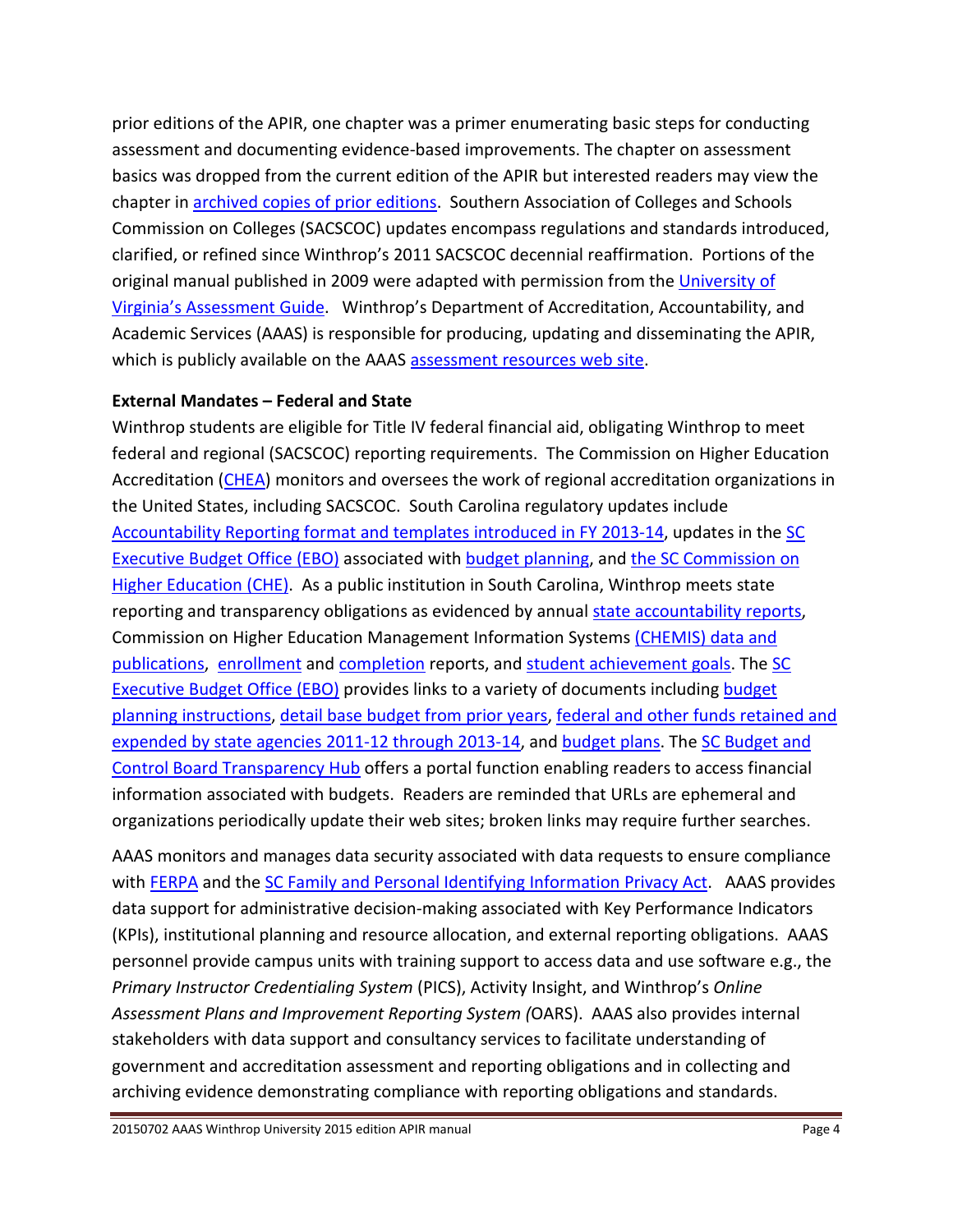# <span id="page-4-0"></span>**External Mandates – SACSCOC - Administrative, Academic, and Student Support**

SACSCOC describes its decennial reaffirmation and Fifth-Year Interim reviews as institutional audit processes. Timelines and general information are on [Winthrop's SACSCOC web site](http://www.winthrop.edu/sacs/) and the **SACSCOC** web site. The timeline for reaffirmation and Fifth-Year Reports for Track B institutions (Winthrop is a Track B institution) is also posted on the [SACSCOC timeline web site.](http://www.sacscoc.org/fifth%20year/2019_2024_fifth_year_timeline_charts_for_submission_and_review.pdf) Standards comprehensively address all aspects of administrative, academic and student support services and operations including (but not limited to) responsibilities and qualifications of institutional personnel, regulatory compliance, resource management, programming, support services, physical facilities, communication systems, technological applications and partnerships with external groups. [Appendix A](#page-30-0) provides an overview of information related to SACSCOC standards. Appendix A is also found in the current SACSCOC Resource Manual.

Evidence-based compliance narratives are required for decennial reaffirmation and the Fifth-Year Interim Report. All SACSCOC standards (Core Requirements (CR), Comprehensive Standards (CS), and Federal Requirements (FR)) must be addressed in the decennial compliance review (See Appendix A). Selected SACSCOC standards are required for Parts II and III of the [Fifth-Year Interim Report.](http://www.sacscoc.org/fifth%20year/Summary.The%20Fifth%20Year%20Interim%20Report.pdf) All administrative, student support and academic units are responsible for knowing and staying current with SACSCOC standards and for integrating (into compliance narratives) cross-referenced SACSCOC standards, [Policies,](http://www.sacscoc.org/policies.asp%23policies) [Guidelines,](http://www.sacscoc.org/policies.asp%23guidelines) and [Position](http://www.sacscoc.org/policies.asp%23position)  [Statements](http://www.sacscoc.org/policies.asp%23position) documented in the [Resource Manual,](http://www.sacscoc.org/pdf/Resource%20Manual.pdf) to ensure assessment results and evidencebased improvements demonstrate compliance with reporting obligations. According to Winthrop's SACSCOC Vice President Contact, Dr. Crystal Baird, the top five standards cited for [noncompliance](http://www.sacscoc.org/staff/cbaird/Fifth_Year_Interim_Review.pdf) in the past five years (encompassing > 409 institutional reviews) include the following.

- 1. CS 3.3.1.1: institutional effectiveness (IE) academic programs (49% of institutions)
- 2. CR 2.8 : # of qualified full time faculty for each academic program (39% of institutions)
- 3. CS 3.4.11 qualified academic coordinators (31% of institutions)
- 4. FR 4.5 student complaints (23% of institutions)
- 5. CS 3.10.2 / FR 4.7 Financial Aid/Title IV (21% of institutions)

More recently (April 2015), SACSCOC posted a report of the [Top 10 Most Frequently Cited](http://www.sacscoc.org/Research/Most_Frequently_Cited_Principles_2013_Track_A_B-rev.pdf)  *Principles* [in Reaffirmation Reviews: 2013 Reaffirmation Class.](http://www.sacscoc.org/Research/Most_Frequently_Cited_Principles_2013_Track_A_B-rev.pdf) *Citation* in this context means institutions were asked to provide additional documentation demonstrating compliance with the standard in question. The decennial reaffirmation process includes several opportunities for institutions to make a case for compliance with SACSCOC standards. Off-site SACSCOC peer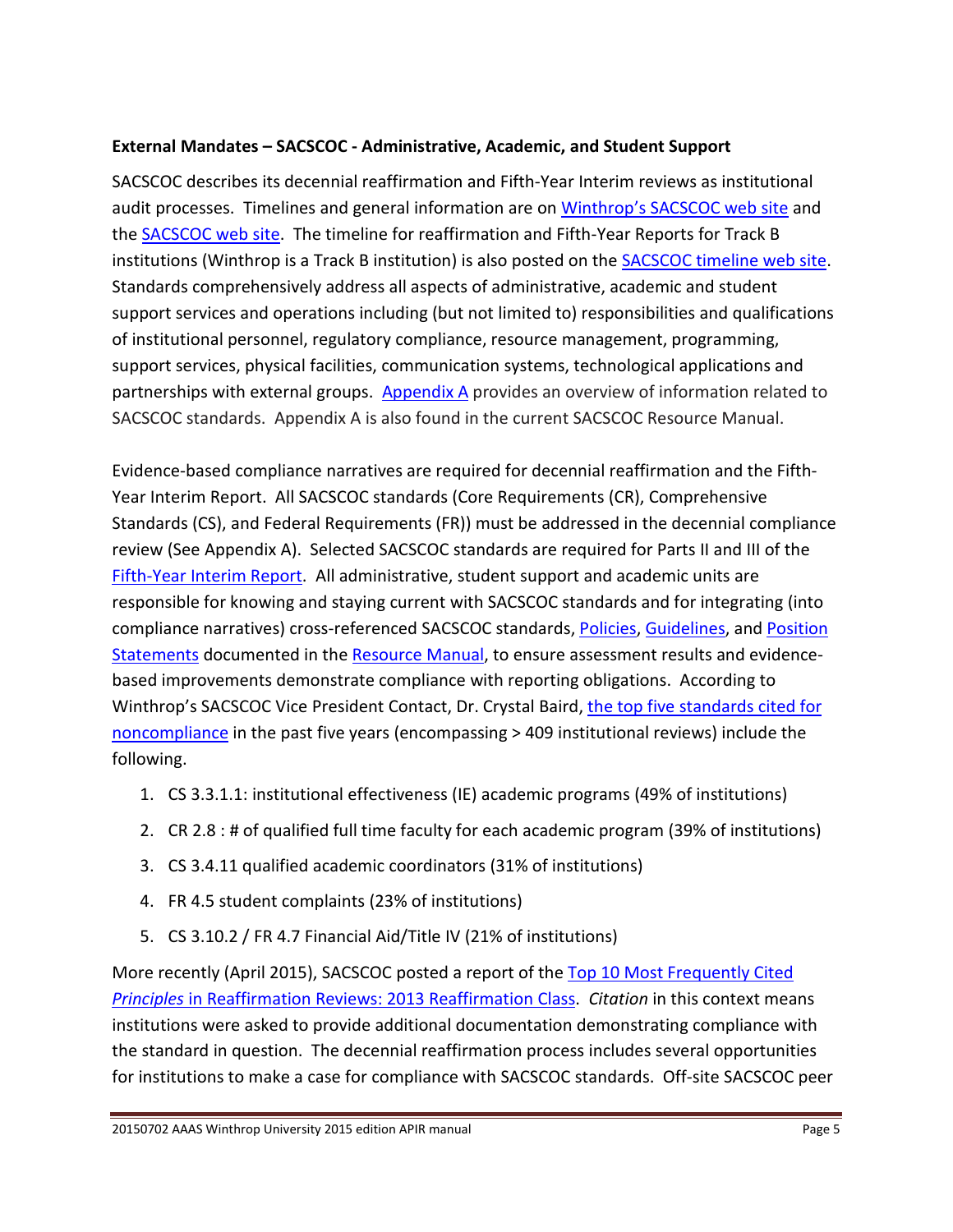reviewers who evaluate the initial Compliance Narrative identify standards for which additional information is needed in order to make a judgment about compliance. Typically, the response to the Off-Site team's request for additional information is a [Focused Report](http://www.sacscoc.org/pdf/081705/Handbook%20for%20Institutions%20seeking%20reaffirmation.pdf) (p. 12) conveyed to SACSCOC at the same time the institution conveys its proposed Quality Enhancement Plan (QEP), several weeks prior to the scheduled on-site visit. The SACSCOC on-site team reviews evidence in the Focused Report addressing queries posed by the off-site team and makes one of two decisions, either the additional information conveyed in the Focused Report provides the clarity needed or the on-site team addresses the matter during the on-site visit. Following the on-site visit, the on-site team prepares a report of their findings, again identifying what, if any, standards still require additional information before a determination of compliance can be made. Institutions then have one more opportunity to provide additional information before the SACSCOC Board of Trustees (BOT) votes on the institution's status. If the information provided by the institution following the on-site visit does not provide sufficient evidence for the BOT, the matter is conveyed to the SACSCOC Committees on *Compliance and Reports* (*C&R*). Several SACSCOC documents (*Interview Policy[3;](#page-5-0) Fifth-year Interim Report Outline[4](#page-5-1), and Reports Requested for COC Review*[5\)](#page-5-2) provide more details on roles and responsibilities of the C & R Committees.

Unit assessment coordinators in student life, administrative and academic units are encouraged to review SACSCOC documents at least twice a year to ensure familiarity with current standards, policies, guidelines, position statements, and other reporting expectations. While SACSCOC can make updates throughout the year, generally spring (following BOT actions during the December annual meeting) and August-September (following BOT actions during its June meeting) are good times to perform a web scan of SACSCOC URLs for updates to policies, procedures, guidelines or resource materials. At a minimum, readers are encouraged to examine the following sites for updates: [WebChanges,](http://www.sacscoc.org/webChanges.asp) [Institutional Resources,](http://www.sacscoc.org/inst_forms_and_info1.asp) [Policies and](http://www.sacscoc.org/policies.asp)  [Publications,](http://www.sacscoc.org/policies.asp) [Index of Documents,](http://www.sacscoc.org/publication_index.asp) and SACSCOC [review team resources.](http://www.sacscoc.org/committee_forms1.asp)

*[Distance and correspondence education](http://www.sacscoc.org/pdf/DistanceCorrespondenceEducation.pdf)* is an area for which SACSCOC reporting obligations have become more complex since Winthrop's 2011 decennial reaffirmation. Unit assessment coordinators and senior administrators should review standards and evidence sources to ensure current and cross-referenced standards, policies, position statements, and guidelines

 $\overline{a}$ 

<span id="page-5-0"></span><sup>3</sup> <http://www.sacscoc.org/pdf/081705/interview%20policy%20fin.pdf>

<span id="page-5-1"></span><sup>4</sup> <http://www.sacscoc.org/fifth%20year/Summary.The%20Fifth%20Year%20Interim%20Report.pdf>

<span id="page-5-2"></span><sup>5</sup> <http://www.sacscoc.org/pdf/Reports%20requested%20for%20COC%20review.pdf>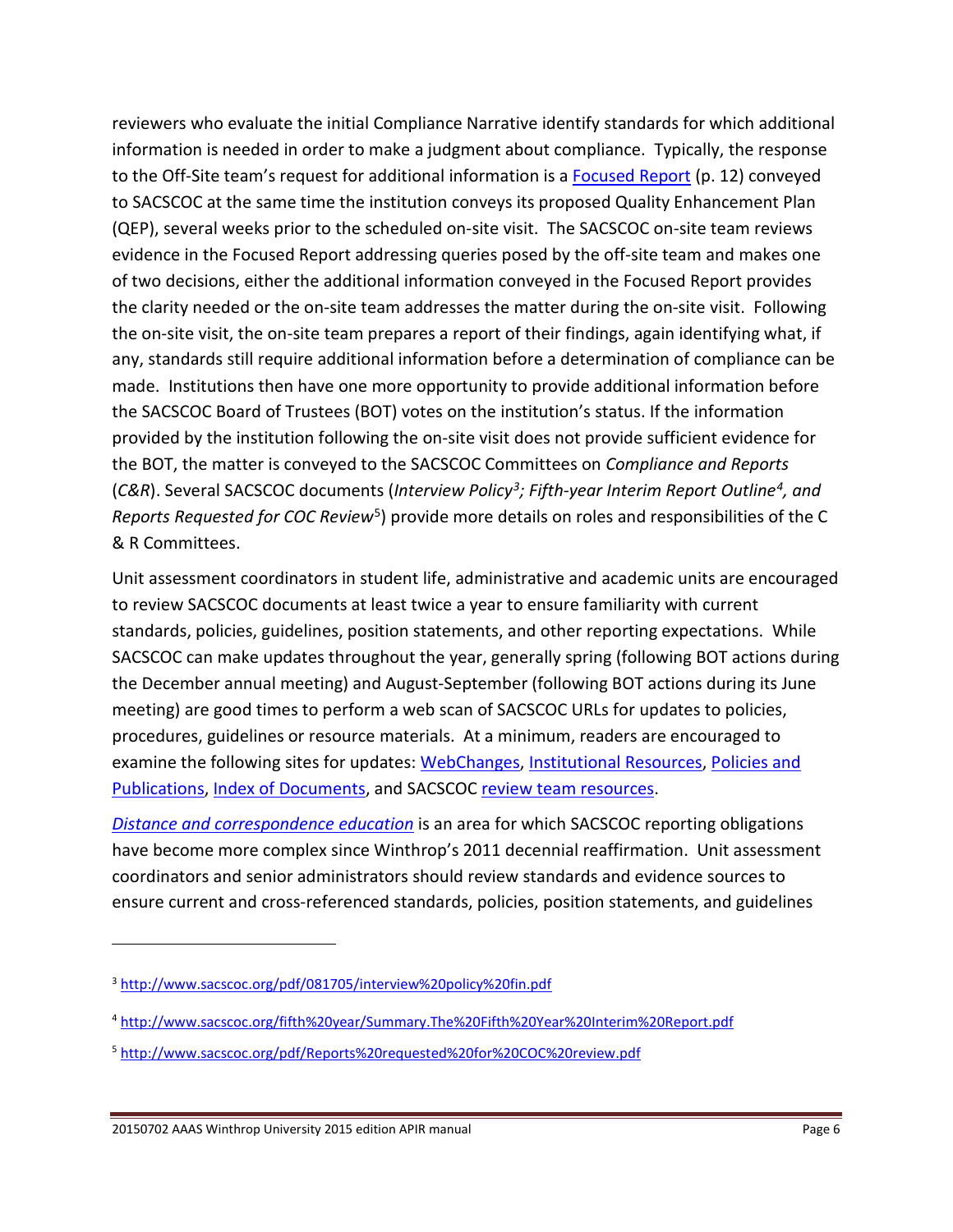are documented for Winthrop's Fifth-Year Interim Report. Unit assessment teams and coordinators are reminded to verify that relevant SACSCOC policies and cross-referenced standards have been addressed in preparing compliance narratives. SACSCOC Institutional [Resources](http://www.sacscoc.org/inst_forms_and_info1.asp) includes links to the *Resource Manual,* templates (some of which are undergoing revisions), policies, guidelines and timelines.

Unit assessment coordinators/teams should confer with their respective academic deans, vice presidents, or other senior administrators to determine unit level assessment team or committee structures and to discuss unit-level loci of responsibility associated with monitoring SACSCOC web sites, documentation, review, and monitoring of assessment plans and evidencebased improvement reports, and providing feedback to program personnel. Evidence of unitlevel assessment coordination and feedback to program personnel can include minutes from assessment meetings, names of attendees, copies of rubrics (evaluation tools) used to review unit level assessment plans and improvement reports, and copies of completed unit-level reviews linked to rubrics or other evaluation tool(s), and actions taken. Simply offering copies of rubrics without providing evidence they were actually used does not demonstrate compliance with SACSCOC standards.

#### **Documenting and evaluating a case for compliance**

Institutions are required to use centralized reporting and to document evidence-based decisions and improvements, i.e. provide evidence that assessment results **were** used to inform decisions and actions to improve learning and achieve goals (outcomes). Merely reporting changes to assessment strategies/instruments does not constitute compliance with standards associated with institutional effectiveness. *Plans to use assessment results in the future* do not constitute evidence of compliance with SACSCOC CS 3.3.1 [\(Resource Manual,](http://www.sacscoc.org/pdf/Resource%20Manual.pdf) pp 48-53).

Winthrop's Online Assessment Plan and Improvement Reporting template [\(OARS\)](https://www2.winthrop.edu/login/betatest/login.aspx?ReturnUrl=%2flogin%2fbetatest%2fdefault.aspx&s=0) is the centralized reporting template all administrative, student life and academic units use to annually document plans to assess program goal achievement, report assessment results from past/current reporting periods, and document evidence-based improvements informed by assessment findings. The OARS reporting template was internally designed and implemented in 2009 to meet SACSCOC centralized reporting obligations while accommodating Winthrop's tradition of decentralized authority and responsibility for assessment and using assessment results to make decisions and take actions that improve programs and learning. The OARS reporting template includes a combination of constructed-response boxes and closed-ended cells that provide administrative, academic, and student support units with flexibility to meet SACSCOC reporting and evidence obligations while accommodating unique division/unit reporting obligations to other external stakeholders. The online reporting template enables unit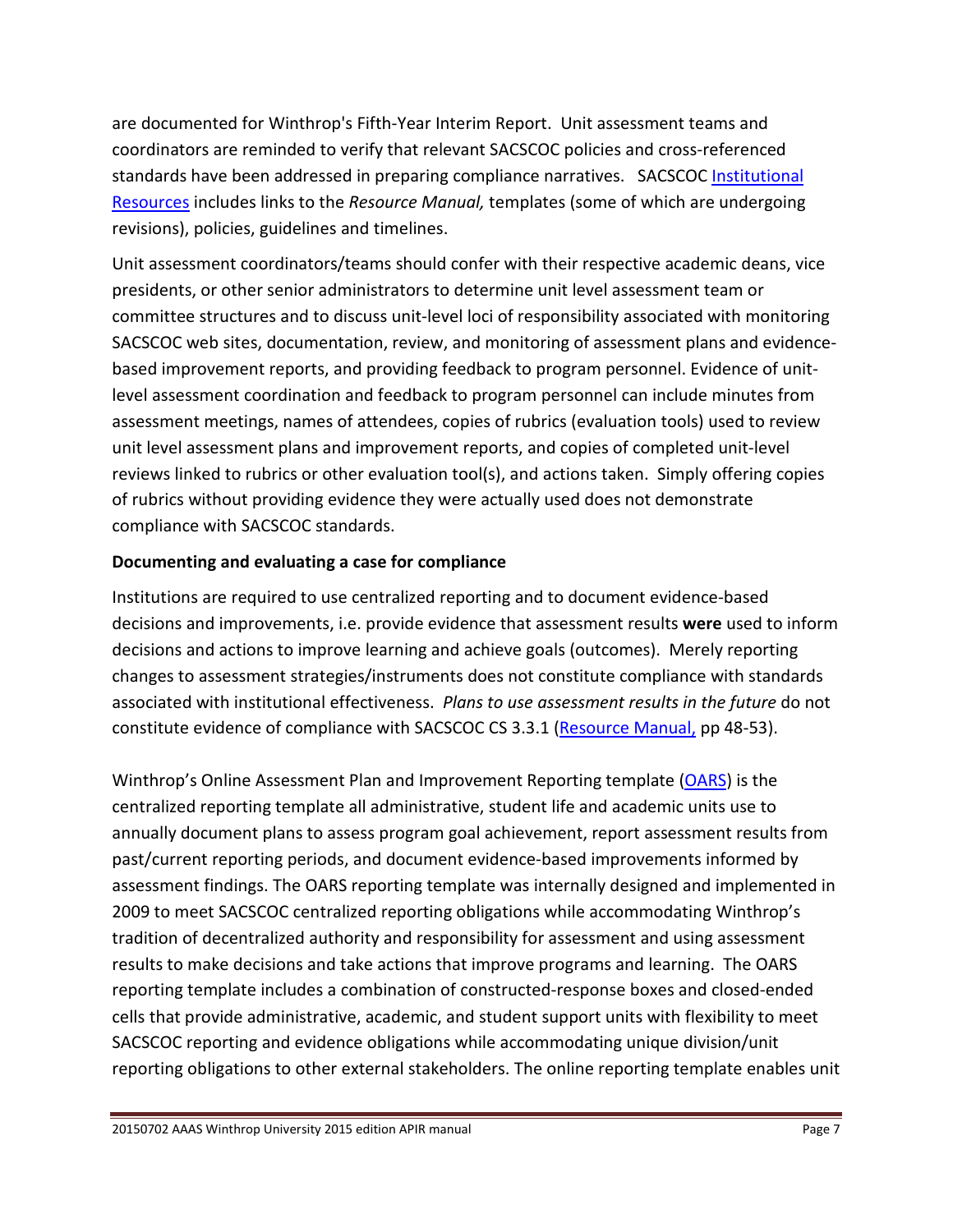personnel to show how their expected outcomes are aligned to Winthrop's [goals, strategic](http://www.winthrop.edu/uploadedFiles/FY2013-14alltemplates.pdf)  [priorities, objectives,](http://www.winthrop.edu/uploadedFiles/FY2013-14alltemplates.pdf) and KPIs as well as SACSCOC standards.

Winthrop's centralized template and approach met SACSCOC reporting obligations during Winthrop's 2011 decennial reaffirmation. The OARS is not a repository for all data files related to assessment and evidence-based improvements. Small files and simple graphics may be uploaded to the OARS. Large files and complex graphics used as evidence of compliance with SACSCOC standards should be archived in the unit's assessment and evidence repository and referenced in OARS along with information on who to contact to obtain more information about the archived documents. Unit assessment coordinators should also use OARS to document procedures for external review teams to obtain access to unit level evidence. To schedule OARS training, contact AAAS by going to the [online data request form](http://www.winthrop.edu/accountability/default.aspx?id=31370) and using the *request description* box.

#### **Reporting Assessment Results and Evidence-based actions taken, decisions made**

While data from and about individuals are collected for assessment initiatives, the focus of analysis and reports is always at the level of the program or a group. Results associated with individuals are confidential; de-identified data are used in summary reports. Most programs are in varying stages of assessment and evidence-based improvements in any one academic or fiscal year. OARS 2.0 accommodates such variability with constructed response opportunities enabling personnel to provide narrative they deem necessary. All programs/units are expected to post assessment plans for the current year (fiscal or academic) by October. Designated campus professionals who are responsible for uploading assessment plans, results and improvement reports (actions, decisions) into OARS have log-in access 24-7. Periodically, OARS may be unavailable to campus professionals to accommodate technology adjustments. Campus personnel will be notified by email if OARS is temporarily taken off-line. Use the AAAS data request form to report problems using the OARS.

# **Primary Instructor Credentialing System [\(PICS\)](http://www2.winthrop.edu/login/vita/login.aspx)**

In addition to OARS, Winthrop provides senior academic administrators with access to PICS, Winthrop's official repository of academic credentials and experiential evidence documenting qualifications of instructional faculties to teach assigned courses. Documentation within PICS provides proof to government and accreditation organizations that each primary instructor of record meets or exceeds standards set forth in credentialing guidelines. PICS is also the official repository for all syllabi by instructor of record, academic terms, and course sections. Given the [June 2014 SACSCOC Guidelines update to CR 2.8](http://www.sacscoc.org/pdf/081705/CR_2-8_Guideline.pdf) (*The number of full-time faculty members is adequate to support the mission of the institution and to ensure the quality and the integrity of each of its academic programs*), PICS serves as the source of evidence verifying adequate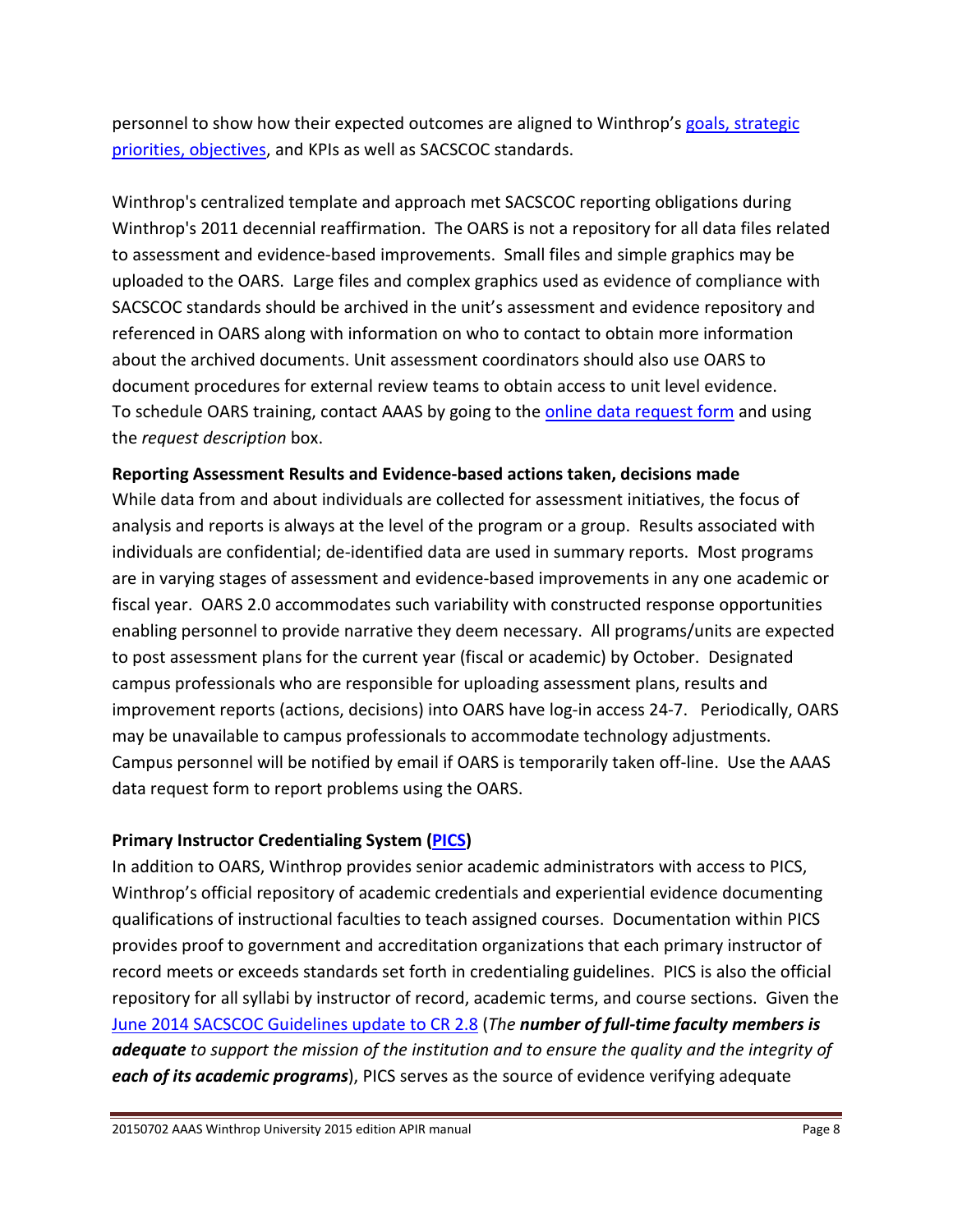number of qualified full-time faculty members for degree programs. For their units, academic deans ensure implementation of the following actions in PICS.

- Update and upload transcripts, certificates, syllabi, vitae, and other supporting documentation to the system;
- Correct information that is out of date or inaccurate, or contact AAAS for help;
- Provide experiential justification for faculty members who do not have either a terminal degree in the teaching field or a master's degree with proof of at least 18 graduate credit hours in the teaching field. SACSCOC does not recognize academic vitae as evidence of experiential qualifications without corroborating evidence.

Winthrop also subscribes to **Activity Insight**, a Digital Measures application to facilitate use of electronic annual reports produced by program faculties. Activity Insight provides reporting capacities for faculty members to manage and document their contributions related to teaching, scholarship and service. Activity Insight may supplement but not replace PICS.

# **Loci of Responsibility for SACSCOC standards**

Familiarity and documentation of compliance with current SACSCOC standards is the shared responsibility of all institutional units. Documentation of compliance with SACSCOC standards is typically led by unit assessment teams and coordinators who report to their respective senior administrators on the Executive Leadership Council (ELC) or the Academic Leadership Council (ALC). Unit assessment teams monitor and are familiar with current standards and ensure cross-referenced standards are taken into account when collecting, archiving and documenting evidence of compliance with SACSCOC standards.

To illustrate, responsibility for adequacy of physical facilities is shared across academic, administrative, and student support units, integrated into multiple SACSCOC standards, and linked to Winthrop's institutional goal (#2) *Continually enhance the quality of the Winthrop Experience for all students, Strategic Priority 2.3 Provide State of the Art Facilities and Infrastructure with appropriate technology to enhance academic and co-curricular learning and career preparation*. Unit assessment personnel provide feedback to senior administrators in academic, student life, and administrative units regarding the adequacy of physical resources and should therefore be familiar with the following SACSCOC standards.

CR 2.11.2 the institution has adequate physical resources to support the mission of the institution and the scope of its programs and services.

CS 3.11.1 Control of Physical Resources

CS 3.11.2 Institutional Environment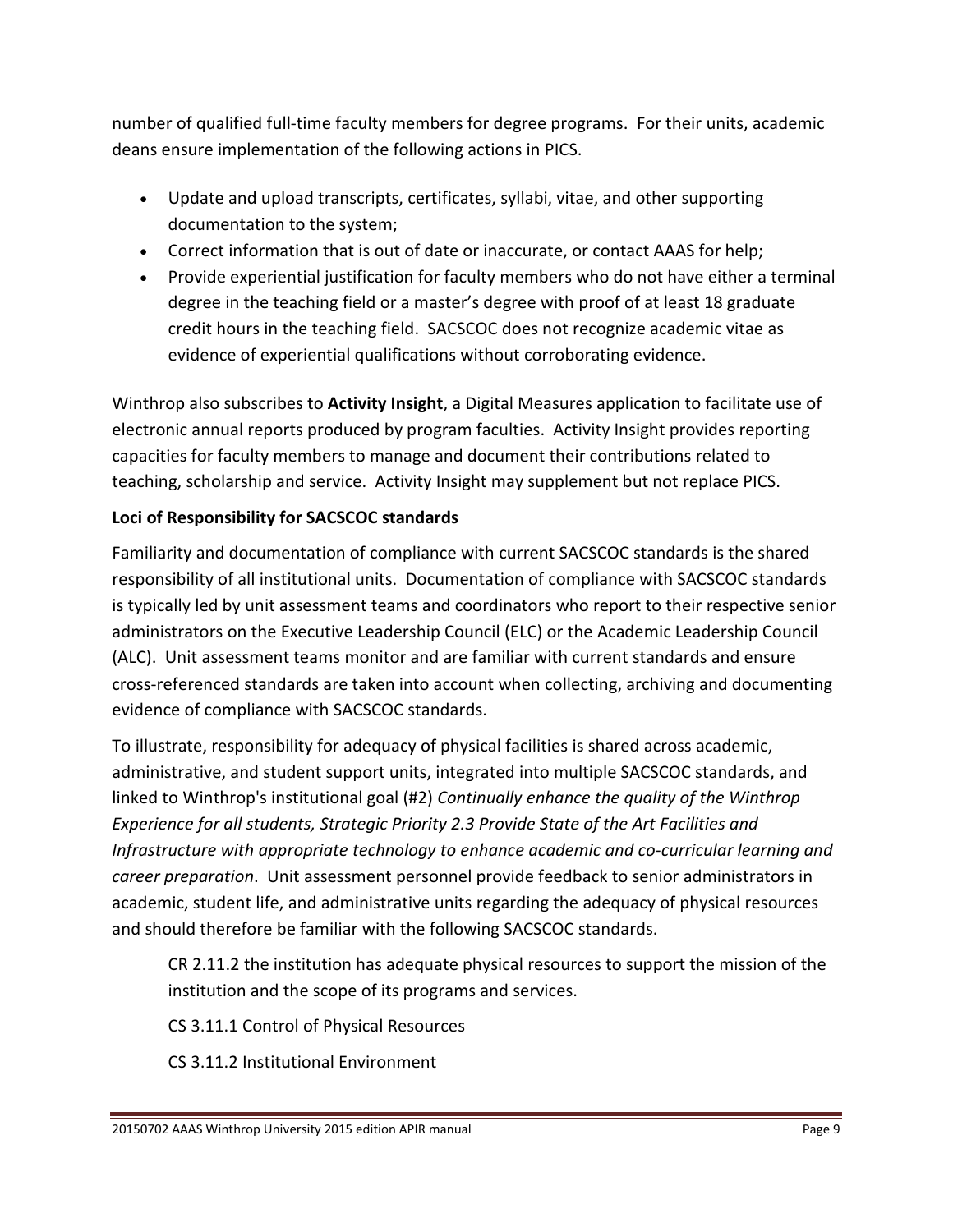CS 3.11.3 Operation and maintenance of physical facilities that appropriately serve the needs of the institution's educational programs, support services, and other missionrelated activities

While Winthrop's Division of Finance and Business houses the University's *Facilities Master Plan* and departments that manage physical facilities, senior administrators in the Divisions of Academic Affairs and Student Life also assess and provide feedback to the offices of Facilities Management and Facilities Design and Development on the quality, safety, and adequacy of Winthrop's physical facilities. Senior administrators communicate needs for maintenance and upgrades to the ELC to inform budget planning and resource allocations (SACSCOC CR 2.5). Academic program reviews (APRs) for both accredited/approved and non-accredited programs include assessment of the adequacy and effectiveness of physical facilities to support degree programs (see [internal self-study outline\)](http://www2.winthrop.edu/public/programreview/documents.aspx). External Review Team (ERT) reports resulting from APRs provide external review of the adequacy of physical facilities and what, if any, physical facilities improvements are needed to improve learning environments.

Another example of shared responsibilities is Information Technology. Campus-wide units have vested interest in hardware and software resources, technology training, data security, data privacy, distance learning, and other technology-related issues associated with student learning and supporting institutional mission achievement. Examples (not an exhaustive list) of SACSCOC standards associated with technology include CR 2.10 and CR 3.3.1.3 (Student Support Services); CS 3.4.12 (Technology Use), and FR 4.8. 1-3 (Distance and Correspondence Education). Each technology standard also requires demonstrating compliance with related SACSCOC Guidelines, Policies and Position Statements. APR includes assessment of technology relative to student learning

# **How many years of evidence are needed?**

Administrative, student life and academic divisions are expected to provide data from 2011 through the present time when preparing narratives for Winthrop's Fifth-Year Interim Report. For organizational units or subdivisions established after Winthrop's December 2011 reaffirmation, senior administrators and unit assessment personnel are expected to provide SACSCOC with narrative explaining how new or organizationally modified units evolved from prior units, including qualitative and quantitative assessment results supporting establishment of new organizational units.

The SACSCOC Principles of Accreditation were adopted in 2004; units should be prepared to demonstrate generally accepted best practices including the items below.

• Sustained over time (at least five continuous years of assessment and evidence-based improvements)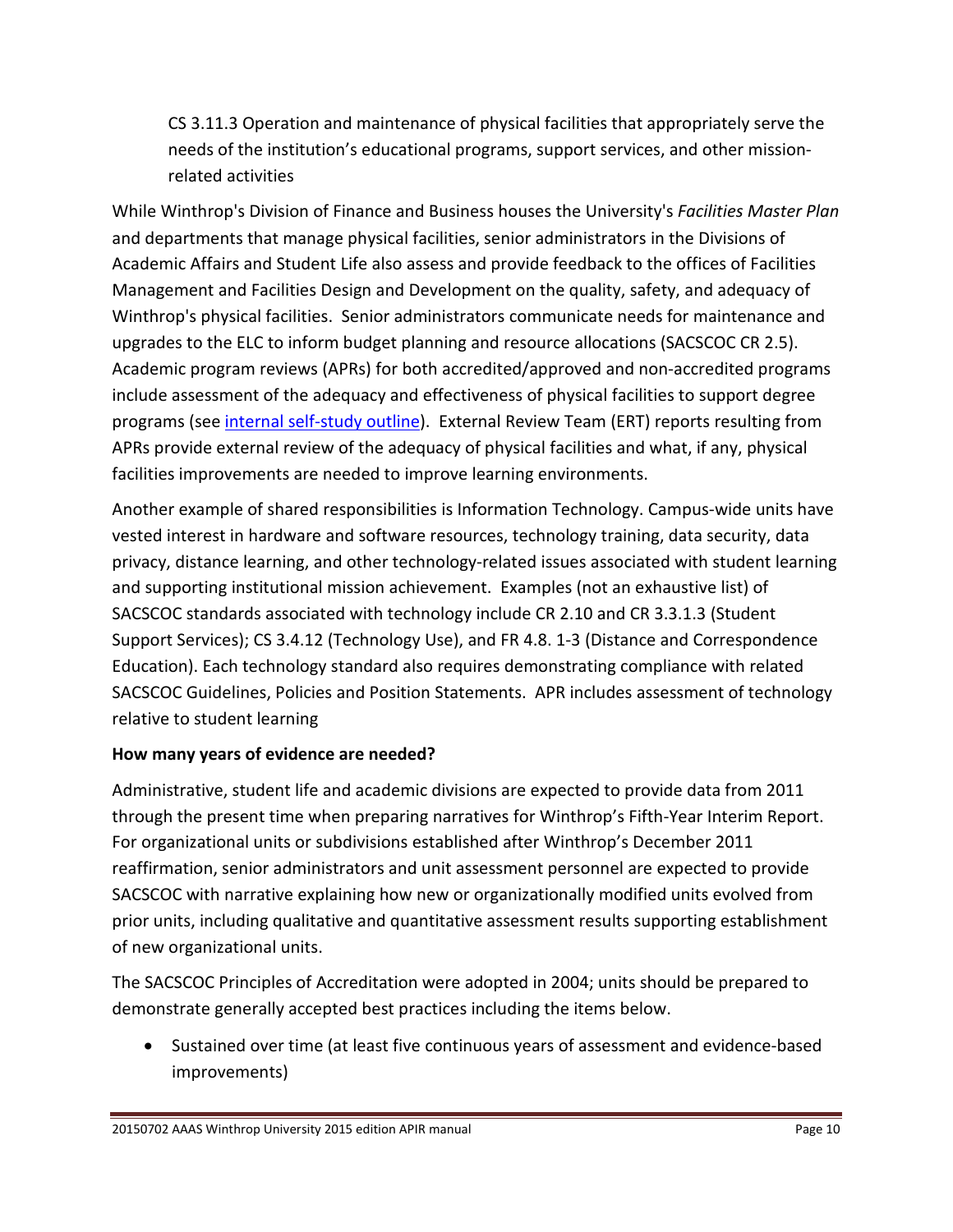- Pervasive (across administrative, student support service and academic units)
- Multiple methods (direct and indirect, internally- and externally-developed assessment instrumentation)
- Explicit alignments among program and learning outcomes assessment and institutional mission, goals, strategic priorities and objectives.

# **Avoiding pitfalls**

Red flags include episodic initiatives, immature data (< three years), absence of evidence aligning assessment results to decisions across institutional units and divisions, and selective use of examples that do not reflect the campus organizational structure or profile of academic and student support programming.

Expect increased scrutiny on standards that required additional clarification in 2011 or *use of results* that merely discuss future plans. Academic units only using indirect measures to assess SLOs should anticipate requests for evidence demonstrating direct assessment of knowledge and skills. Professional credentialing exams may be a direct measure of student learning in the certificate or degree program. If using an internally-developed comprehensive exam, provide SACSCOC reviewers with documentation showing which exam items are mapped to specific SLOs. Assessment of student artifacts (derived from portfolios, course assignments) that involve rubrics or other rating schema should also map to intended SLOs.

# **Information Sources**

The 2012 *[SACSCOC Resource Manual](http://www.sacscoc.org/pdf/Resource%20Manual.pdf) for the Principles of Accreditation (updated for its second printing, February 2013)* is a primary information source to identify cross-referenced standards, policies, guidelines, and position statements. The *Resource Manual* includes questions SACSCOC auditors (external review and on site teams) are encouraged to ask as they review an institution's Compliance or Fifth-Year Interim report and examples of evidentiary documents institutions can use to demonstrate compliance with each standard. Unit assessment coordinators and teams may also want to examine the rubric, *[Analyzing a Case for Compliance,](http://www.sacscoc.org/pdf/ANALYZING%20A%20CASE%20FOR%20COMPLIANCE_SEPT2010%20_2_.pdf)* used by SACSCOC review teams when evaluating evidence proffered as demonstrating compliance with SACSCOC standards. While the rubric was originally published in 2010, it still provides insights about how external peer reviewers approach their audit responsibilities.

# **What's new since 2011?**

Readers can link to the SACSCOC *[Recent Changes to the Web Site](http://www.sacscoc.org/webChanges.asp)* for quick updates. Institutions are responsible for monitoring and knowing about new standards, updated language to existing standards, and refinements in existing standards.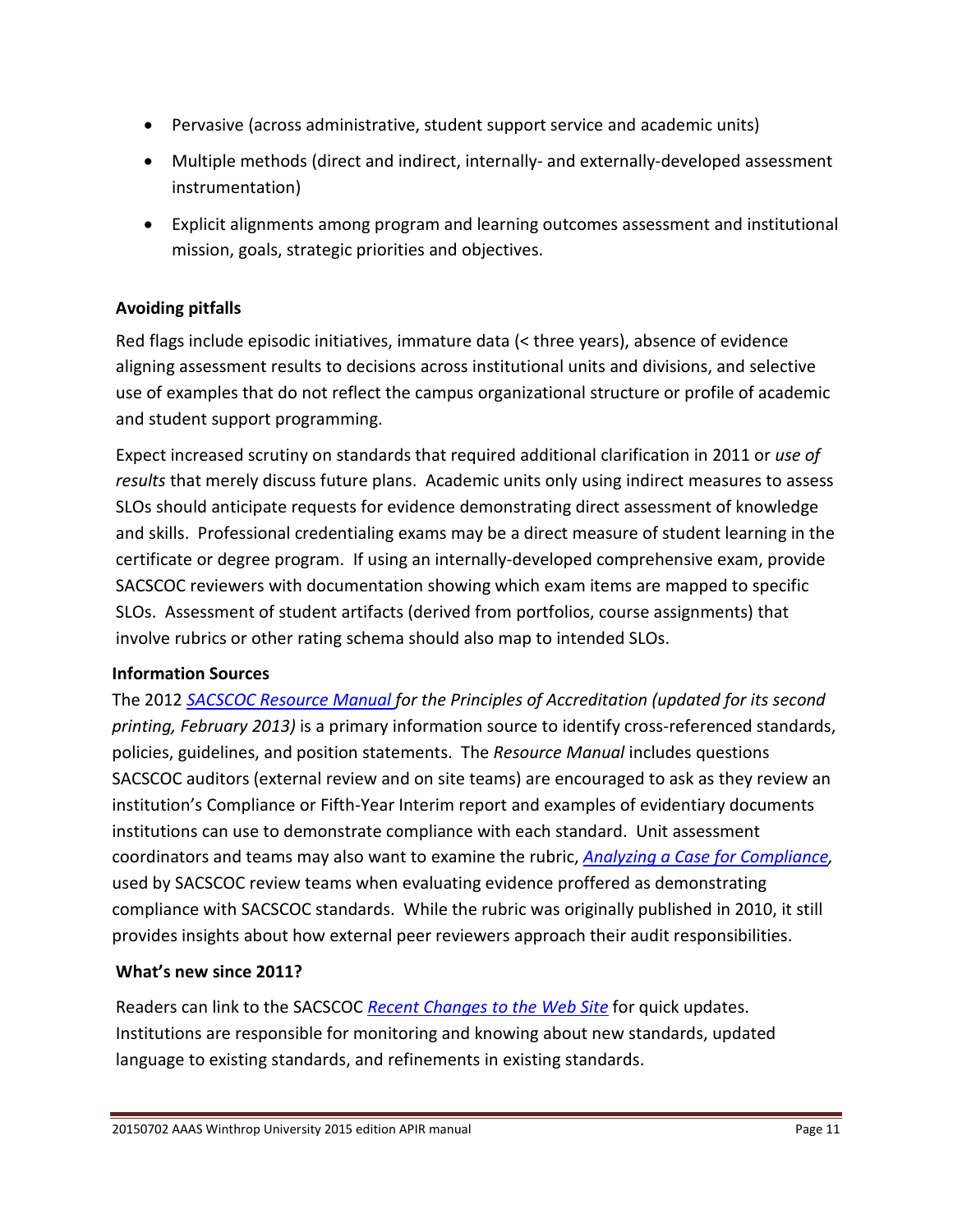While examples below are not exhaustive, they provide some detail about the nature of SACSCOC updates since 2011.

- **New Standards (established since Winthrop's 2011 decennial Reaffirmation)**
	- o **FR 4.8.1, 4.8.2, 4.8.3** deal with distance and correspondence learning programs and address student identity, privacy, and potential additional fees. FR 4.8.1-3 are cross-referenced with CS 3.13. Also relevant to FR 4.8 is the SACSCOC policy [statement on distance and correspondence education,](http://www.sacscoc.org/pdf/DistanceCorrespondenceEducation.pdf) updated in July 2014.
		- All administrative, academic and student support units need to provide evidence demonstrating how their units accommodate needs of students enrolled in distance and correspondence learning.
		- The updated policy statement includes sections on library and learning resources, student services, facilities and finance, in addition to sections on faculty and curricula.
		- Online learning support[s Winthrop's goal to promote access and degree](http://www.winthrop.edu/uploadedFiles/FY2013-14alltemplates.pdf)  [attainment.](http://www.winthrop.edu/uploadedFiles/FY2013-14alltemplates.pdf) Technology, financial aid, student support services, marketing and public communications, as well as academic coursework and high impact learning practices e.g., internships, global experiences, community/public service, scholarship/research are important dimensions of delivering online learning and improving access to current and prospective students.
	- o **FR 4.9** addresses the definition of a credit hour. FR 4.9 was passed during the SACSCOC December 2011 annual meeting; the [policy statement was published in](http://www.sacscoc.org/pdf/081705/Credit%20Hours.pdf)  [January 2012.](http://www.sacscoc.org/pdf/081705/Credit%20Hours.pdf) FR 4.9 is related to CS 3.4.6 (*The institution employs sound and acceptable practices for determining the amount and level of credit awarded for courses, regardless of format or mode of delivery.*). SACSCOC reviewers will examine compliance narratives to find answers to questions including: *1) how the institution ensures the equivalency of credits awarded for alternative format courses, 2) what policies the institution has to determine the level and amount awarded, and 3) how the institution uses standards or professional organizations or practices of peer institutions in developing its credit awarding policies.*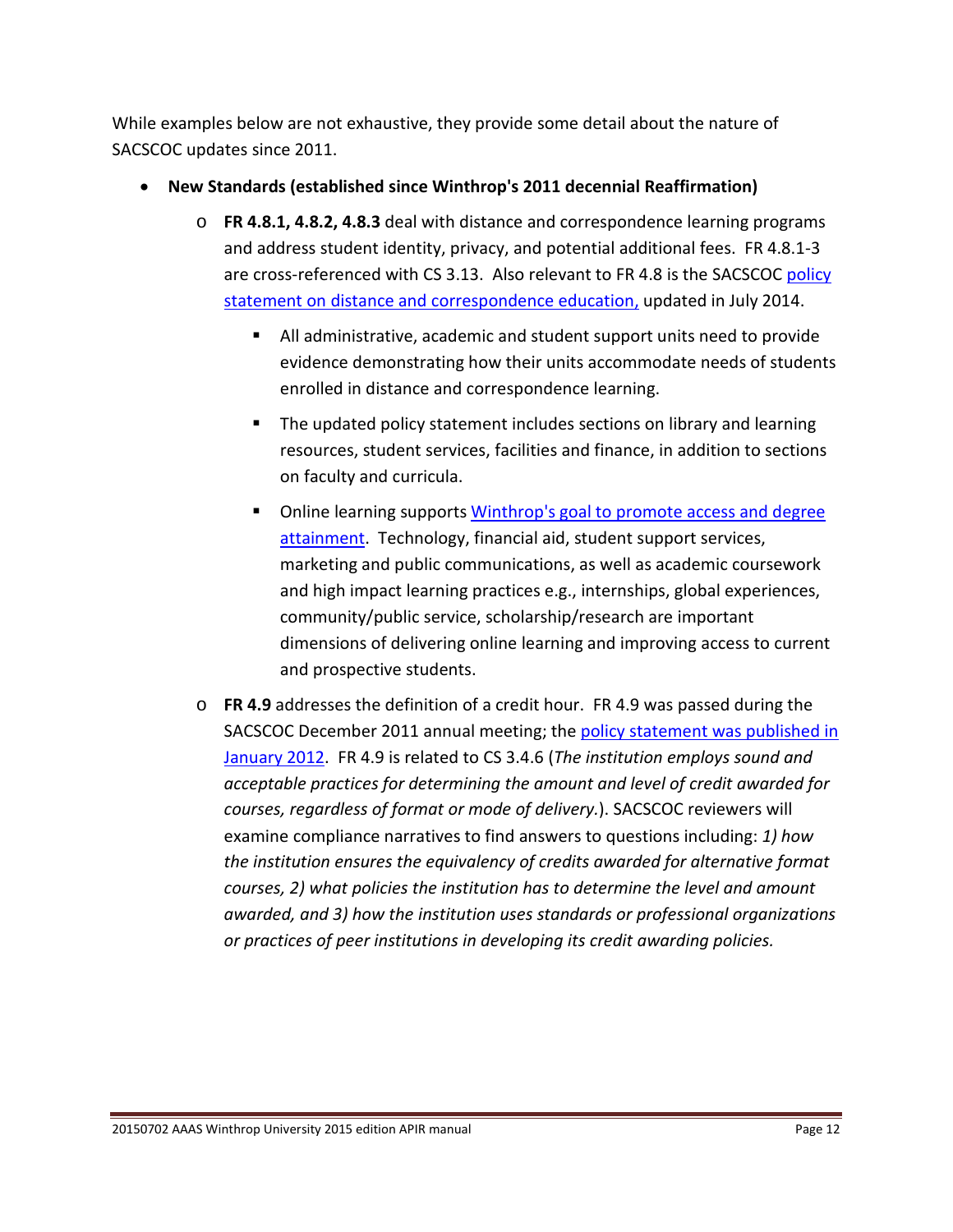- **Existing Standards updated since Winthrop's 2011 decennial reaffirmation**
	- o **CR 2.8** *the number of fulltime faculty members is adequate to support the mission of the institution and to ensure the quality and integrity of each of its academic programs.* 
		- The language of CR 2.8 was refined following the December 2011 SACSCOC BOT meeting to focus on **disaggregation by academic program and mode of delivery** (e.g., traditional classroom, distance and correspondence learning, and distance sites).
		- See page 24 of the 2012 Resource Manual, *This requirement addresses faculty personnel, not academic support staff. In addition, it includes the number of full-time faculty, disaggregation by academic program and mode of delivery, and location of full-time faculty, not the qualifications of faculty. Finally, it also considers the number of full-time faculty involved in research and service, for institutions that have specified those missions.*
	- o CS 3.2.8 (qualified academic and administrative officers) cross-referenced with distance and correspondence education
	- o **CS 3.13** (Policy Compliance) was sub-divided into five parts including 3.13.1, 3.13.2, 3.13.3, and 3.13.4a, 3.13.4b, and 3.13.5.
		- The new subsections of CS 3.13 are not articulated in the 2012 Resource Manual. In some cases, readers will find documents describing CS 3.13 as 3.13.a, 3.13.b, and so on; in other cases, the subsections are described as CS 3.13.1-3.13.5. Readers should take note that subsection CS 3.13.4 is further divided into sections "a" and "b".
		- Information about CS 3.13 subsections is available in several places.
			- Go t[o http://www.SACSCOC.org/FifthYear.asp](http://www.sacscoc.org/FifthYear.asp) and scroll to the link, [The Fifth-Year Interim Report](http://www.sacscoc.org/fifth%20year/Fifth%20Year%20Interim%20Report%20Updated.doc) (Updated). Changes to the Fifth-Year Interim Report were updated in April 2014. Pages 12- 13 of the April 2014 update. Winthrop's Fifth-Year Interim Report will include comprehensive documentation associated with
				- o CS 3.13.A. accreditation decisions of other agencies
				- o CS 3.13.B. Complaint Procedures
				- o CS 3.13 C. Reaffirmation of Accreditation and Subsequent Reports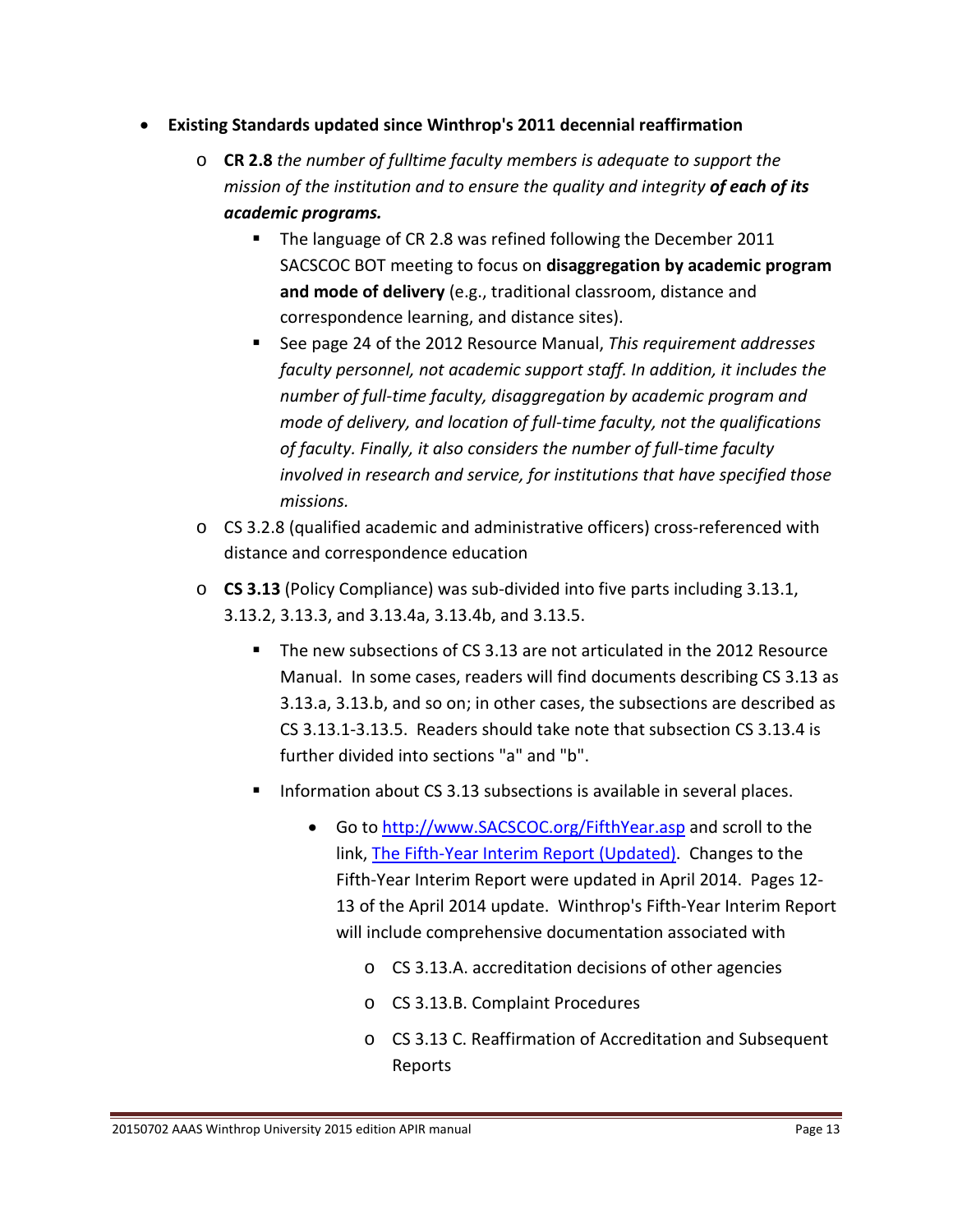- Senior administrators for degree programs having specialized accreditation are advised to review [Accrediting Decisions of Other](http://www.sacscoc.org/pdf/081705/AccredDecisionsOthers.pdf)  [Agencies Policy Statement,](http://www.sacscoc.org/pdf/081705/AccredDecisionsOthers.pdf) and [September 2014 slides from Dr.](http://www.sacscoc.org/staff/cbaird/Fifth_Year_Interim_Review.pdf)  [Crystal Baird](http://www.sacscoc.org/staff/cbaird/Fifth_Year_Interim_Review.pdf) for documentation obligations associated with subsections of CS 3.13. Convey electronic copies of all accreditation documents from other accrediting agency to AAAS.
- o FR 4.1 new mandate to provide a *[Student Achievement Goals](http://www.winthrop.edu/accountability/default.aspx?id=39591) web site*
- o FR 4.2 (Program Curriculum) now cross-referenced with Distance and Correspondence education
- o FR 4.7 (Title IV Federal Financial Aid)

#### **SACSCOC Fifth-Year Interim Report**

SACSCOC accredited institutions are required to complete a **Fifth-Year Interim Report that** [encompasses a selected group of SACSCOC](http://www.sacscoc.org/FifthYear.asp) standards. Narratives and evidence for each standard in Part III of the Fifth-Year Report should be as comprehensive as narratives in the institutions decennial compliance report (Dr. Crystal Baird [2014 presentation about the Fifth-](http://www.sacscoc.org/staff/cbaird/Fifth_Year_Interim_Review.pdf)[Year Interim Review\)](http://www.sacscoc.org/staff/cbaird/Fifth_Year_Interim_Review.pdf). The comprehensive narratives are to integrate cross-referenced SACSCOC guidelines, position statements, and other related SACSCOC standards. The Fifth-Year Interim Report was established in response to the US Department of Education's requirement that accrediting organizations continuously monitor institutions to ensure compliance. Authors are reminded of the basics: follow all directions, write clearly and succinctly, explicitly point to supporting documentation, excerpting when appropriate. Avoid a mere data dump by integrating analysis that links results to intended program and learning outcomes, goals, initiatives and strategic priorities. All FRs must be addressed in Winthrop's Fifth-Year Interim Report (See [Appendix](#page-30-0) A).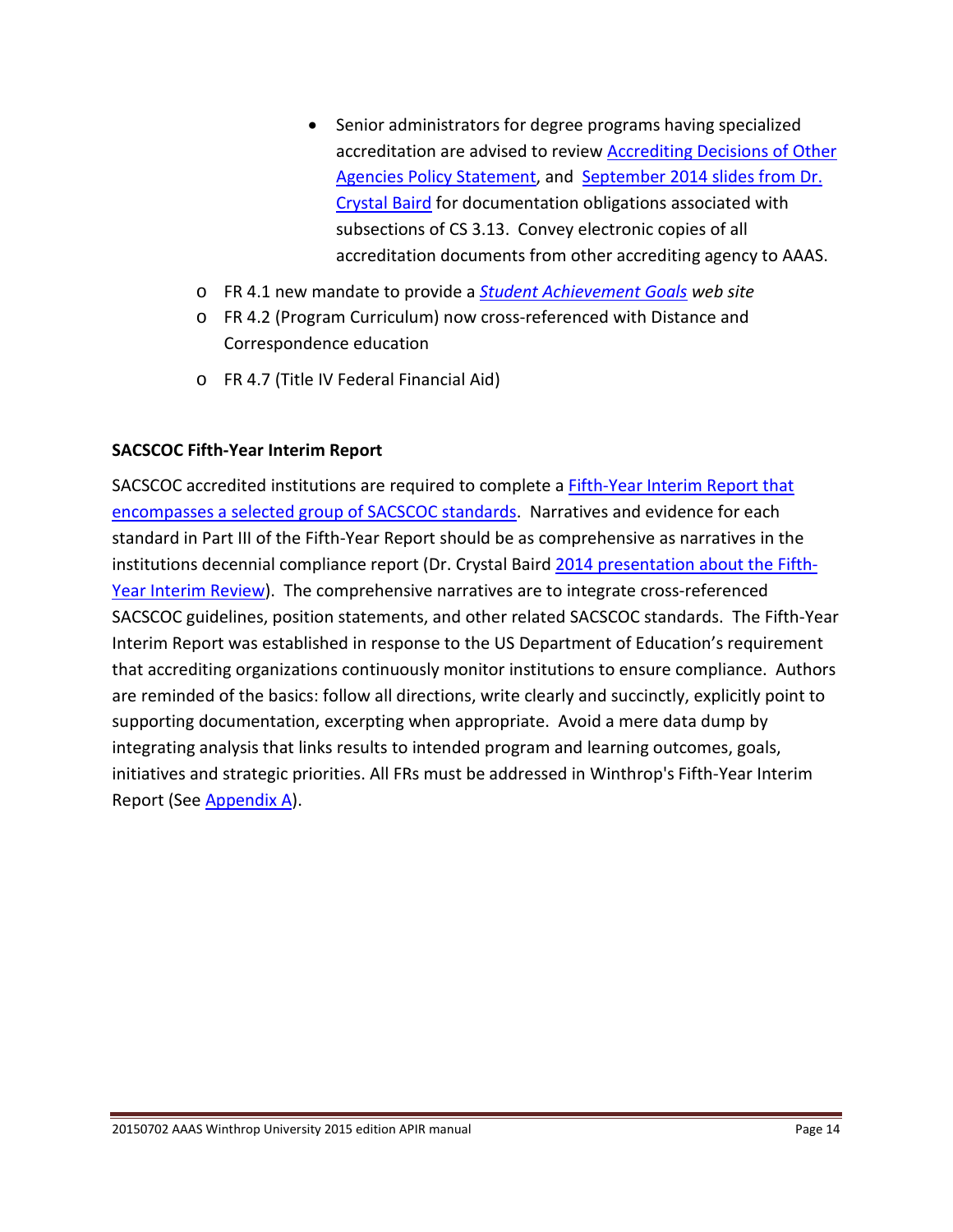#### <span id="page-14-0"></span>**Chapter 2: Divisions of Academic Affairs and Student Life**

Winthrop assesses program and learning outcomes in academic programs and student support services and provides evidence that assessment results were used to improve outcomes (CS 3.3.1). In the Division of Academic Affairs, student learning is assessed in general education, undergraduate, graduate, certificate and specialist programs, library services as well as high impact practices (HIPS) such as undergraduate research, TRiO, McNair, Honors and study abroad. In the Division of Student Life, student learning is assessed in programs offered through units such as residence life, health and counseling services, and campus safety. Personnel in Academic Affairs and Student Life collaborate to deliver high impact learning experiences associated with the University's Quality Enhancement Plan (QEP), academic learning communities, career and civic engagement, and cultural events.

#### **Program Level Assessment and Evidence-based Improvements**

Academic and student support programs articulate and assess SLOs and document how assessment results inform actions taken to improve learning. Learning outcomes assessed and reported via Student Life will likely be reported for the institution or targeted groups. Academic degree programs are expected to provide evidence that SLOs are assessed at the conclusion of the degree, that assessment results are analyzed by members of the program faculty, not just a single faculty member (e.g., instructor of record) or administrator, and that assessment results are used to improve programs and learning.

Assessment reports that primarily feature student performance at beginning or intermediary levels of the degree program are insufficient to demonstrate compliance with accreditation requirements. Merely gathering or reporting assessment data is insufficient to demonstrate compliance with accreditation requirements. Nor is it sufficient to report programmatic changes without providing evidence that changes are linked to assessment results from specific initiatives or changes in external stakeholders' reporting obligations. OARS and annual reports are data sources for assessment initiatives, results, and evidence-based improvements. In addition to annual assessment and evidence-based improvements, all degree-granting programs are subject to periodic comprehensive academic program reviews [\(APR\)](http://www2.winthrop.edu/public/programreview/guidelines.aspx) providing another data source documenting assessment initiatives and evidence-based improvements.

# **Institution Level Assessment and Evidence-based Improvements**

Winthrop's multi-year cycle of institutional studies administered through [AAAS](http://www.winthrop.edu/accountability/) includes a graduating senior survey and a biennial alumni survey; results from senior and alumni surveys are reported to internal stakeholders and used in [rankings reports.](http://www.winthrop.edu/president/default.aspx?id=13011) Winthrop uses results from a variety of national proprietary surveys to compare its IE with other institutions. The National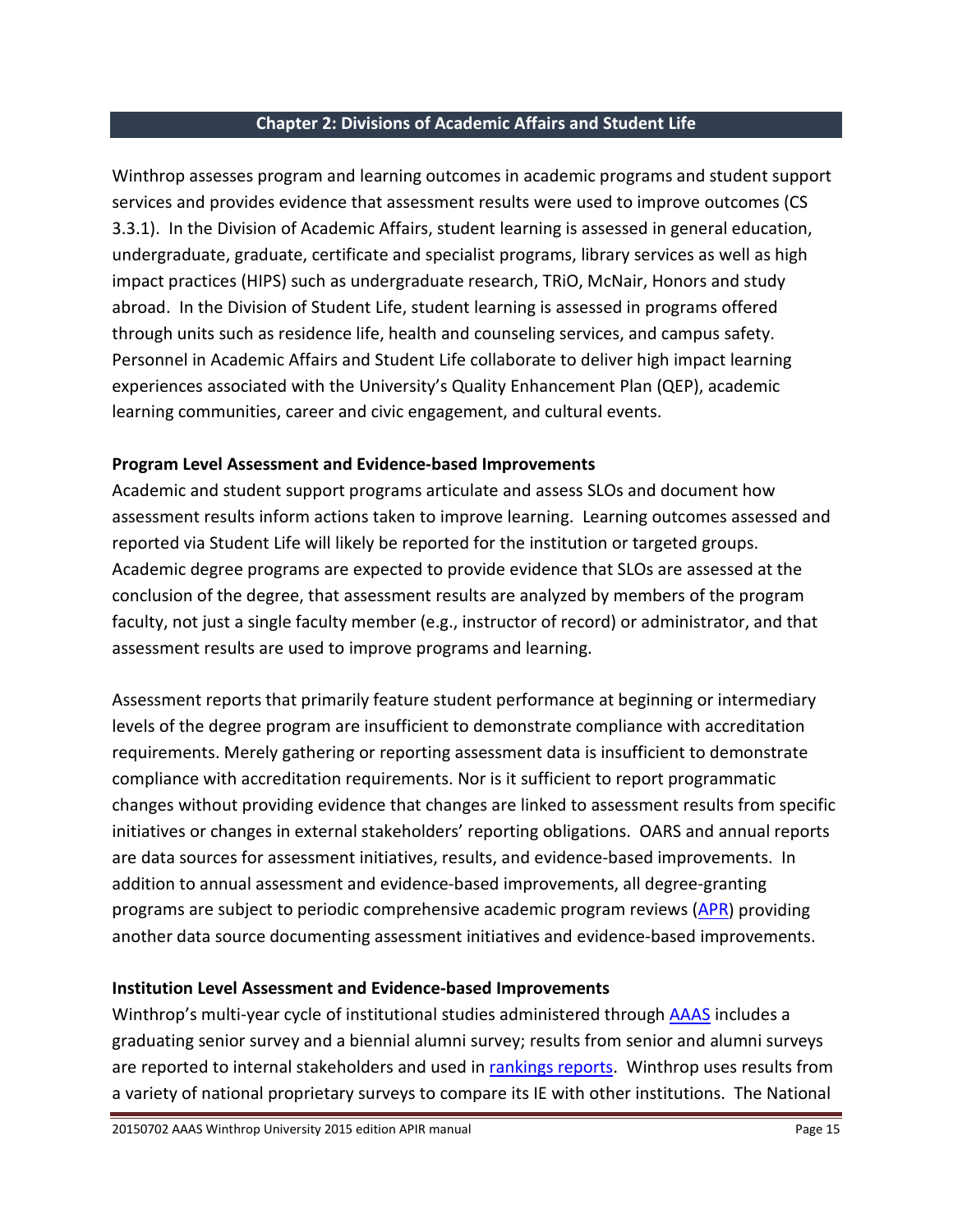Survey of Student Engagement (NSSE), currently administered biennially, and other national assessment initiatives such as the Personal and Social Responsibility Inventory [\(PSRI\)](http://www2.winthrop.edu/corecommitments/) and the Tufts University National Study of Learning and Voting Engagement [\(NSLVE\)](http://www.civicyouth.org/nslve/) provide opportunities for external comparisons. In 2013, Winthrop participated in Tufts' [NSLVE](http://www.civicyouth.org/nslve-faq/) wherein the National Student Clearing House accesses th[e Catalist](http://www.catalist.us/) database, matches and de-identifies data, and then sends de-identified data reports to Tufts' [CIRCLE](http://www.civicyouth.org/nslve-faq/) for distribution to participating institutions. NSLVE partner organizations include [Campus Compact,](http://www2.winthrop.edu/sccampuscompact/) [NASPA,](http://www.naspa.org/) the [AASCU's American Democracy Project,](http://www.aascu.org/programs/ADP/) and [AAC&U's Civic Learning Democratic Engagement.](http://www.aacu.org/aacu_news/aacunews12/december12/news_events.cfm) Survey results from [proprietary rankings](http://www.winthrop.edu/president/secondary.aspx?id=30199) are publicly available and include US News and World [Report,](http://colleges.usnews.rankingsandreviews.com/best-colleges) [Wintergreen Orchard House Survey,](http://www.wintergreenorchardhouse.com/about.php?subPageCat=aboutUs&pageCat=about) [Princeton Review college rankings,](http://www.princetonreview.com/college-rankings.aspx) and [Peterson's](http://www.petersons.com/college-search.aspx)  [Guide.](http://www.petersons.com/college-search.aspx) (See Table 1)

| <b>Initiative</b>              | 2013-14         | 2014-15                                                                                                                                                        | 2015-16         | 2016-17                                                                       |  |  |  |
|--------------------------------|-----------------|----------------------------------------------------------------------------------------------------------------------------------------------------------------|-----------------|-------------------------------------------------------------------------------|--|--|--|
| Senior Survey<br>(semi-annual) | Aug-Dec,<br>May | Aug-Dec, May                                                                                                                                                   | Aug-Dec,<br>May | Aug-Dec, May                                                                  |  |  |  |
| Alumni Survey<br>(bi-annual)   |                 | Summer 2014: graduates<br>from Aug, Dec 2011, May,<br>Aug, Dec 2012, May 2013                                                                                  |                 | Summer 2016: graduates<br>from Aug, Dec 2013, May,<br>Aug, Dec 2014, May 2015 |  |  |  |
| <b>NSSE</b><br>ULCs, GLI, HIP  | <b>NSSE 2.0</b> |                                                                                                                                                                |                 | <b>NSSE 2.0</b>                                                               |  |  |  |
| NSLVE-Tufts                    |                 | Periodic reports delivered from Tufts University CIRCLE to AAAS. Current<br>participation agreement runs through 2018. Tufts delivers summary reports          |                 |                                                                               |  |  |  |
| ULC #2, direct                 |                 | to participating institutions. Reports provide Winthrop with a direct measure<br>(voting behavior) associated with ULC #2: Personal and Social Responsibility. |                 |                                                                               |  |  |  |

Results from Winthrop's institution level studies inform resource planning and allocations (budgets, personnel, space and equipment needs), new initiatives and, when possible, program-level feedback. Intra-institutional transparency is achieved when results of institutional studies (e.g., PSRI and the NSLVE) are distributed to senior administrators, program directors, and unit assessment coordinators who in turn share and discuss findings with unit professionals, identifying opportunities to improve programs and learning. Results inform assessment of Winthrop's mission to provide quality learning opportunities in the context of public service.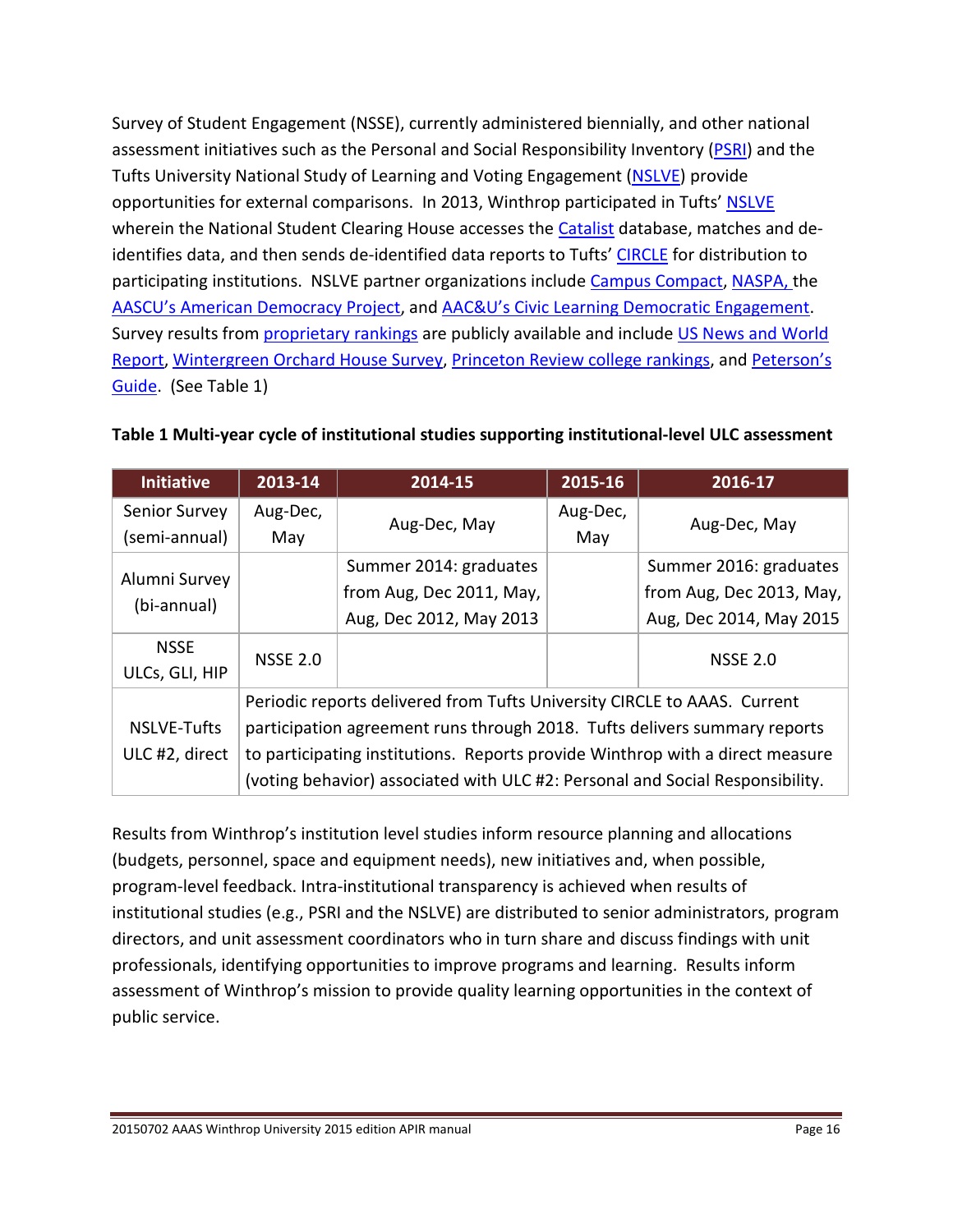# **Community/public service (SACSCOC CS 3.3.1.5)**

To accomplish its mission in the context of community/public service, civic learning opportunities are offered through academic degree programs and student support initiatives such as [Leadership,](http://www.winthrop.edu/leadershipstudies/) [TRiO,](http://www.winthrop.edu/triosss/) [Honors,](http://www.winthrop.edu/honors/) McNair [Scholars,](https://www.winthrop.edu/mcnair/default.aspx?id=28621) [Teaching Fellows,](http://www.winthrop.edu/teachingfellows/) [Close Scholars,](https://www.winthrop.edu/finaid/default.aspx?id=3577) [Center for](http://www.winthrop.edu/cce/default.aspx)  [Career and Civic Engagement,](http://www.winthrop.edu/cce/default.aspx) and the [West Forum.](http://www.winthrop.edu/westforum/) Winthrop partners with national organizations such as Campus Compact and the AAC&U Civic Learning and Democratic Engagement [\(CLDE\)](http://www.aacu.org/clde) to deliver programs and learning opportunities in the context of community/public service, thereby supporting *[Winthrop's goal \(#4\) to forge new and solidify](http://www.winthrop.edu/uploadedFiles/FY2013-14alltemplates.pdf)  [existing government, organizational, and business partnerships that create mutual benefit.](http://www.winthrop.edu/uploadedFiles/FY2013-14alltemplates.pdf)*

Academic and student support service units are encouraged to integrate assessment of their initiatives associated with community service into their OARS and annual reports. External assessment of Winthrop's effectiveness in creating learning environments supporting achievement of community/public service, civic engagement, and social responsibility is demonstrated by the University's achievement of two national recognitions related to community/public service. In 2015, Winthrop was again awarded the elective [Carnegie](http://www.winthrop.edu/news-events/article.aspx?id=38962)  [Classification for Community Engagement](http://www.winthrop.edu/news-events/article.aspx?id=38962) following an extensive campus-wide program assessment initiative spearheaded by the Division of Student Life, Center for Career and Civic Engagement. In 2014, Winthrop was, for the ninth time, named to the **President's Higher** [Education Community Service Honor Roll](http://www.winthrop.edu/news-events/article.aspx?id=38537) following its [comprehensive external review.](http://www.nationalservice.gov/sites/default/files/documents/2015_Honor_Roll_FAQs.pdf)

# **Undergraduate University Level Competencies (ULCs)**

Winthrop established [ULCs](http://www.winthrop.edu/academic-affairs/secondary.aspx?id=15731) in 2010 following a campus-wide assessment initiative involving a content analysis of SLOs assessment and achievements reported in Winthrop OARS. The process, [documented in a series of reports,](http://www2.winthrop.edu/aaas/uwaac/committee_reports.aspx) involved faculty and student life committee members of an ad hoc university-wide Academic Assessment Committee examining assessment results and improvement reports from OARS (AY 2007-08 and 2008-09), NSSE 2009 results and the SC 2009 report, *Leveraging Higher Education for a Stronger SC,* as well as reporting obligations from federal and state agencies. Articulation of ULCs also took into consideration the [AAC&U Core Commitments Essential Learning Outcomes \(ELOs\);](http://www.aacu.org/leap/vision.cfm) Winthrop is a [member of](https://www.aacu.org/core_commitments/leadership-consortium)  [the 23 institution AAC&U Core Commitments Leadership Consortium.](https://www.aacu.org/core_commitments/leadership-consortium) Winthrop intentionally integrates community/public service into two of its university level competencies (ULCs), ULC #2 (Personal and Social Responsibility) and ULC #3 (Interconnectedness and Diversity).

[AAAS](http://www.winthrop.edu/accountability/) provides data to support institutional-level assessment of ULCs. Data from the NSSE 2.0 core items and topical modules on civic engagement and diversity, graduating senior survey, and alumni survey provide indirect metrics associated with respondents' perceptions of Winthrop's learning climate supporting achievement of the four ULCs.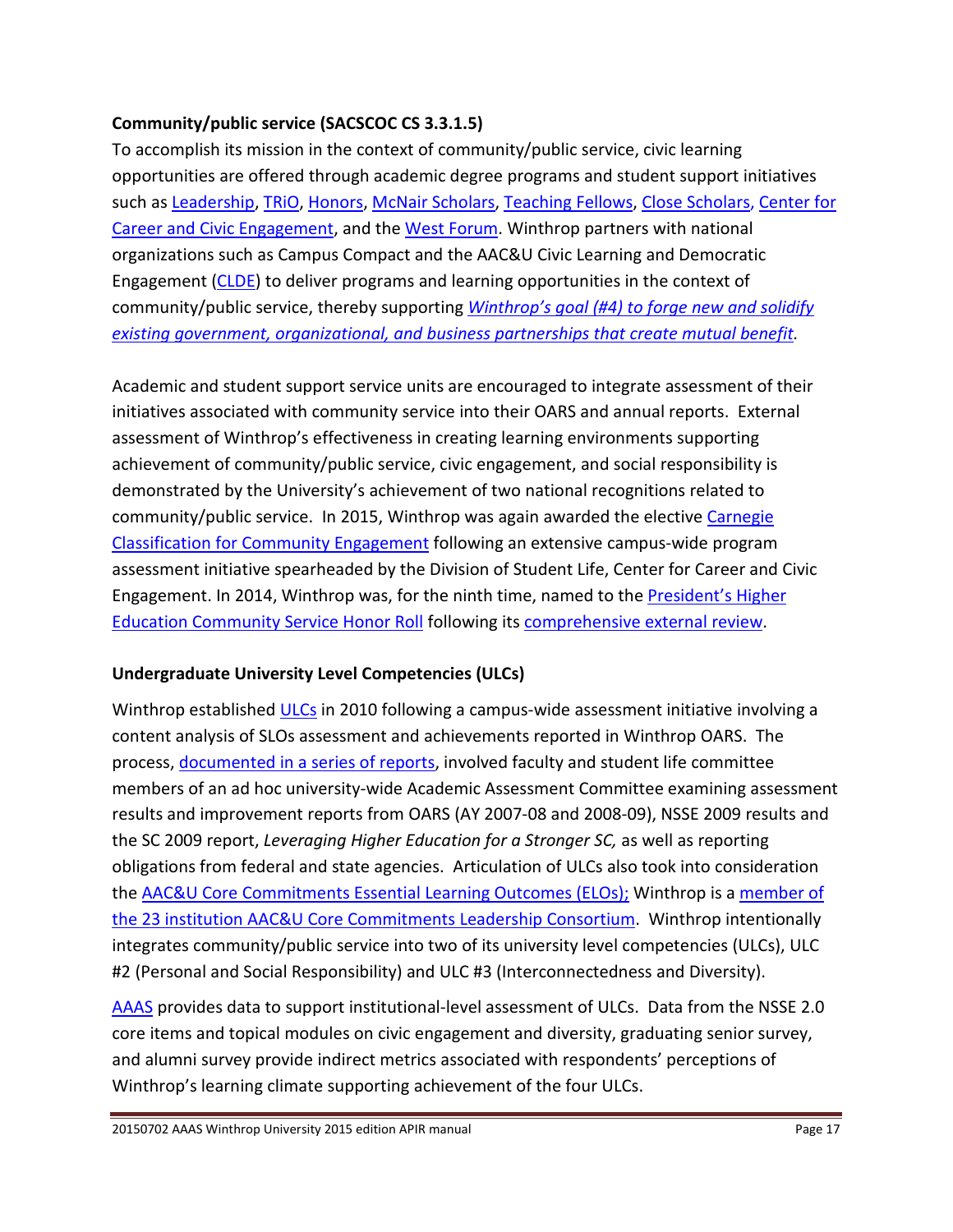NSSE 2014 also provided college-level reports (both major field reports and customized degreelevel reports of respondents' self-reported experiences) which may inform program level assessment of ULCs. Customized NSSE reports (e.g., Major Field Reports and Customized Reports generated through Institutional Report Builder) are available to college deans when respondent threshold counts imposed by NSSE are met. Major Field reports (MFR) and customized degree-level reports were reported to academic unit deans in 2014. Academic administrators were asked to share NSSE 2014 results with their respective faculty members and other professional staff. While low respondent counts in MFR and customized degree reports preclude statistical analysis, campus professionals requested these reports to examine response patterns and inform discussions about possible opportunities to improve programming.

Academic and student life program personnel assessing student achievements of Winthrop's ULCs are encouraged to examine a [June 2015 AAC&U publication on civic learning.](http://portal.criticalimpact.com/user/25043/image/imp0/sites/default/files/files/CLDE/CivicPrompts.pdf?utm_medium=email&utm_source=civicprmt&utm_campaign=civicprmt) The monograph provides writing prompts related to civic learning in varied contexts: arts and humanities, STEM, and Social Sciences. The prompts may be integrated or adapted in courses or other enriching experience to assess civic responsibility and civic learning, elements of Winthrop's [ULC # Personal and Social Responsibility.](http://www.winthrop.edu/academic-affairs/secondary.aspx?id=15731)

University College assesses writing (an element of ULC # 4) using student artifacts from general education core courses (e.g., Human Experience and Critical Reading, Thinking and Writing), an internally-developed rubric, and trained faculty raters. Undergraduate degree programs are expected to assess ULC proficiencies among their upper level baccalaureate degree candidates. UG degree programs with specialized program accreditation may integrate ULC assessment with SLOs prescribed by their accrediting organizations.

Winthrop acquired the Blackboard (Bb) Learn application, *Bb Rubrics*, in 2013, and, after obtaining permission from AAC&U, uploaded the [16 VALUE rubrics](http://www.aacu.org/value/abouttherubrics.cfm) (Valid Assessment of Learning in Undergraduate Education) into Winthrop's *Bb Rubrics* infrastructure in 2014. The VALUE rubrics were developed under the auspices of the AAC&U as part of its Liberal Education and America's Promise (LEAP) initiative<sup>[6](#page-17-0)</sup>. Direct assessment of student artifacts associated with the Global Learning Initiative (GLI) (which includes elements of ULCs two and three) will commence fall 2015 using student artifacts uploaded into *Bb* and the VALUE rubrics. The decision to assess student artifacts associated with the GLI is in response to feedback from Dr.

 $\overline{a}$ 

<span id="page-17-0"></span><sup>6</sup> *The AAC&U VALUE rubrics were [developed with support by grants](http://www.aacu.org/value/project_description.cfm) from The State Farm Companies Foundation and the Fund for the Improvement of Postsecondary Education (FIPSE), the formal project ran from May 2007 through April 2010*.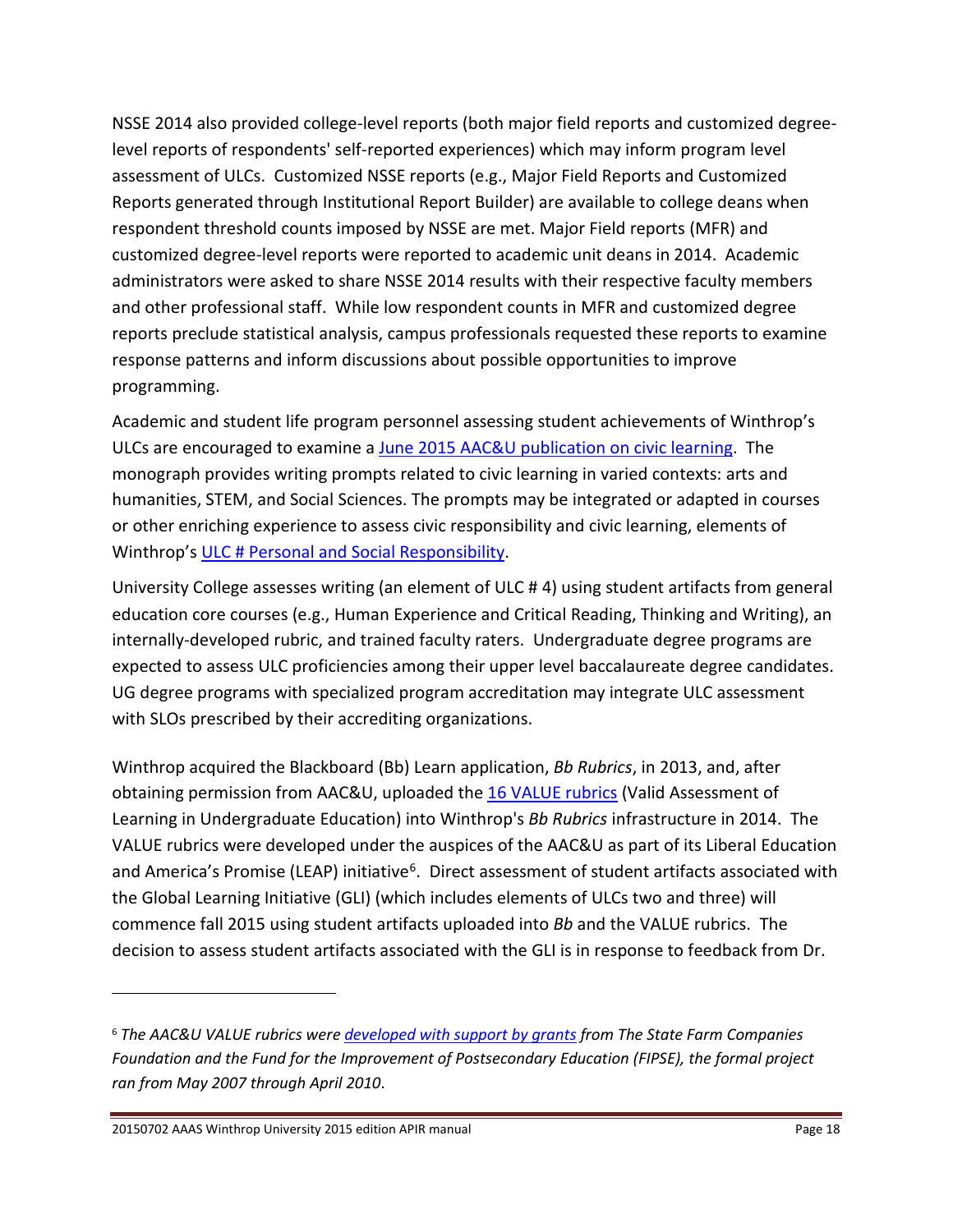Penelope Pynes who recommended additional direct assessment during her mid-point review of Winthrop's GLI. Program faculties and other campus professionals interested in adopting or adapting one or more of the VALUE rubrics should contact Winthrop's Director of Online Learning for Blackboard Learn support needs or the Director of Assessment for consultancy on integrating VALUE rubrics into senior assessment of ULC proficiencies.

#### **IE Transparency**

Winthrop uses multiple measures to demonstrate IE including enrollment, credit hour production, and degree completions. Student profiles for new first year, transfers, undergraduates and graduates are publicly available through the federal website for Integrated Postsecondary Education Data System [\(IPEDS\)](http://nces.ed.gov/ipeds/datacenter/), the [College Navigator,](http://nces.ed.gov/collegenavigator/?q=Winthrop+University&s=all&zc=29733&zd=5&of=3&id=218964%23general) and the Whitehouse [College Affordability and Transparency Scorecard web site.](http://www.whitehouse.gov/issues/education/higher-education/college-score-card) Organizations like *[College](http://www.collegemeasures.org/4-year_colleges/home/)  [Measures](http://www.collegemeasures.org/4-year_colleges/home/)* use [IPEDS data](http://www.collegemeasures.org/page/Glossary.aspx) to produce interactive public web sites enabling consumers to compare institutions on key metrics. Winthrop data are also available on the SC State Agency Accountability Reports web site [\(2014 report found here;](http://www.scstatehouse.gov/reports/aar2014/aar2014.php) current and archived state accountability reports are found on [this Winthrop web site](http://www.winthrop.edu/accountability/default.aspx?id=7996) and the SC Commission on Higher Education (CHE) [data and publications web site.](http://www.che.sc.gov/DataPublications.aspx)

# **Student Achievements Transparency – an updated mandate (FR 4.1)**

In June 2014 the SACSCOC Board approved a new policy: *[Institutional Obligations for Public](http://www.sacscoc.org/pdf/081705/InstitutionalObligationsPublicDisclosure.pdf)  [Disclosure](http://www.sacscoc.org/pdf/081705/InstitutionalObligationsPublicDisclosure.pdf)*. *This policy outlines in one document an institution's obligations to provide information that is complete, accurate, timely, accessible, clear and sufficient. Among the 6 items listed, Item 4 addresses one of the standards of the Council on Higher Education Accreditation (CHEA) requiring that SACSCOC includes in its standards or in a policy the requirement that an institution publishes statements of its goals for student achievement and the success of students in achieving those goals. In the future, our Institutional Profile will ask institutions to record the website where it displays this information to the public* (source: email communication from Dr. Belle Whelan to Winthrop's SACSCOC Liaison 20141024). Item four in the new policy is listed below.

*. . . The institution publishes statements of its goals for student achievement and the success of students in achieving those goals. Information on student success may include reliable information in retention, graduation, course completion, licensure examinations, and job placement rates and other measures of student success appropriate to institutional mission. . . .*

Public disclosure of student achievement goals addresses both undergraduate and graduate student goal achievement. Guided by federal, state and accreditation reporting obligations, Winthrop's metrics to track student achievement include retention, graduation, course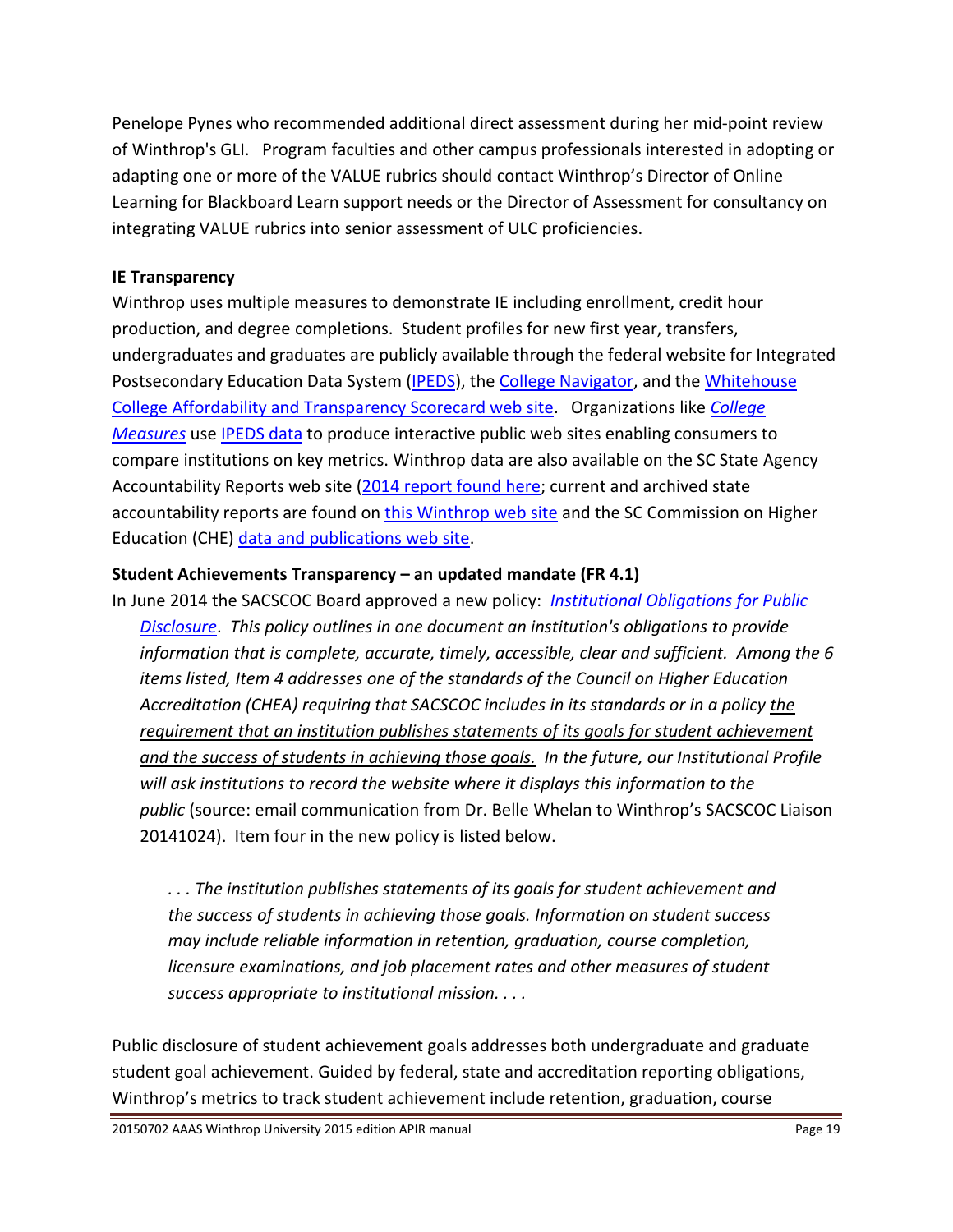completion, and pass- rates on credentialing examinations, all verifiable as *complete, accurate, timely, accessible, clear and sufficient* as currently evidenced by documentation on Winthrop's [Student Achievement Goals](http://www.winthrop.edu/accountability/default.aspx?id=39591) web site, the SC [CHEMIS](http://www.che.sc.gov/InstitutionsEducators.aspx%23AcademicReporting) web site, the NCES [IPEDS web site,](http://nces.ed.gov/ipeds/datacenter/) and Winthrop's AAAS web sites (**Facts and Information**).

Winthrop's KPIs are an internal tool used by senior administrators to monitor IE focused on institutional goals, strategic priorities and objectives articulated in Winthrop's state accountability report. Internal stakeholders are encouraged to monitor the 2014 SACSCOC policy on Student Achievements Transparency and ensure Winthrop's goals for student achievement are documented, assessed, and communicated to the public in ways that meet the SACSCOC policy on *[Institutional Obligations for Public Disclosure](http://www.sacscoc.org/pdf/081705/InstitutionalObligationsPublicDisclosure.pdf)*.

#### **Comparative data on student outcomes and achievements**

Federal agencies, [CHEA,](http://www.chea.org/) and regional accrediting organizations do not have a shared understanding of operational definitions for constructs like *success, student achievement*, *graduation outcomes*, *job placement rates*, or *employment related to the degree or major;*  neither do disciplines and fields e.g., arts, humanities, natural and social sciences, business, and education*.* State agencies associated with higher education, budgeting and labor do not use standardized terminology, metrics, or technology when tracking and reporting *job placement rates* in their respective agencies. While government and accrediting agencies are increasingly interested in IE as it relates to jobs and other graduation outcomes, relevant assessment metrics cannot be identified, implemented or publicly reported without articulation and institutional consensus about operational definitions for relevant constructs and metrics.

Winthrop's 2013 Employment Report of University graduates from FY 2011-12 included Winthrop's graduation data as reported to IPEDS and degree completions reported to the SC Commission on Higher Education (CHE). Funded by a federal grant from the Bureau of Labor Statics, data files from the SC CHE and the SC Department of Employment Workforce (DEW) were matched to produce an employment and salary report describing college/university graduates by CIP codes and the North American Industrial Classification System [\(NAICS\)](http://www.census.gov/eos/www/naics/) codes. Delimitations of the matched data files are described below.

- The matched data file did not capture information about alumni who worked out of state or for the military, earned > 1 degree, attended graduate school, participated in initiatives like the Peace Corp, or stayed home to care for dependents.
- Matching stopped after a graduate's first instance of SC employment was identified. No logic was used to search records for multiple in-state jobs or highest reported salary.
- No interstate data-sharing was used to capture employment data for graduates working out-of-state.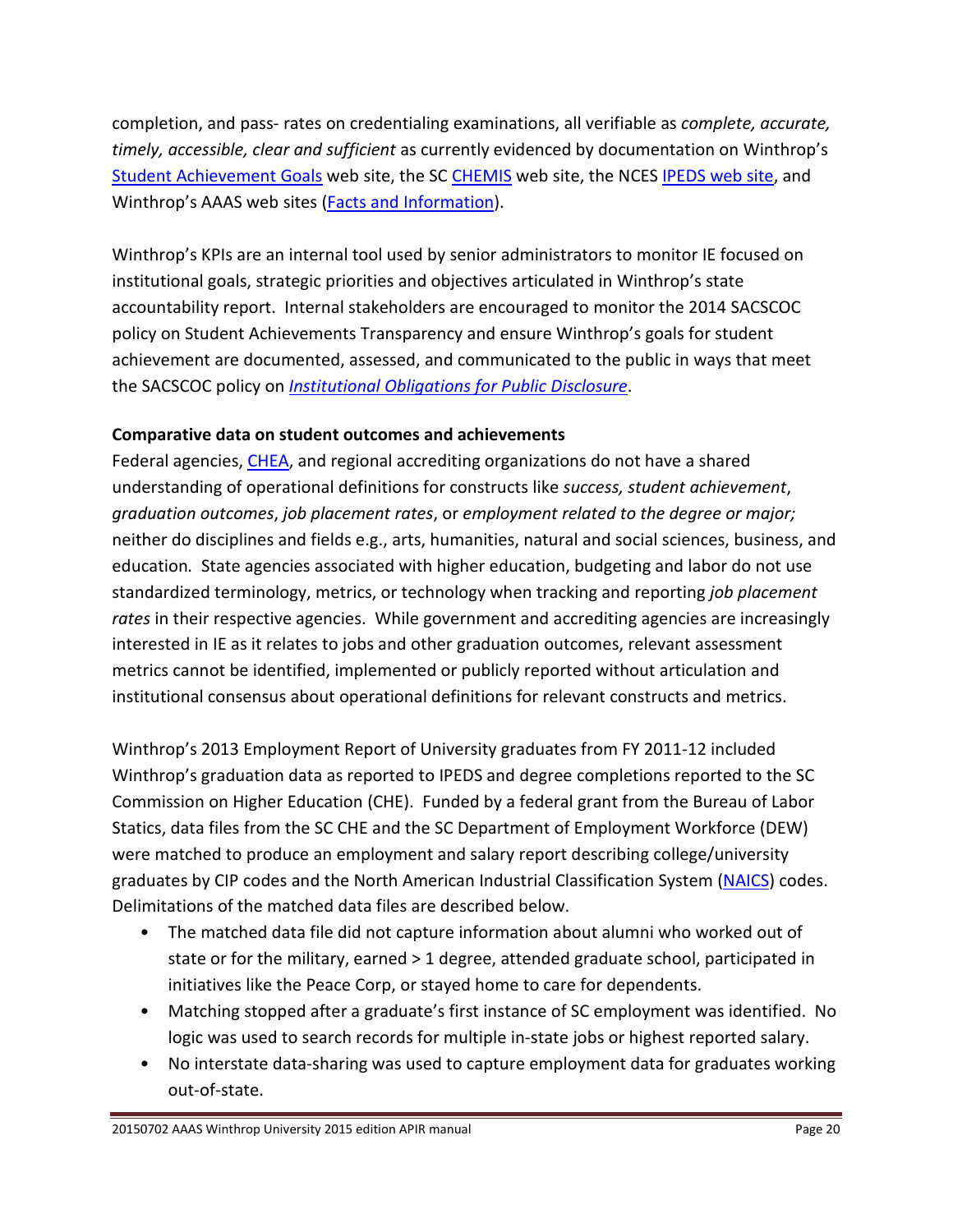- *Wage range* data were only provided if alumni were employed in South Carolina during one or more of the four quarters in 2012.
- No documentation was provided to determine if an individual's reported wage range represented single or multiple reporting quarters, or graduates' highest salaries for the given time frame.

In the absence of consensus on operational definitions for metrics used to assess student achievements, the public is unable to compare success of students across schools or programs.

- Federal agencies like the Bureau of Labor Statistics and the Department of Education continue working in silos, obstructing the ability of higher education institutions to track alumni graduation employment outcomes nationally.
- States use a myriad of employment data systems, confounding the ability of higher education institutions to track student success related to employment beyond the home state of the institution.
- The IPEDS method of documenting graduation rates and completions continues to be a flawed system that ignores *transfer student* data.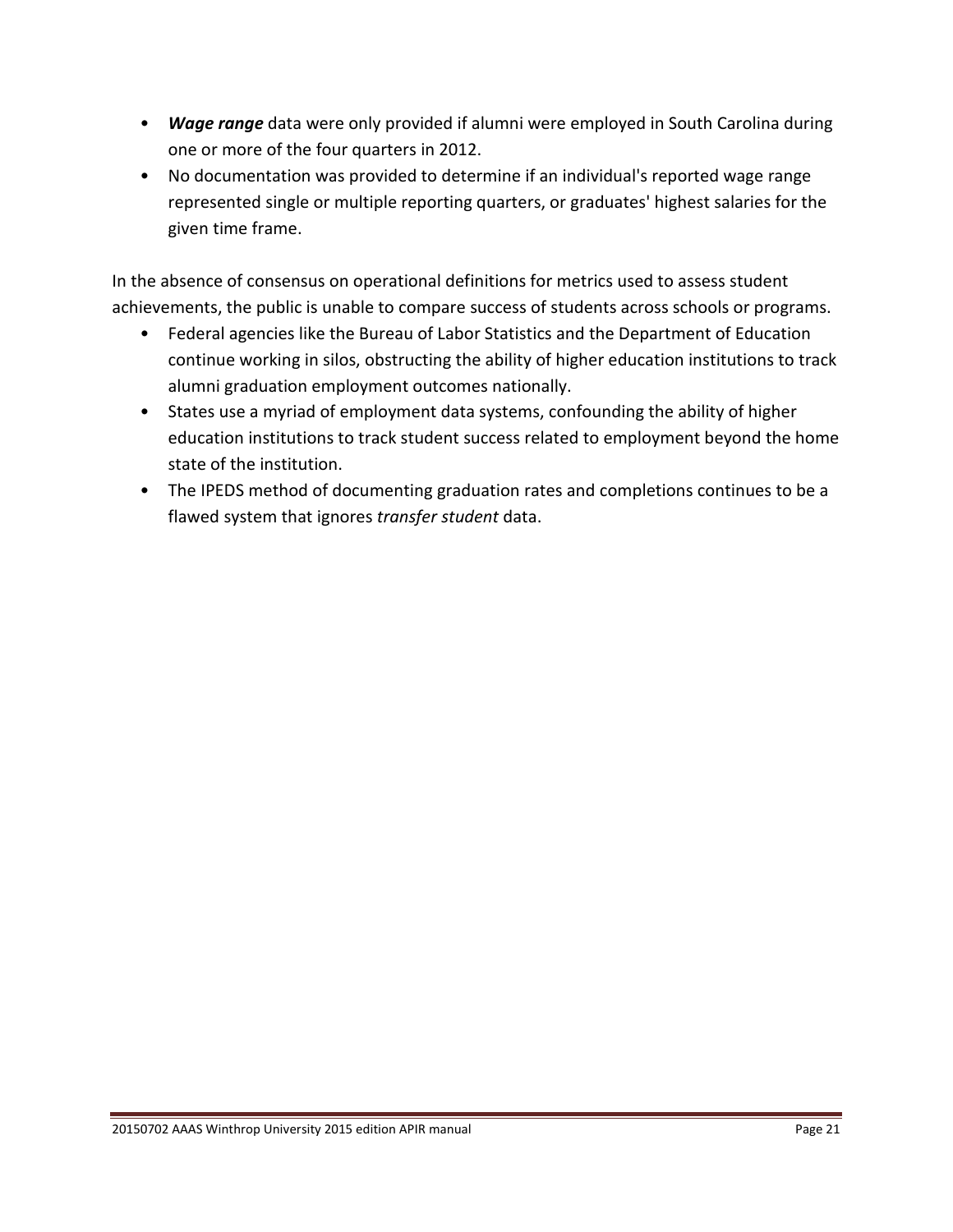#### <span id="page-21-0"></span>**Chapter Three: Administrative Units – Program Goals/Outcomes**

Administrative units are responsible for providing evidence of compliance with SACSCOC standards including (but not limited to) CS 3.3.1.2.

*The institution identifies expected outcomes, assesses the extent to which it achieves these outcomes, and provides evidence of improvement based on analysis of the results in administrative support services.* 

Expected outcomes for administrative support units may be described as program goals or outcomes. *Administrative support service units normally include finance, administrative facilities, administrative services, development/advancement, the president's office, etc.*[7](#page-21-1) Winthrop's administrative units encompass areas represented in the Executive Leadership Council (ELC), including the Divisions of Academic Affairs (academic administrators), Student Life, Access and Enrollment Management, Finance and Business, Institutional Advancement, Alumni and Development, University Relations and Athletics.

Administrative reporting obligations documented in the SACSCOC [Resource Manual](http://www.sacscoc.org/pdf/Resource%20Manual.pdf) (p. 51) enumerate relevant questions, documents needed, cross-referenced standards, guidelines, policies and positions that personnel in administrative units are expected to address in their assessment plan and improvement reports documented in OARS.

#### **SACSCOC expects administrative documentation to answers the following questions.**

- *Howareexpectedoutcomes clearlydefinedinmeasurabletermsfor eachunit?*
- *Whatistheevidenceof assessmentactivitiesfor eachunit?*
- *Howareperiodicreviewsusedforimprovements?*
- *Howdoestheinstitution'suseofassessmentresultsimproveadministrative supportservices?*
- *What assessment instruments were used and why were they selected? Were multiple assessment methods used? If so, describe.*
- *If Winthrop used sampling, why were the sampling and findings an appropriate representation of Winthrop's administrative units?*

#### **Required Documentation**

 $\overline{a}$ 

- *Definition of institution's administrative support service unit*
- *Documentation of expected outcomes for administrative support services*
- *Documentation of the evaluation of those outcomes*

<span id="page-21-1"></span><sup>7</sup> <http://www.sacscoc.org/pdf/Resource%20Manual.pdf> p. 51

<sup>20150702</sup> AAAS Winthrop University 2015 edition APIR manual Page 22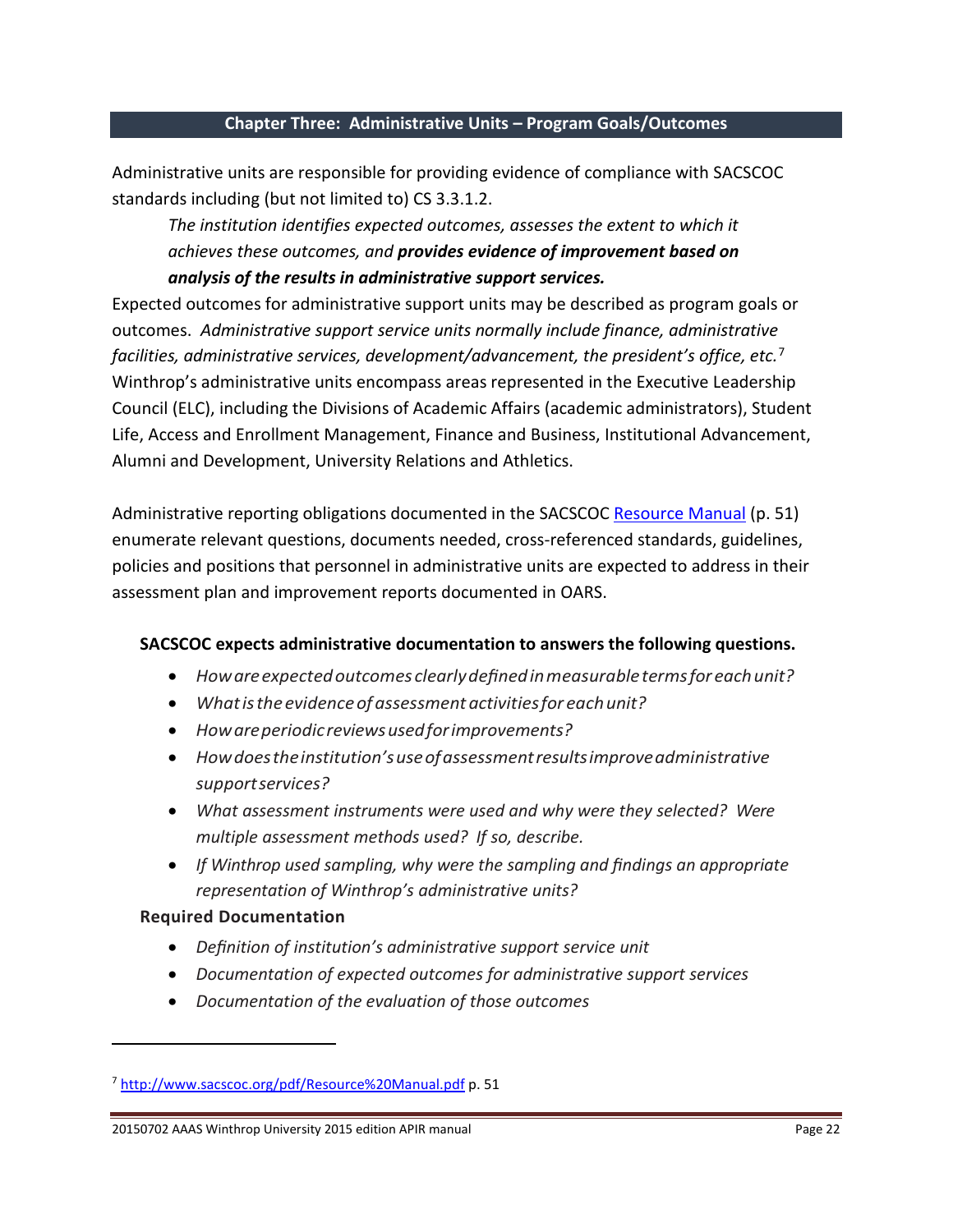- *Documentationoftheuseofthefindingsfromassessmenttoimprovetheinstitution*
- *If sampling is used, (1) how the sampling isrepresentative of the institution's mission, (2) documentation of a valid cross-section of units, and a (3) case as to why sampling and assessment findings are an appropriate representation of the institution's units*

# *Reference to Commission Documents "Distance and Correspondence Education" Cross References Core Requirement 2.5*

Functional units whose primary responsibilities include Recruitment, Enrollment, Financial Aid, Control of Finances, Financial Stability, Computing and Information Technology, Corporate Structure, Physical Facilities Management, Human Resources, Institutional Advancement, Development, Alumni, and Athletics are expected to annually update their OARS assessment plan and improvement reports when documenting evidence of compliance with SACSCOC standards specific to their areas (See [Appendix A\)](#page-30-0).

# **Administrative Units - OARS**

SACSCOC requires multiple continuous years of evidence that results from program goals/outcomes assessment *were* used to make decisions and take actions. Winthrop's most recent decennial reaffirmation was in 2011, so evidence of continuous program outcomes assessment for administrative units should be available from 2011 going forward. Data from 2011-16 administrative OARS will be integrated into relevant standards required for Winthrop's SACSCOC Fifth Year Interim Report due March 2017. In cases where organizational changes have occurred since 2011, current administrative units are advised to provide brief narratives (in OARS) explaining organizational updates. The OARS section labeled *Level of Performance* may also be described as *targeted success criteria* or *performance threshold*s. Performance levels achieved should be reported in the *Results* section of the OARS.

The *[SACSCOC Resource Manual](http://www.sacscoc.org/inst_forms_and_info1.asp)* is periodically updated, and the most current edition is the basis for administrative units to determine which standards, [policies,](http://www.sacscoc.org/policies.asp%23policies) [guidelines](http://www.sacscoc.org/policies.asp%23guidelines) and position [statements](http://www.sacscoc.org/policies.asp%23position) are related to administrative functions and need to be cross-referenced. For each SACSCOC standard, the Resource Manual lists questions SACSCOC reviewers will ask and sources of evidence SACSCOC reviewers will expect to examine. Unit personnel responsible for reporting assessment plans and improvement reports in OARS should review the SACSCOC Resource Manual periodically and ensure administrative unit assessment strategies and improvement reports include data elements that SACSCOC reviewers need to verify Winthrop's compliance with SACSCOC standards. The SACSCOC Board meets in June and December; updates generally show up 2-3 months following board actions but can occur at other times as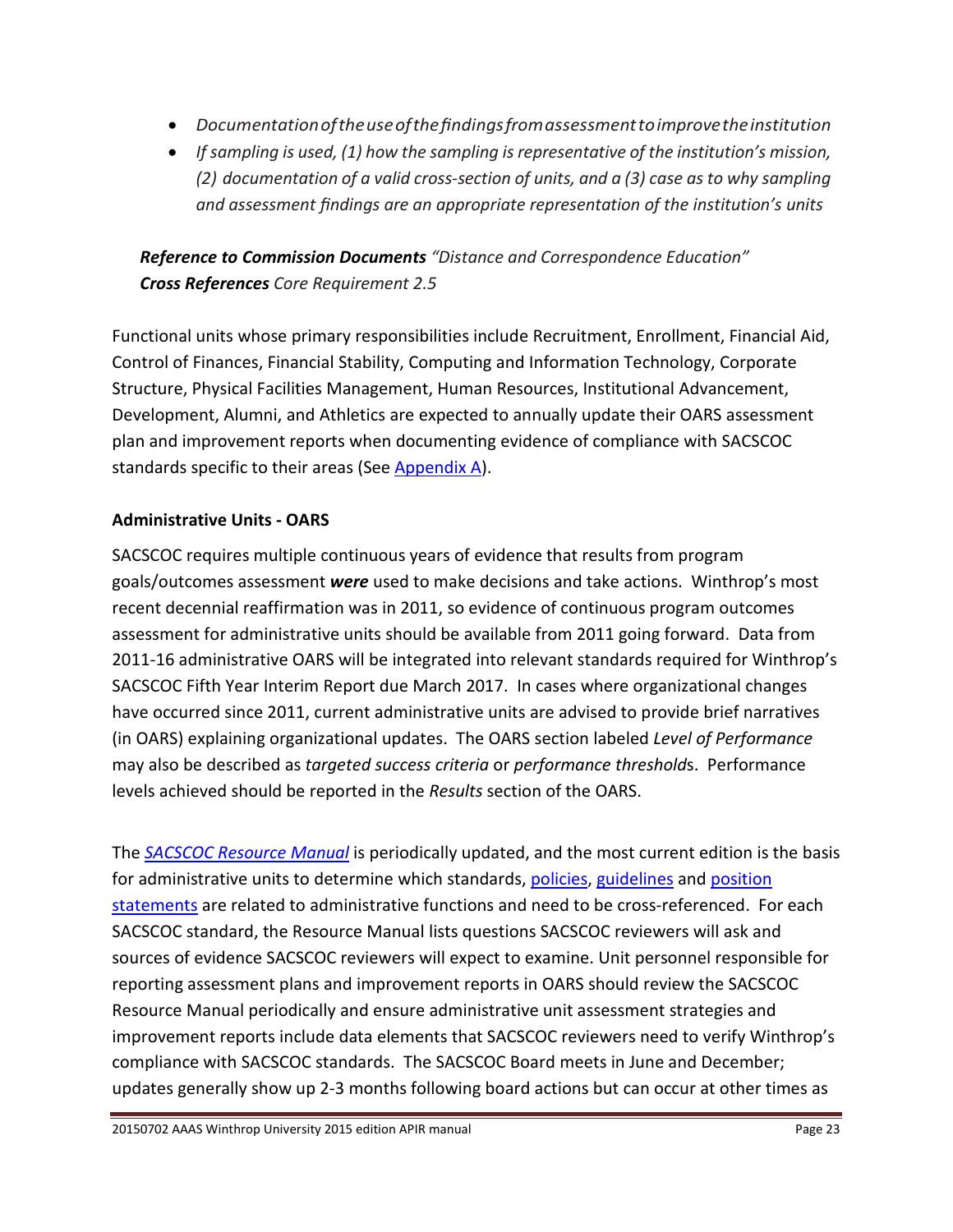well. AAAS recommends administrative personnel responsible for documenting compliance with SACSCOC standards, policies, guidelines, and positions monitor SACSCOC URLs for periodic updates, paying particular attention to [web changes](http://www.sacscoc.org/webChanges.asp) and updates made following the University's most recent decennial reaffirmation or fifth-year report.

Administrative assessment plans and improvement reports in OARS should answer the following questions (according to current SACSCOC Resource Manual CS 3.3.1):

- *What is the unit trying to do (program goals, outcomes, functions)* 
	- o *How do administrators know if unit personnel are accomplishing goals, outcomes, and functions? What evidence is archived and provided to internal and external stakeholders about the unit's effectiveness achieving its goals? How is unit effectiveness demonstrated? What are performance thresholds (levels of performance) that define how well goals are achieved?*
	- o *How can unit personnel improve effectiveness and operational efficiencies?*
- *How does the work produced by this unit support* 
	- o *achievement of Winthrop's mission*
	- o *achievement of Winthrop's goals, strategic priorities and objectives documented in Winthrop's State Accountability Report*
	- o *internal customers including students, campus employees*
	- o *external customers including regulatory agencies, partners and alumni*
- *What is being assessed e.g., processes, resources (facilities, staffing, fiscal, entre- and intrapreneurship), outcomes*

# **Data Elements and Sources**

Quantitative and qualitative data needed for reports documenting compliance with federal and state regulations as well as accrediting organizations are integrated into administrative unit assessment plans and improvement reports. Data elements to be referenced in administrative assessment plans and improvement reports documented in OARS include metrics used in Winthrop's KPIs, resource allocations (fiscal, physical, human), and institutional goals, strategic priorities and objectives documented in the University's annual SC accountability report. Data sources may also include reports, budgets, letters to or from external organizations (e.g., auditors, federal, state, and local government agencies), internal status reports, annual reports or interim reports conveyed to senior administrators regarding efforts and achievements associated with Winthrop's mission, institutional goals, strategic priorities and objectives. Email distribution of institutional assessment results reports (e.g., NSSE, Graduating Senior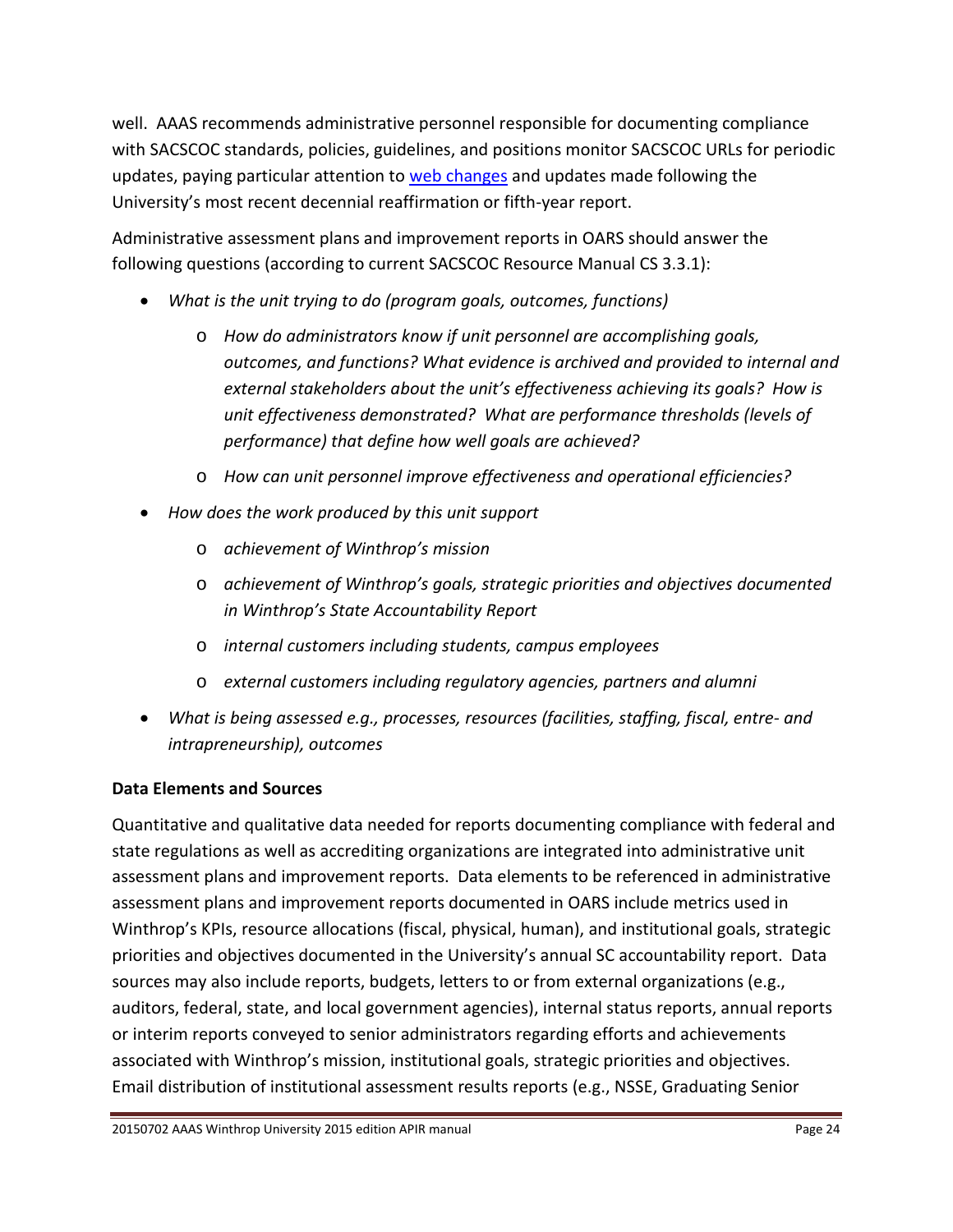Survey and Alumni Survey) come with a reminder for unit administrators to share and discuss the reports with their unit personnel, focusing on how results might inform program improvements within units. Consequently, minutes of meetings at which unit administrators discuss institutional assessment results reports with their personnel and consider how findings inform the unit's program goals are another form of evidence administrative units should retain to demonstrate using assessment results for program improvements.

Evidentiary documentation must be labeled and dated. When referencing multi-page documents, unit personnel are to direct readers to the specific area (page number, report section, year, etc.) of the report offered as evidence. When evidentiary documents are cited in OARS, the citation must include information on where the actual documents are archived and provide contact information for external reviewers who may ask to examine the original documents.

Administrative units are advised to annually review and align their unit goals and initiatives to Winthrop's goals, priorities and objectives as reported to SC CHE.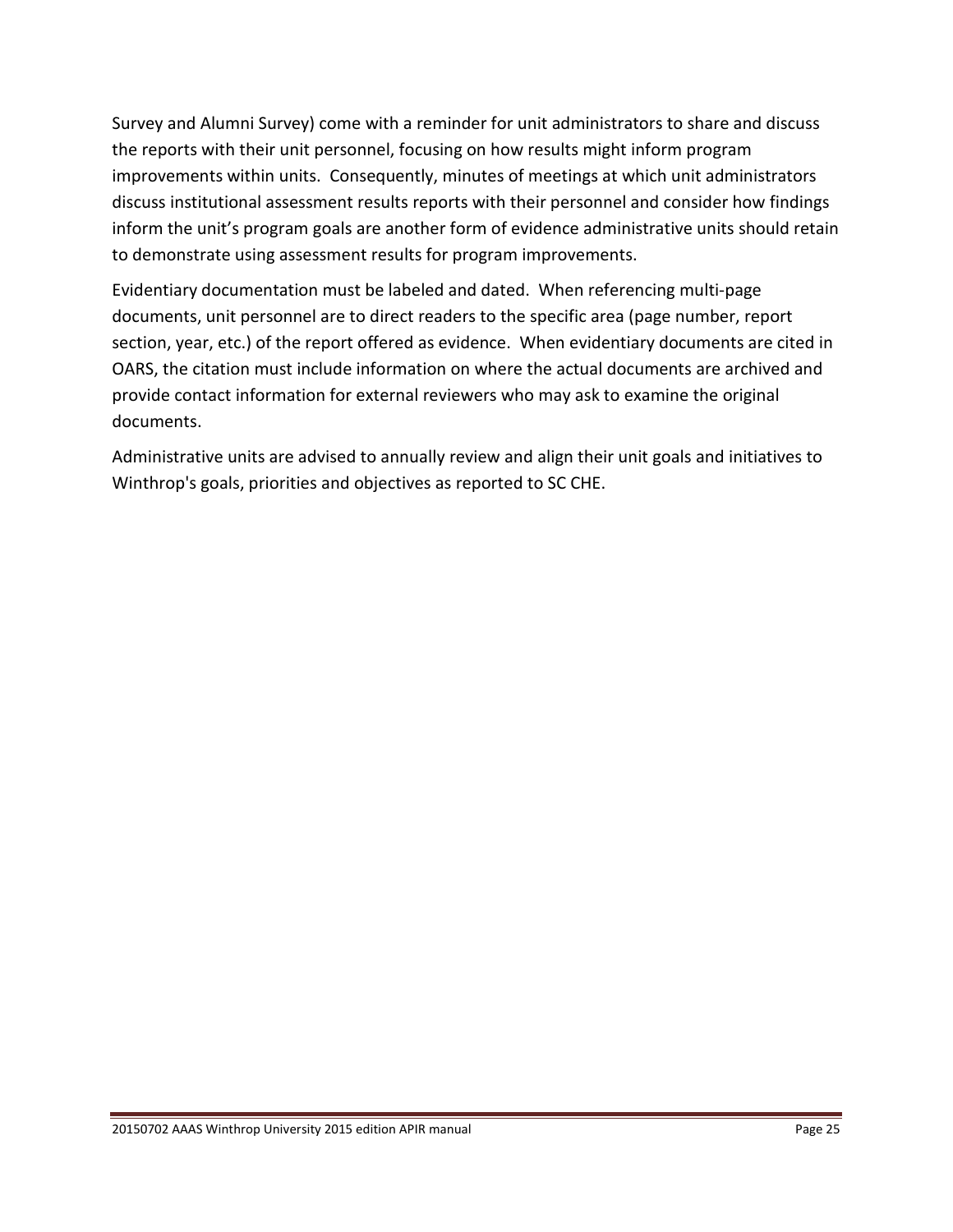#### <span id="page-25-0"></span>**Chapter 4 Program Reviews, Quality Enhancement Plan**

**Purpose:** Periodic comprehensive review of administrative, academic and student support programs is integral to IE assessment, a SACSCOC expectation. Winthrop's annual reporting structure (OARS) integrates data elements relevant to periodic comprehensive reviews: program goals, learning outcomes, evidence-based improvements, and alignment with institutional mission, resources and priorities. Additional data sources include unit-level annual reports conveyed to senior administrators and the university President and other documents reporting achievements framed in the context of Winthrop's goals, strategic priorities and objectives.

#### **Comprehensive Administrative and Support Unit Reviews (CASUR)**

Senior administrators are responsible for ensuring completion of periodic comprehensive administrative and support unit reviews that transcend annual assessment reports and documentation of evidence-based actions. SACSCOC does not mandate the frequency or format of episodic administrative and support unit reviews, but considers them an element of *Institutional Effectiveness* (CS 3.3.1.2 and CS 3.3.1.3 cross-referenced with CR 2.5). A web scan indicates a common time frame for periodic comprehensive administrative and support unit reviews in higher education is five to seven years. Comprehensive reviews may also happen during transitional institutional events. Examples of processes, elements, and timeframes associated with administrative and support unit reviews are available across most accreditation regions including SACSCOC. The publicly available examples of administrative program reviews (below) were identified during spring 2015.

#### **Administrative Unit (Program) Reviews**

- [Georgia State University Administrative and Support Unit Reviews](http://oie.gsu.edu/assessment-and-revie-academic-and-adminstrative/administrative-and-support-unit-review-asur-2/)
- [2014-15 Washburn University Program Review Guide for Administrative Units](http://www.washburn.edu/about/facts/program-review/administrative-program-review.pdf)
- [2013 UT-Austin, framework for assessing administrative and student support service](http://www.utexas.edu/provost/iae/resources/pdfs/Developing%20Plans_Administrative.pdf)  [units](http://www.utexas.edu/provost/iae/resources/pdfs/Developing%20Plans_Administrative.pdf)
- [Emory University Administrative Units Assessment](http://www.oirpe.emory.edu/Assessment/Administrative%20Units%20Assessment.html)
- [University of Kentucky Administrative Unit Assessment,](http://www.uky.edu/IRPE/workshoppowerpoints/IE_UKOperationalAssessmentAdministrative%289-16-12--1000%29.pdf) 2012 J. Pet-Armacost & R. Armacost
- [Western Carolina assessment and program reviews, administrative units](http://www.wcu.edu/about-wcu/leadership/office-of-the-provost/oipe/assessment-program-review/index.asp)
- [Northwestern University academic and administrative program reviews, the process](http://www.adminplan.northwestern.edu/program-review/process.html)
- [Administrative assessment guidelines,](https://www.usm.edu/sites/default/files/groups/institutional-effectiveness/pdf/administrative_unit_assessment_guidelines_12.18.12.pdf) University of Southern Mississippi (USM)
- [Assessment Resources for Administrative and Support Units,](http://www.fau.edu/iea/assessment/units.php) Florida Atlantic University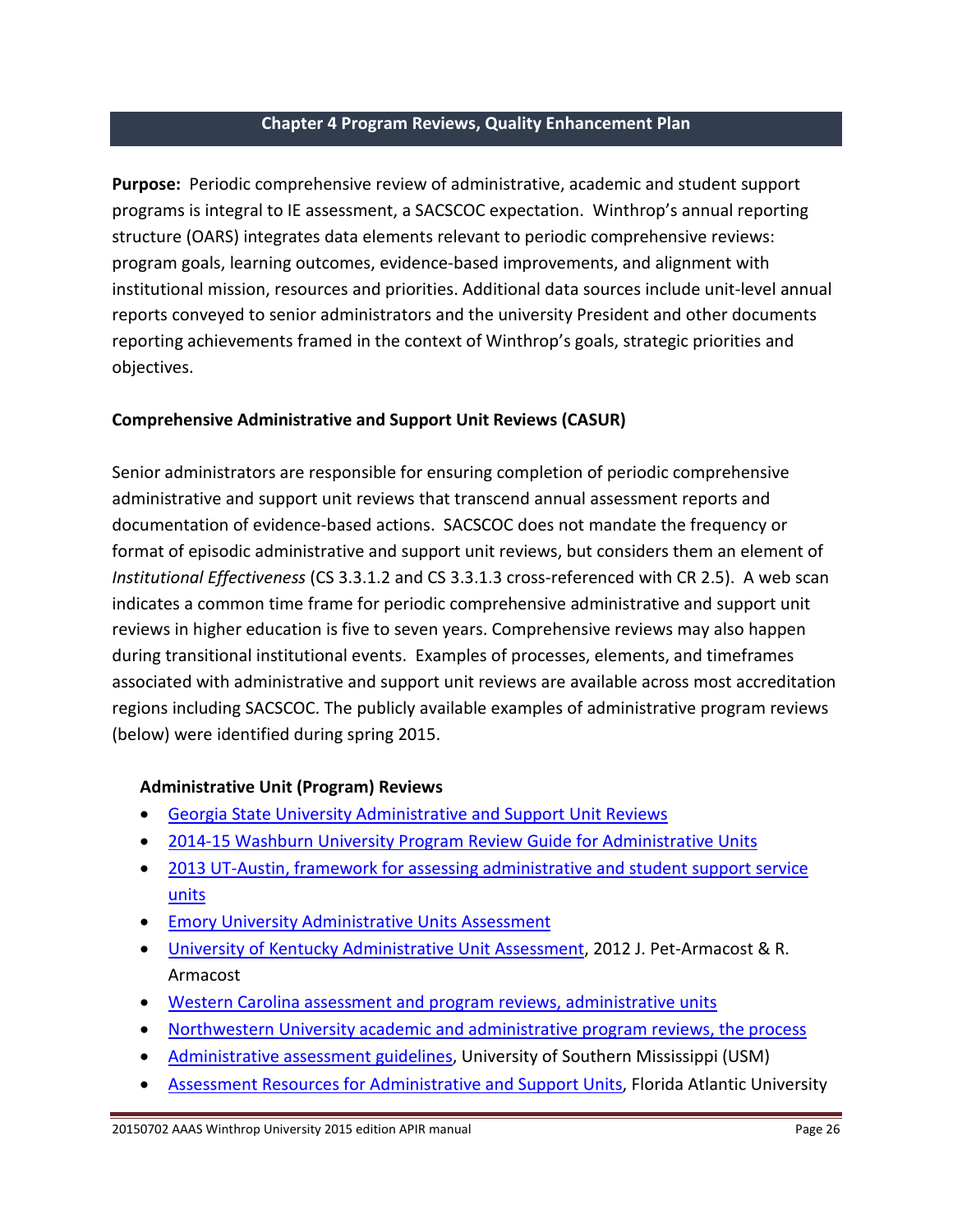#### **Academic Program Reviews (APR)**

All academic degree programs (Baccalaureate, Masters and Certificates) are required to periodically undergo comprehensive academic program review to ensure Winthrop continues offering high-caliber academic programs consistent with emerging best practices. APR [Guidelines](http://www2.winthrop.edu/public/programreview/guidelines.aspx) describe required program review processes; processes accommodate the needs of non-accredited academic programs and academic programs accredited or approved by discipline-specific organizations. APRs usually follow a five- to seven-year cycle in which academic units assess major strengths, weaknesses, opportunities and concerns in the areas of quality, demand, and resources. Programs with specialized program accreditation or approval follow their discipline-based program review cycles and fulfill reporting obligations of their specialized accreditation-approval program review processes which meet or exceed Winthrop's APR guidelines. Winthrop's APR guidelines are reviewed and periodically updated informed by changes in external reporting obligations and internal user feedback. [Winthrop's APR web site](http://www2.winthrop.edu/public/programreview/) contains details on roles/responsibilities, policies/procedures, report formats and timelines.

**Background:** Guidelines for conducting APRs were initially developed by the SC CHE with input from academic officers at each of the public higher education institutions. Until December 2000, CHE coordinated a statewide review of academic offerings in disciplines that did not have specialized accrediting entities. State budget cuts forced CHE to abandon all such reviews except those related to teacher certification or teacher advancement. In March 2010, CHE had to dissolve its partnership with SC Department of Education an[d NCATE](http://www.ncate.org/) (now known as the Council for the Accreditation of Educator Preparation, CAEP). Winthrop continues comprehensive academic program review as a quality assurance best practice.

**Process:** The general APR process is similar for programs with or without specialized accreditation or approval. Program faculties and unit administrators conduct a self-study guided by Winthrop's APR format or the discipline's accreditation or approval format. Unit academic administrators ensure degree program web sites accurately portray official degree titles, concentrations, tracks, and options. Once the internal self-study is finalized, an external peer review process is initiated, after which an external review team (ERT) report is prepared and conveyed to internal administrators, program faculties, and [AAAS.](http://www2.winthrop.edu/public/programreview/roles.aspx) Findings from the internal self-study and external review process and report are examined by internal stakeholders and used by program faculties and administrators to prepare action plans for improvements and resource allocation. Action plans may include curricular actions, decisions about physical facilities, learning spaces, or staffing.

**Central Repository:** All academic programs (both non-accredited and accredited-approved academic programs) are required to convey electronic (E-) copies of their APR documents to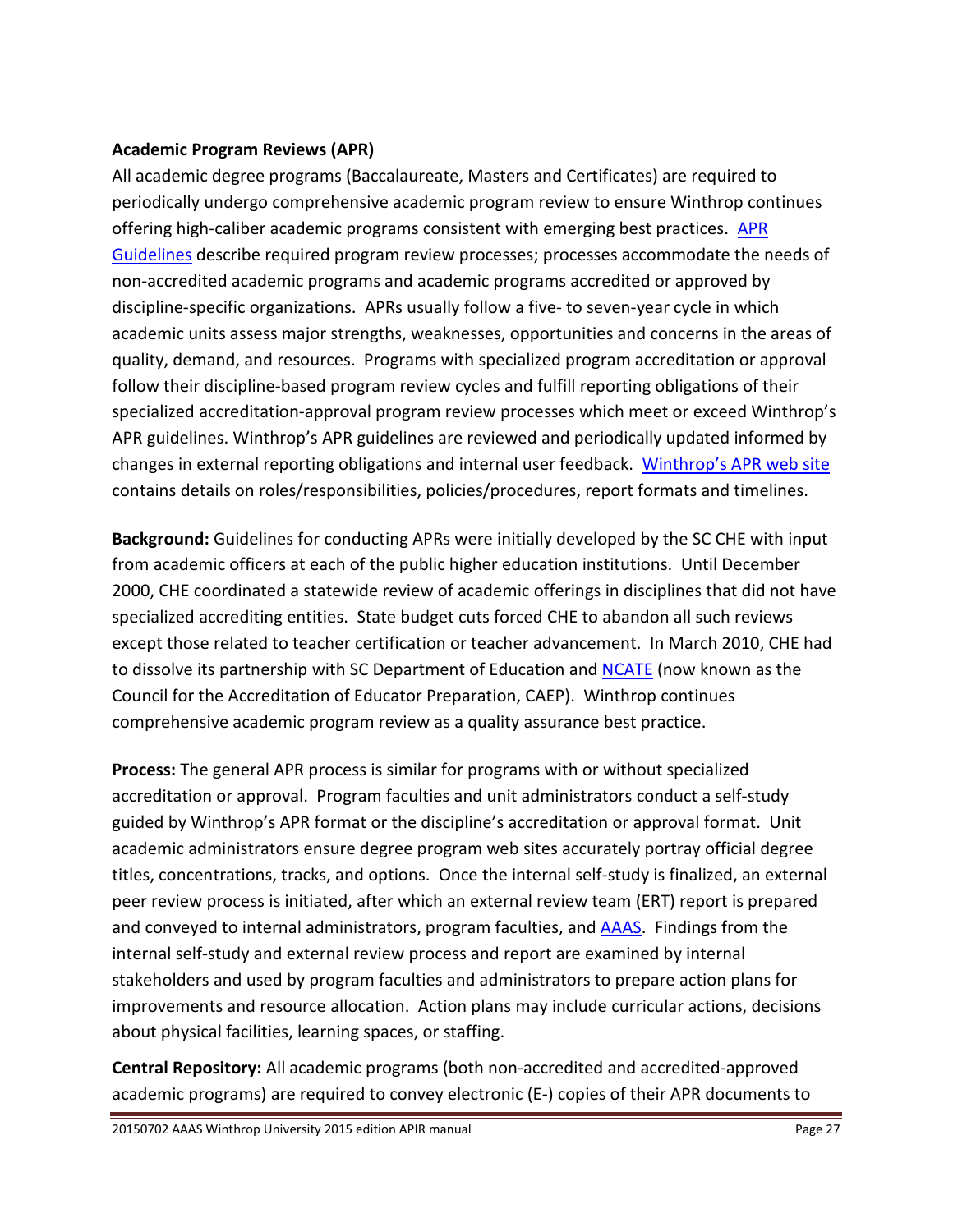AAAS and retain copies (electronic and/or paper) within their own units. Documents for AAAS include internal self-studies, reports of findings from ERTs, and follow-up action-plan reports from program faculties and administrators describing next steps being taken that were informed by the program review process. For programs with specialized accreditation or approval, send e-copies of all letters from the specialized accreditation-approval organization associated with the accreditation-approval status of Winthrop's accredited-approved program to AAAS (See SACSCOC CS. 3.13.1). E-documents conveyed to AAAS should also include supporting evidence related to the self-study. In the self-study, reference e-documents stored in repositories such as Activity Insight, Primary Instructor Credentialing System, OARS, Blackboard, and Live Text in such a way that ERT reviewers and SACSCOC teams may obtain access as needed to examine the evidence.

# **Undergraduate program reviews**

NSSE items provide an indirect measure of respondents' self-reported perceptions and experiences and provide undergraduate programs with a measure of the pervasiveness of learning opportunities associated with Winthrop's ULCs, the GLI, and skills desired by employers. Program faculties and academic administrators involved with APRs for undergraduate programs are encouraged to peruse *[mapping NSSE core items to SACSCOC](http://nsse.iub.edu/institute/documents/accred/2014/NSSE%20SACS%20Toolkit%202014.pdf)* standards. In 2014, Winthrop disseminated NSSE 2.0 major field reports and customized senior results to degree-granting colleges and in some cases to field/discipline level program faculties.

# **Reporting obligations when >50% of the academic program delivered online**

In cases when more than 50% of an academic program is delivered online or via other distancecorrespondence environments, program faculties and administrators must address all SACSCOC standards, policies, guidelines and positions cross-referenced and associated with distance or correspondence learning environments. The URLs below, though not exhaustive, illustrate standards, guidelines, policies, procedures and best practices associated with distance and correspondence education.

- <http://www.sacscoc.org/pdf/Resource%20Manual.pdf> pg. 127-137
- <http://www.sacscoc.org/pdf/DistanceCorrespondenceEducation.pdf>
- [http://www.sacscoc.org/pdf/081705/Guidelines%20for%20Addressing%20Distance%2](http://www.sacscoc.org/pdf/081705/Guidelines%20for%20Addressing%20Distance%20and%20Correspondence%20Education.pdf) [0and%20Correspondence%20Education.pdf](http://www.sacscoc.org/pdf/081705/Guidelines%20for%20Addressing%20Distance%20and%20Correspondence%20Education.pdf)
- <http://www.sacscoc.org/pdf/commadap.pdf>

# **Graduate programs**

APRs for graduate programs are guided by the same general processes used for undergraduate academic program reviews. With regard to SACSCOC, graduate program faculties and administrators must address all subsections (currently four) of CS 3.6 (Graduate Programs)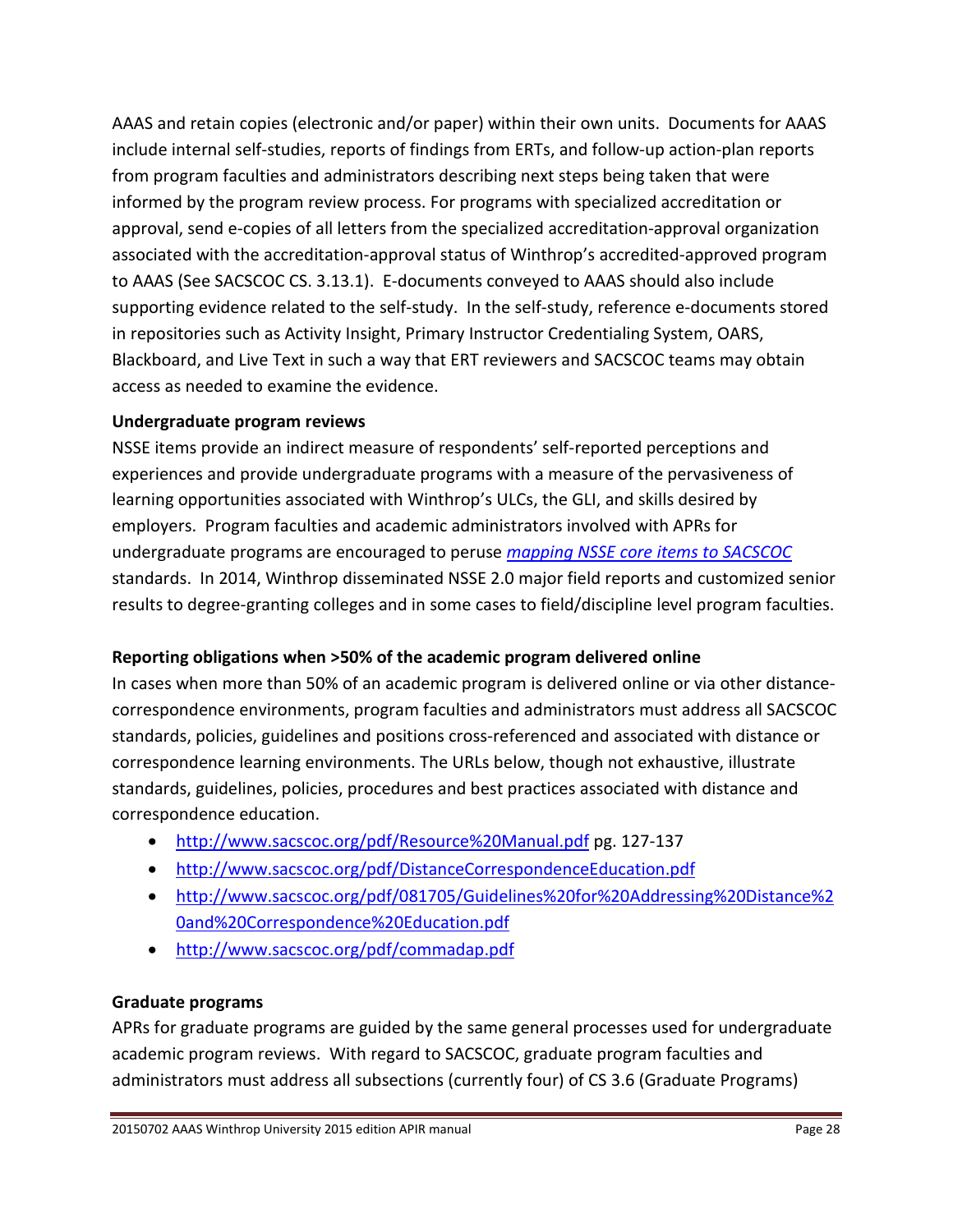along with cross-referenced standards, policies, procedures, guidelines and position statements referenced in the Resource Manual for the Principles of Accreditation (2012, second printing in 2013) and/or posted on the **SACSCOC** web site. Examples of cross-referenced standards include (but are not limited to) those related to distance and online learning, adequate full time qualified instructional faculty, institutional effectiveness related to research, and access to adequate library and support services.

**CS 3.6.1: Post-baccalaureate program rigor** is demonstrated by comparing breadth and depth of learning expectations in graduate curricula with learning expectations in a related undergraduate curriculum. Data sources should include student artifacts, rating tools (rubrics) illustrating the learning elements to be demonstrated in the student artifact and levels of proficiency. Narrative and examples (evidence) associated with comparison of learning expectations for graduate students vis-à-vis undergraduate students is appropriate.

**CS 3.6.2: Graduate curricula include knowledge of the literature** of the discipline and ongoing student engagement in research and/or appropriate professional practice. In most cases, graduate program faculties are expected to aggregate culminating works associated with graduate research and scholarship in the discipline and to document how students' works demonstrate depth and breadth of graduate level proficiency with the literature of the discipline.

**CS 3.6.3: The number of graduate credits earned at the institution relative to the total number of credits required for the degree** is documented. CS 3.6.3 documentation should include narrative about how Winthrop identifies on its transcript the names of institutions from which transfer courses that count toward the Winthrop graduate degree were taken. If relevant, the APR narrative for graduate programs should also describe how Winthrop identifies on its transcript that the graduate degree awarded is a collaborative degree and provide evidence (e.g., redacted transcript).

**CS 3.6.4: Document process whereby policies relevant to the graduate program are communicated to prospective and current students**. APR narratives should describe the evidence that graduate program faculties **define and publish requirements** for this graduate or post-baccalaureate professional program of study and should demonstrate that all appropriate publications provide **clear, complete, and consistent information** about the graduate program being reviewed. Provide URLs for the graduate program from both the graduate school and the academic department/college in which the graduate program is housed.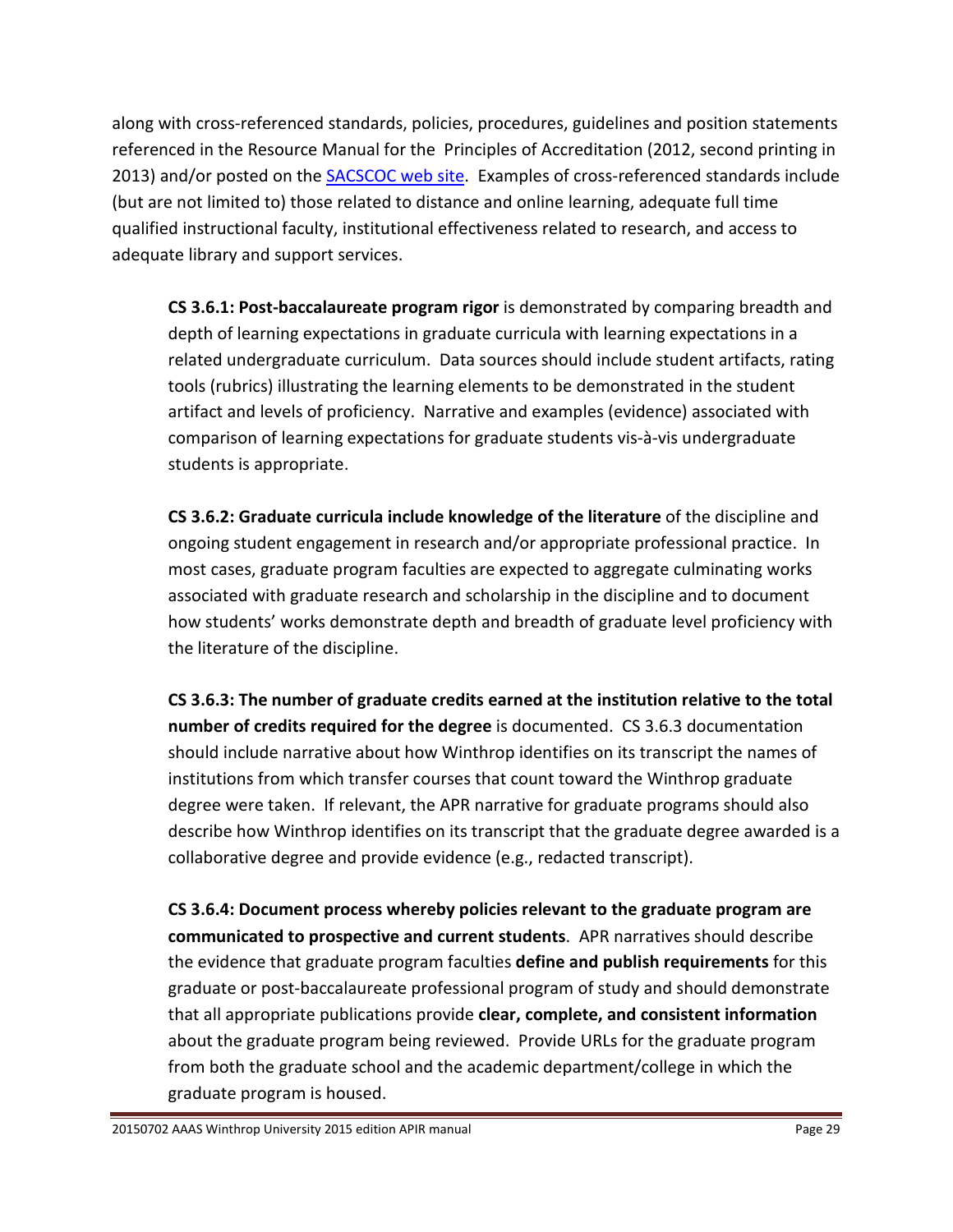Graduate program directors may want to use resources available through the Council of Graduate Studies (CGS). As a member of CGS, Winthrop graduate program directors and faculties have access to reports associated with graduate recruitment, enrollment, retention [and completions](http://www.cgsnet.org/graduate-enrollment-and-degrees) that may provide benchmarks for external comparisons. Contact the Graduate School for more information on CGS access.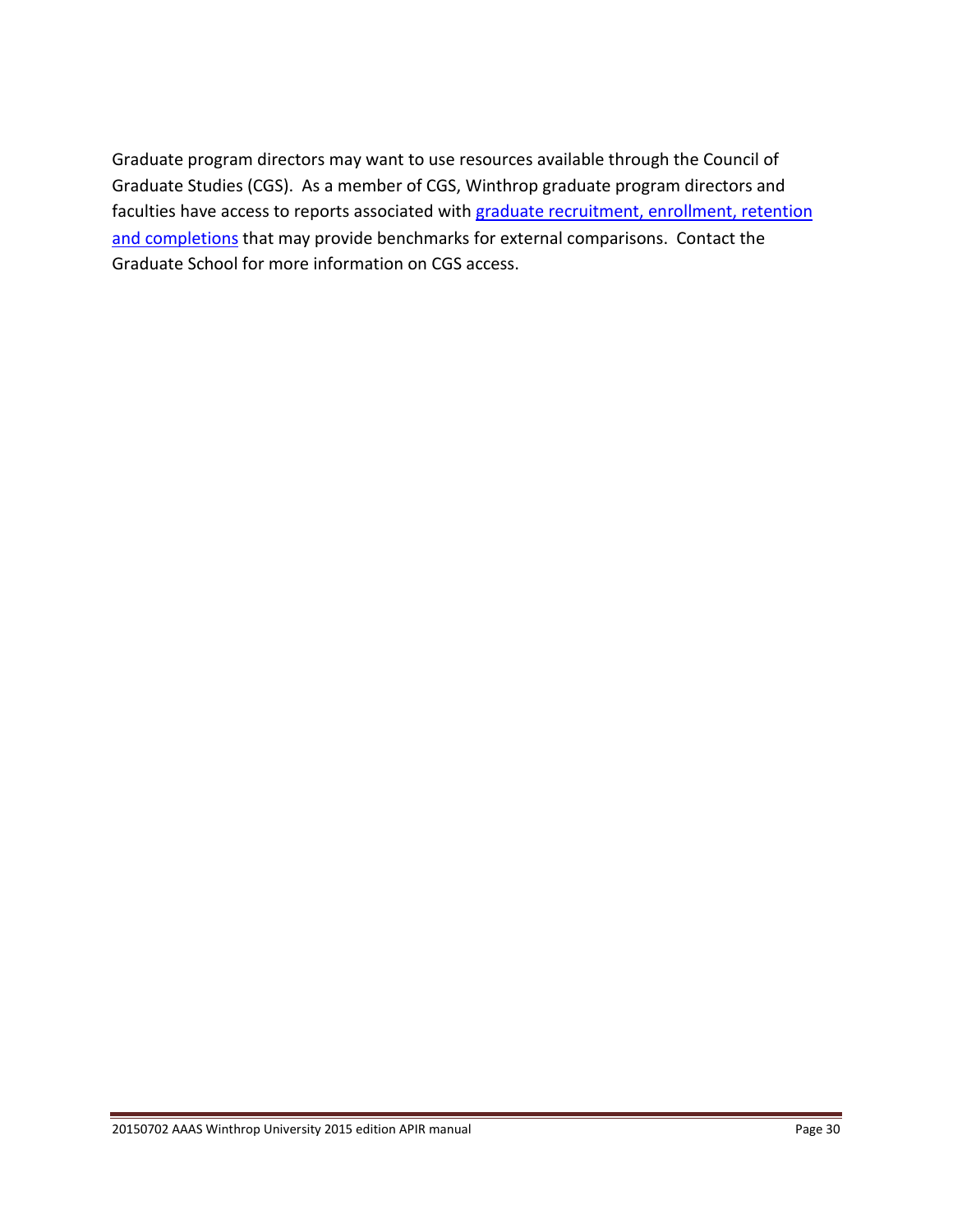#### **APPENDIX A**

# <span id="page-30-0"></span>SACSCOC Standards and Requirements (source[: SACSCOC Resource Manual,](http://www.sacscoc.org/pdf/Resource%20Manual.pdf) p. 103) **Note: bolded standards represent changes since Winthrop's 2011 decennial reaffirmation**

| Column 1                        | The number of the standard/requirement (CR: Section2; CS: Section 3; FR: Section 4)                                                           |                                     |                                                                  |                                   |                                                   |                                                              |  |
|---------------------------------|-----------------------------------------------------------------------------------------------------------------------------------------------|-------------------------------------|------------------------------------------------------------------|-----------------------------------|---------------------------------------------------|--------------------------------------------------------------|--|
| Column <sub>2</sub>             | Descriptor of the particular standard                                                                                                         |                                     |                                                                  |                                   |                                                   |                                                              |  |
| Column <sub>3</sub>             | Template available when providing documentation in support of compliance                                                                      |                                     |                                                                  |                                   |                                                   |                                                              |  |
| Column 4                        | Related standards, documents, policies                                                                                                        |                                     |                                                                  |                                   |                                                   |                                                              |  |
| Column 5                        | Standard reviewed as part of the Fifth-Year Interim Report                                                                                    |                                     |                                                                  |                                   |                                                   |                                                              |  |
| Column <sub>6</sub>             | Winthrop needs to provide an institutional policy in its response to the standard                                                             |                                     |                                                                  |                                   |                                                   |                                                              |  |
| Column <sub>7</sub>             | Reviewed by On-Site Committee regardless of Off- Site Committee findings                                                                      |                                     |                                                                  |                                   |                                                   |                                                              |  |
| 1                               | $\overline{\mathbf{2}}$                                                                                                                       | 5<br>3<br>4<br>6<br>7               |                                                                  |                                   |                                                   |                                                              |  |
| <b>Section</b><br><b>Number</b> | <b>Brief Description</b>                                                                                                                      | <b>Template</b><br><b>Available</b> | <b>Commission</b><br><b>Policy Related</b><br><b>To Standard</b> | <b>Reviewed</b><br>at 5th<br>Year | <b>Institutional</b><br><b>Policy</b><br>Required | <b>Reviewed by</b><br>Off & On-Site<br><b>Reaffirmations</b> |  |
| 1.1                             | Integrity                                                                                                                                     |                                     | X                                                                |                                   |                                                   |                                                              |  |
| 2.1                             | Degree-Granting<br>Authority                                                                                                                  |                                     |                                                                  |                                   |                                                   |                                                              |  |
| 2.2                             | Governing Board                                                                                                                               | $\boldsymbol{\mathsf{x}}$           | X                                                                |                                   |                                                   |                                                              |  |
| 2.3                             | <b>CEO</b>                                                                                                                                    |                                     | X                                                                |                                   |                                                   |                                                              |  |
| 2.4                             | Institutional<br>Mission                                                                                                                      |                                     | $\boldsymbol{\mathsf{x}}$                                        |                                   |                                                   |                                                              |  |
| 2.5                             | Institutional<br>Effectiveness (IE)                                                                                                           | X                                   |                                                                  |                                   |                                                   |                                                              |  |
| 2.6                             | Continuous<br>Operation                                                                                                                       |                                     |                                                                  |                                   |                                                   |                                                              |  |
| 2.7.1                           | Program Length                                                                                                                                | X                                   | X                                                                |                                   |                                                   |                                                              |  |
| 2.7.2                           | Program Content                                                                                                                               |                                     | X                                                                |                                   |                                                   |                                                              |  |
| 2.7.3                           | General<br>Education                                                                                                                          |                                     | X                                                                |                                   |                                                   | X                                                            |  |
| 2.7.4                           | Coursework for<br>Degrees                                                                                                                     |                                     | X                                                                |                                   |                                                   |                                                              |  |
|                                 | # full-time                                                                                                                                   |                                     |                                                                  |                                   |                                                   |                                                              |  |
| 2.8                             | faculty members<br>adequate to<br>support<br>institutional<br>mission ensure<br>quality &<br>integrity of each<br>of its academic<br>programs | $\boldsymbol{\mathsf{x}}$           | $\pmb{\mathsf{X}}$                                               | X                                 |                                                   | X                                                            |  |
| 2.9                             | Learning<br>Resources and<br>Services                                                                                                         |                                     | X                                                                |                                   |                                                   |                                                              |  |

20150702 AAAS Winthrop University 2015 edition APIR manual and all the state of the Page 31 Page 31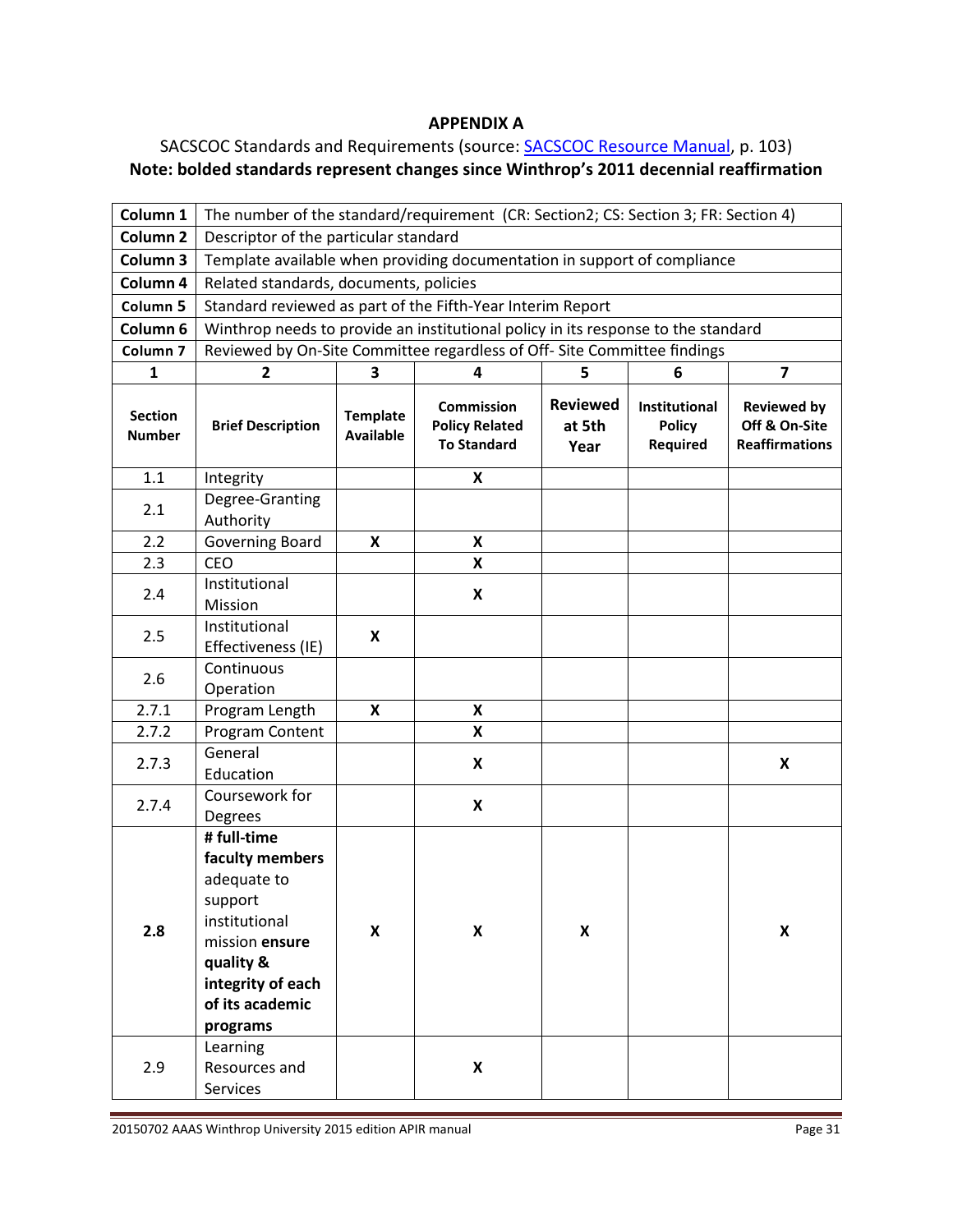| 2.10                            | <b>Student Support</b>           |                                     | X                                                                | X                                 |                                            | $\pmb{\mathsf{X}}$                                           |
|---------------------------------|----------------------------------|-------------------------------------|------------------------------------------------------------------|-----------------------------------|--------------------------------------------|--------------------------------------------------------------|
|                                 | Services                         |                                     |                                                                  |                                   |                                            |                                                              |
|                                 | Financial                        | X                                   |                                                                  |                                   |                                            |                                                              |
| 2.11.1                          | Resources                        |                                     |                                                                  |                                   |                                            |                                                              |
| 2.11.2                          | Physical                         | X                                   | $\boldsymbol{\mathsf{x}}$                                        |                                   |                                            |                                                              |
|                                 | Resources                        |                                     |                                                                  |                                   |                                            |                                                              |
| 2.12                            | QEP                              |                                     | X                                                                |                                   |                                            |                                                              |
|                                 |                                  |                                     | <b>Comprehensive Standards</b>                                   |                                   |                                            |                                                              |
| $\mathbf 1$                     | $\mathbf{2}$                     | $\overline{\mathbf{3}}$             | 4                                                                | 5                                 | 6                                          | $\overline{\mathbf{z}}$                                      |
| <b>Section</b><br><b>Number</b> | <b>Brief Description</b>         | <b>Template</b><br><b>Available</b> | <b>Commission</b><br><b>Policy Related</b><br><b>To Standard</b> | <b>Reviewed</b><br>at 5th<br>Year | Institutional<br><b>Policy</b><br>Required | <b>Reviewed by</b><br>Off & On-Site<br><b>Reaffirmations</b> |
| 3.1.1                           | Mission                          |                                     |                                                                  |                                   |                                            |                                                              |
| 3.2.1                           | CEO evaluation,                  |                                     |                                                                  |                                   |                                            |                                                              |
|                                 | selection                        |                                     |                                                                  |                                   |                                            |                                                              |
| 3.2.2                           | Governing board<br>control       |                                     | $\pmb{\mathsf{X}}$                                               |                                   | X                                          |                                                              |
| 3.2.3                           | Board conflict of<br>interest    |                                     | X                                                                |                                   | X                                          |                                                              |
| 3.2.4                           | External                         |                                     |                                                                  |                                   |                                            |                                                              |
|                                 | influence                        |                                     |                                                                  |                                   |                                            |                                                              |
| 3.2.5                           | Board dismissal                  |                                     | $\pmb{\mathsf{X}}$                                               |                                   | X                                          |                                                              |
| 3.2.6                           | Distinction - BOT &              |                                     |                                                                  |                                   | X                                          |                                                              |
|                                 | administration<br>Organizational |                                     |                                                                  |                                   |                                            |                                                              |
| 3.2.7                           | structure                        |                                     |                                                                  |                                   |                                            |                                                              |
|                                 | Qualified                        |                                     |                                                                  |                                   |                                            |                                                              |
| 3.2.8                           | officers: admin &                | X                                   | X                                                                | X                                 |                                            | X                                                            |
|                                 | academic                         |                                     |                                                                  |                                   |                                            |                                                              |
|                                 | Personnel                        |                                     |                                                                  |                                   |                                            |                                                              |
| 3.2.9                           | appointment                      |                                     | X                                                                |                                   | X                                          |                                                              |
|                                 | Administrative                   |                                     |                                                                  |                                   |                                            |                                                              |
| 3.2.10                          | staff evaluations                |                                     | X                                                                |                                   |                                            |                                                              |
|                                 | Intercollegiate                  |                                     |                                                                  |                                   |                                            |                                                              |
| 3.2.11                          | athletics control                |                                     |                                                                  |                                   |                                            |                                                              |
| 3.2.12                          | Fund-raising                     |                                     |                                                                  |                                   |                                            |                                                              |
|                                 | activities                       |                                     |                                                                  |                                   |                                            |                                                              |
|                                 | Institution-                     |                                     |                                                                  |                                   |                                            |                                                              |
| 3.2.13                          | related                          |                                     |                                                                  |                                   |                                            |                                                              |
|                                 | foundations                      |                                     |                                                                  |                                   |                                            |                                                              |
| 3.2.14                          | Intellectual                     |                                     | X                                                                |                                   | X                                          |                                                              |
|                                 | property                         |                                     |                                                                  |                                   |                                            |                                                              |
| 3.3.1.1                         | $IE - ed$ programs               |                                     | $\pmb{\mathsf{X}}$                                               | X                                 |                                            | X                                                            |
| 3.3.1.2                         | $IE - admin$                     |                                     | X                                                                |                                   |                                            |                                                              |
|                                 | support services                 |                                     |                                                                  |                                   |                                            |                                                              |
| 3.3.1.3                         | IE - academic &                  |                                     | $\boldsymbol{\mathsf{x}}$                                        |                                   |                                            |                                                              |
|                                 | student support                  |                                     |                                                                  |                                   |                                            |                                                              |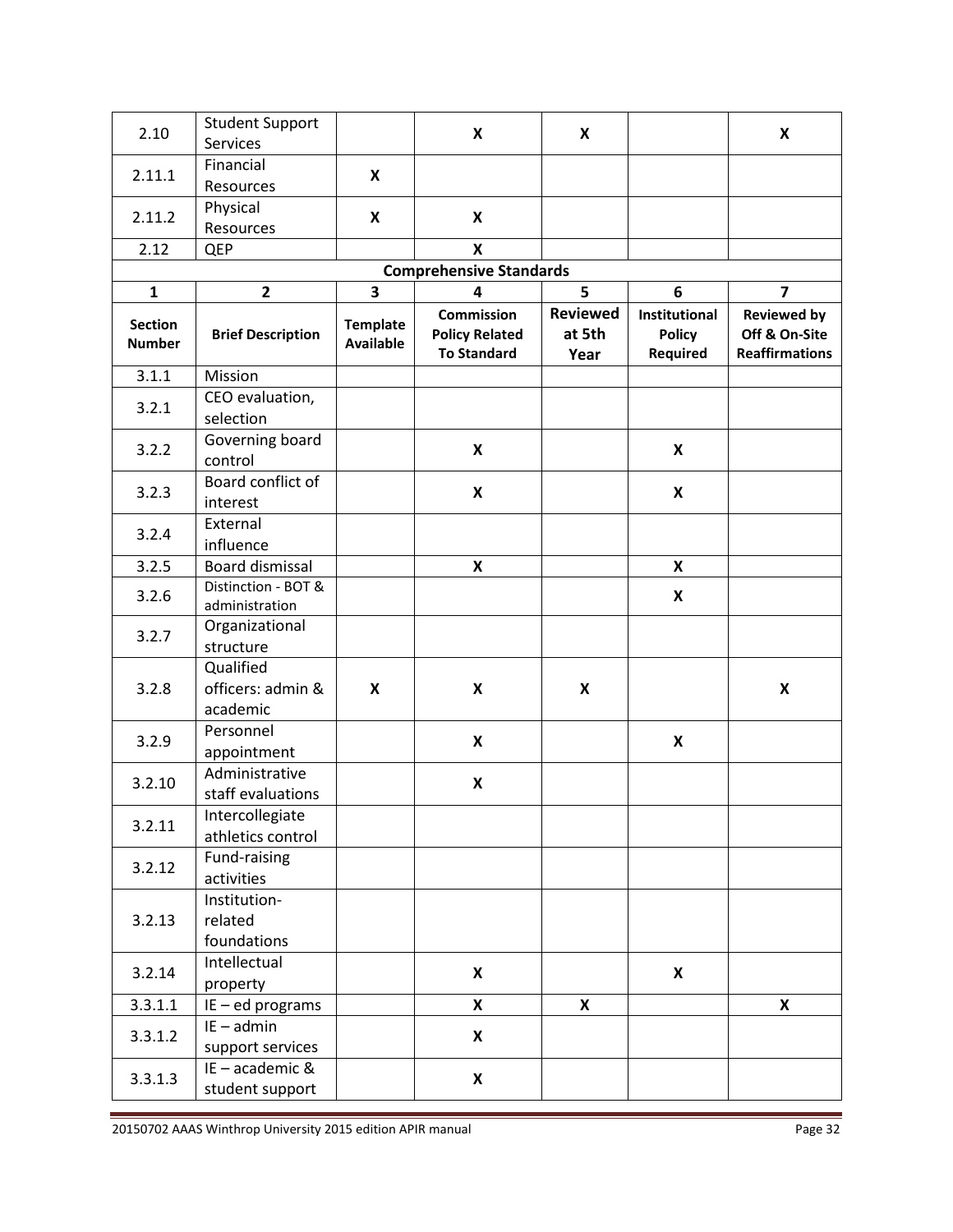| 3.3.1.4 | IE-research               |                           |                           |                    |                           |   |
|---------|---------------------------|---------------------------|---------------------------|--------------------|---------------------------|---|
| 3.3.1.5 | IE - community,           |                           |                           |                    |                           |   |
|         | public service            |                           |                           |                    |                           |   |
| 3.3.2   | <b>QEP</b>                |                           | $\pmb{\mathsf{X}}$        |                    |                           |   |
|         | Academic                  |                           |                           |                    |                           |   |
| 3.4.1   | program                   |                           |                           |                    |                           |   |
|         | approval                  |                           |                           |                    |                           |   |
| 3.4.2   | Continuing ed,            |                           |                           |                    |                           |   |
|         | service programs          |                           |                           |                    |                           |   |
|         | Admission                 |                           | X                         | X                  |                           | X |
| 3.4.3   | policies                  |                           |                           |                    | X                         |   |
| 3.4.4   | Acceptance of             |                           | $\boldsymbol{\mathsf{x}}$ |                    | X                         |   |
|         | academic credit           |                           |                           |                    |                           |   |
| 3.4.5   | Academic                  |                           | X                         |                    | $\boldsymbol{\mathsf{X}}$ |   |
|         | policies                  |                           |                           |                    |                           |   |
| 3.4.6   | Practices for             |                           | $\boldsymbol{\mathsf{x}}$ |                    |                           |   |
|         | awarding credit           |                           |                           |                    |                           |   |
|         | Consortial                |                           |                           |                    |                           |   |
| 3.4.7   | relationships,            |                           | $\pmb{\mathsf{X}}$        |                    |                           |   |
|         | contractual<br>agreements |                           |                           |                    |                           |   |
|         | Noncredit to              |                           |                           |                    |                           |   |
| 3.4.8   | credit                    |                           |                           |                    |                           |   |
|         | Academic                  |                           |                           |                    |                           |   |
| 3.4.9   | support services          |                           | $\boldsymbol{\mathsf{x}}$ |                    |                           |   |
|         | Responsibility for        |                           |                           |                    |                           |   |
| 3.4.10  | curriculum                |                           | $\boldsymbol{x}$          |                    |                           |   |
|         | Academic                  |                           |                           |                    |                           |   |
| 3.4.11  | program                   |                           | $\pmb{\mathsf{X}}$        | $\pmb{\mathsf{X}}$ |                           | X |
|         | coordination              |                           |                           |                    |                           |   |
| 3.4.12  | Technology use            |                           | X                         |                    |                           |   |
|         | General                   |                           |                           |                    |                           |   |
| 3.5.1   | education                 | X                         | X                         |                    |                           |   |
|         | competencies              |                           |                           |                    |                           |   |
|         | Institutional             |                           |                           |                    |                           |   |
| 3.5.2   | credits for an UG         |                           | $\pmb{\mathsf{X}}$        |                    |                           |   |
|         | degree                    |                           |                           |                    |                           |   |
| 3.5.3   | UG program                |                           | $\pmb{\mathsf{X}}$        |                    |                           |   |
|         | requirements              |                           |                           |                    |                           |   |
| 3.5.4   | <b>Terminal degrees</b>   | $\boldsymbol{\mathsf{x}}$ | $\pmb{\mathsf{X}}$        |                    |                           |   |
|         | of faculty                |                           |                           |                    |                           |   |
| 3.6.1   | Post-                     |                           |                           |                    |                           |   |
|         | baccalaureate             | X                         |                           |                    |                           |   |
|         | program rigor             |                           |                           |                    |                           |   |
| 3.6.2   | Graduate                  |                           |                           |                    |                           |   |
|         | curriculum                |                           |                           |                    |                           |   |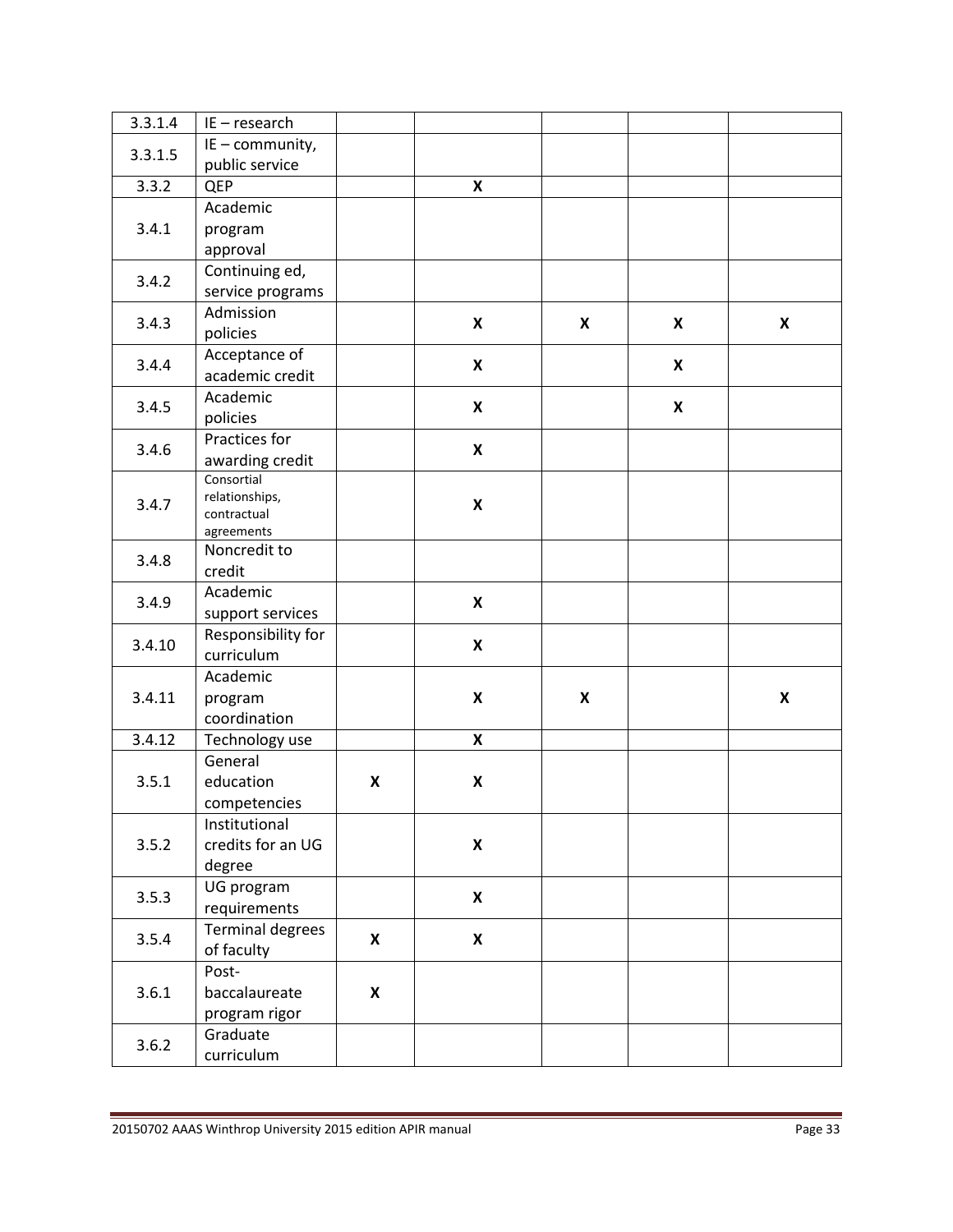|        | Institutional               |   |                           |              |                           |              |
|--------|-----------------------------|---|---------------------------|--------------|---------------------------|--------------|
| 3.6.3  | credits for                 | X | X                         |              |                           |              |
|        | graduate degree             |   |                           |              |                           |              |
|        | Post-bac                    |   |                           |              |                           |              |
| 3.6.4  | program                     |   | $\pmb{\mathsf{X}}$        |              |                           |              |
|        | requirements                |   |                           |              |                           |              |
| 3.7.1  | Faculty                     | X | $\boldsymbol{\mathsf{x}}$ |              |                           |              |
|        | competence                  |   |                           |              |                           |              |
| 3.7.2  | Faculty                     |   |                           |              |                           |              |
|        | evaluation                  |   |                           |              |                           |              |
| 3.7.3  | Faculty                     |   |                           |              |                           |              |
|        | development                 |   |                           |              |                           |              |
| 3.7.4  | Academic                    |   | X                         |              | X                         |              |
|        | freedom                     |   |                           |              |                           |              |
| 3.7.5  | Faculty role in             |   | $\boldsymbol{\mathsf{x}}$ |              | $\boldsymbol{\mathsf{x}}$ |              |
|        | governance                  |   |                           |              |                           |              |
| 3.8.1  | Learning, info<br>resources |   | $\boldsymbol{\mathsf{X}}$ |              |                           |              |
|        | Instruction                 |   |                           |              |                           |              |
| 3.8.2  | library use                 |   | X                         |              |                           |              |
| 3.8.3  | Qualified staff             | X |                           |              |                           |              |
| 3.9.1  | Student rights              |   | X                         |              | X                         |              |
| 3.9.2  | Student records             |   | X                         |              |                           |              |
| 3.9.3  | Qualified staff             | X |                           |              |                           |              |
| 3.10.1 | Financial stability         |   | $\boldsymbol{\mathsf{x}}$ |              |                           |              |
|        | Financial aid               |   |                           |              |                           |              |
| 3.10.2 | audits                      |   |                           | X            |                           | X            |
| 3.10.3 | Control of                  |   | $\pmb{\mathsf{X}}$        |              |                           |              |
|        | finances                    |   |                           |              |                           |              |
|        | Sponsored                   |   |                           |              |                           |              |
| 3.10.4 | research, external          |   |                           |              |                           |              |
|        | funds                       |   |                           |              |                           |              |
| 3.11.1 | Physical                    |   |                           |              |                           |              |
|        | resources                   |   |                           |              |                           |              |
| 3.11.2 | Institutional               |   |                           |              |                           |              |
|        | environment                 |   |                           |              |                           |              |
| 3.11.3 | Physical facilities         |   | X                         | $\mathsf{x}$ |                           | $\mathsf{X}$ |
| 3.12.1 | Substantive                 |   | X                         |              | X                         |              |
| 3.13   | change                      |   |                           |              |                           |              |
|        | <b>Accreditation</b>        |   | <b>Updated, Handout</b>   |              |                           |              |
| 3.13.1 | <b>Decisions other</b>      |   | $\boldsymbol{\mathsf{X}}$ | X            | X                         | X            |
|        | agencies                    |   |                           |              |                           |              |
|        | Collaborative               |   |                           |              |                           |              |
| 3.13.2 | <b>Academic</b>             |   |                           |              |                           |              |
|        | Arrangements:               |   |                           |              |                           |              |
|        | Policy and                  |   |                           |              |                           |              |
|        | <b>Procedures</b>           |   |                           |              |                           |              |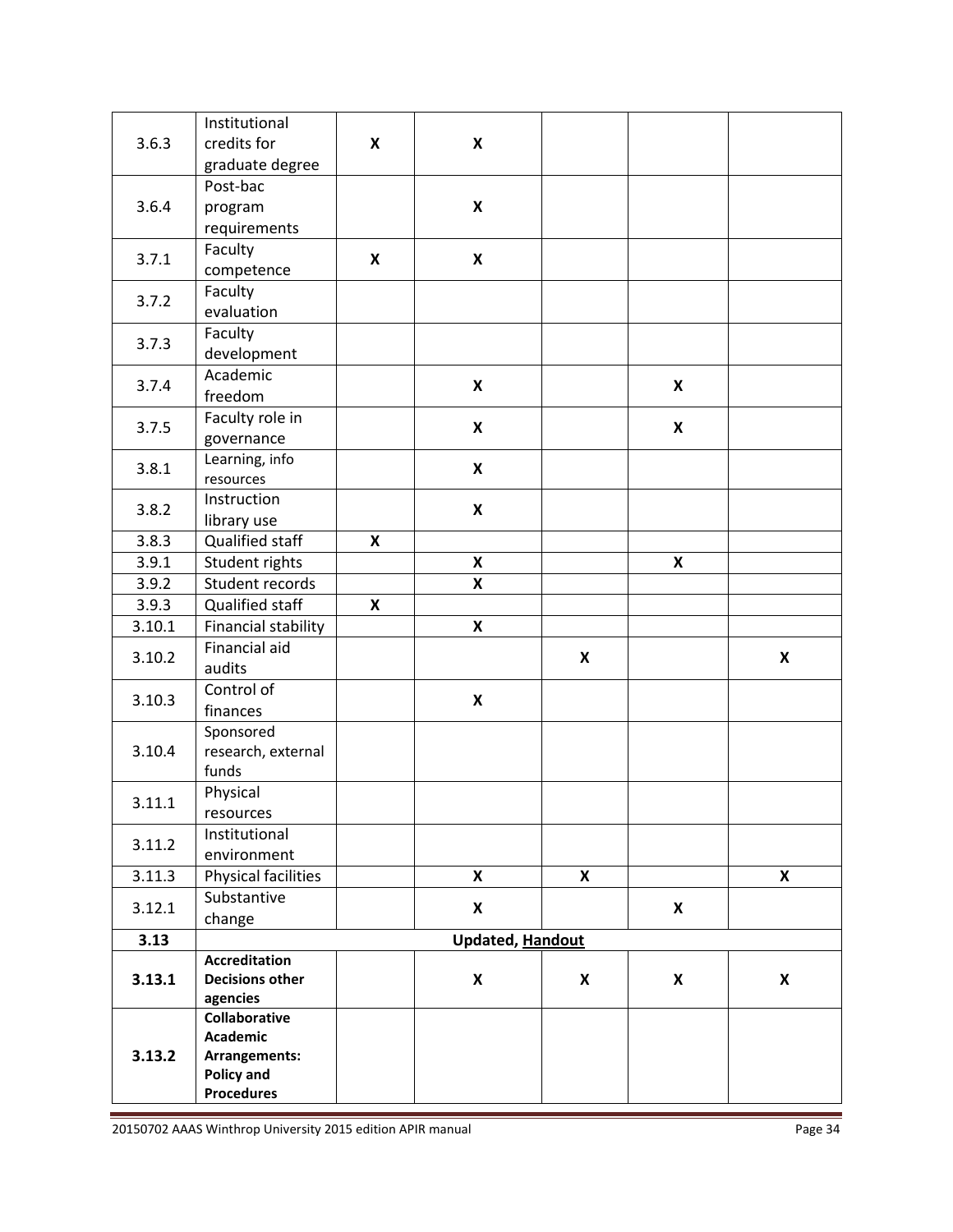<span id="page-34-0"></span>

| 3.13.3                          | Complaint                |                                                                       |                                                                                                                                            | X                                 |                                            |                                                              |  |  |  |
|---------------------------------|--------------------------|-----------------------------------------------------------------------|--------------------------------------------------------------------------------------------------------------------------------------------|-----------------------------------|--------------------------------------------|--------------------------------------------------------------|--|--|--|
|                                 | <b>Procedures</b>        |                                                                       |                                                                                                                                            |                                   |                                            |                                                              |  |  |  |
|                                 | <b>Review of</b>         |                                                                       |                                                                                                                                            |                                   |                                            |                                                              |  |  |  |
| 3.13.4.a                        | institution's            |                                                                       | The institution must incorporate an assessment of its compliance with<br>standards that apply to its distance and correspondence education |                                   |                                            |                                                              |  |  |  |
|                                 | distance learning        | programs and courses. Reviewed in Fifth-Year decennial reaffirmation. |                                                                                                                                            |                                   |                                            |                                                              |  |  |  |
|                                 | programs                 |                                                                       |                                                                                                                                            |                                   |                                            |                                                              |  |  |  |
|                                 | <b>Description of</b>    |                                                                       |                                                                                                                                            |                                   |                                            |                                                              |  |  |  |
|                                 | system                   |                                                                       |                                                                                                                                            |                                   |                                            |                                                              |  |  |  |
| 3.13.4.b                        | operation or             |                                                                       | Provide a description of the system operation and structure or the<br>corporate structure if this applies (does not apply to Winthrop)     |                                   |                                            |                                                              |  |  |  |
|                                 | corporate                |                                                                       |                                                                                                                                            |                                   |                                            |                                                              |  |  |  |
|                                 | structure                |                                                                       |                                                                                                                                            |                                   |                                            |                                                              |  |  |  |
|                                 | <b>Publication of</b>    |                                                                       |                                                                                                                                            |                                   |                                            |                                                              |  |  |  |
| 3.14.1                          | accreditation            |                                                                       | $\boldsymbol{x}$                                                                                                                           |                                   |                                            |                                                              |  |  |  |
|                                 | status                   |                                                                       |                                                                                                                                            |                                   |                                            |                                                              |  |  |  |
|                                 |                          |                                                                       | <b>Federal Requirements</b>                                                                                                                |                                   |                                            |                                                              |  |  |  |
| 1                               | $\overline{2}$           | 3                                                                     | 4                                                                                                                                          | 5                                 | 6                                          | $\overline{7}$                                               |  |  |  |
| <b>Section</b><br><b>Number</b> | <b>Brief Description</b> | <b>Template</b><br><b>Available</b>                                   | <b>Commission</b><br><b>Policy Related</b><br><b>To Standard</b>                                                                           | <b>Reviewed</b><br>at 5th<br>Year | Institutional<br><b>Policy</b><br>Required | <b>Reviewed by</b><br>Off & On-Site<br><b>Reaffirmations</b> |  |  |  |
| 4.1                             | Student                  |                                                                       |                                                                                                                                            | X                                 |                                            | X                                                            |  |  |  |
|                                 | achievement              |                                                                       |                                                                                                                                            |                                   |                                            |                                                              |  |  |  |
| 4.2                             | Program                  |                                                                       | X                                                                                                                                          | X                                 |                                            | X                                                            |  |  |  |
|                                 | curriculum               |                                                                       |                                                                                                                                            |                                   |                                            |                                                              |  |  |  |
| 4.3                             | Publication of           |                                                                       | $\boldsymbol{x}$                                                                                                                           | X                                 | X                                          | X                                                            |  |  |  |
|                                 | policies                 |                                                                       |                                                                                                                                            |                                   |                                            |                                                              |  |  |  |
| 4.4                             | Program length           |                                                                       | $\boldsymbol{\mathsf{x}}$                                                                                                                  | X                                 |                                            | X                                                            |  |  |  |
| 4.5                             | Student                  |                                                                       | X                                                                                                                                          | X                                 | X                                          | X                                                            |  |  |  |
|                                 | complaints               |                                                                       |                                                                                                                                            |                                   |                                            |                                                              |  |  |  |
| 4.6                             | Recruitment              |                                                                       | X<br>X                                                                                                                                     |                                   |                                            | X                                                            |  |  |  |
|                                 | materials                |                                                                       |                                                                                                                                            |                                   |                                            |                                                              |  |  |  |
| 4.7                             | Title IV                 |                                                                       | X                                                                                                                                          | X                                 |                                            | X                                                            |  |  |  |
|                                 | <b>Distance</b>          |                                                                       |                                                                                                                                            |                                   |                                            |                                                              |  |  |  |
| 4.8.1                           | Learning (DL)            |                                                                       |                                                                                                                                            | X                                 |                                            | X                                                            |  |  |  |
|                                 | verification             |                                                                       |                                                                                                                                            |                                   |                                            |                                                              |  |  |  |
| 4.8.2                           | <b>DL</b> privacy        |                                                                       | X                                                                                                                                          | X                                 | X                                          | X                                                            |  |  |  |
| 4.8.3                           | <b>DL</b> fees           |                                                                       | X                                                                                                                                          | X                                 | X                                          | X                                                            |  |  |  |
|                                 | notification             |                                                                       |                                                                                                                                            |                                   |                                            |                                                              |  |  |  |
| 4.9                             | <b>Credit Hours</b>      |                                                                       | X                                                                                                                                          | X                                 | X                                          | X                                                            |  |  |  |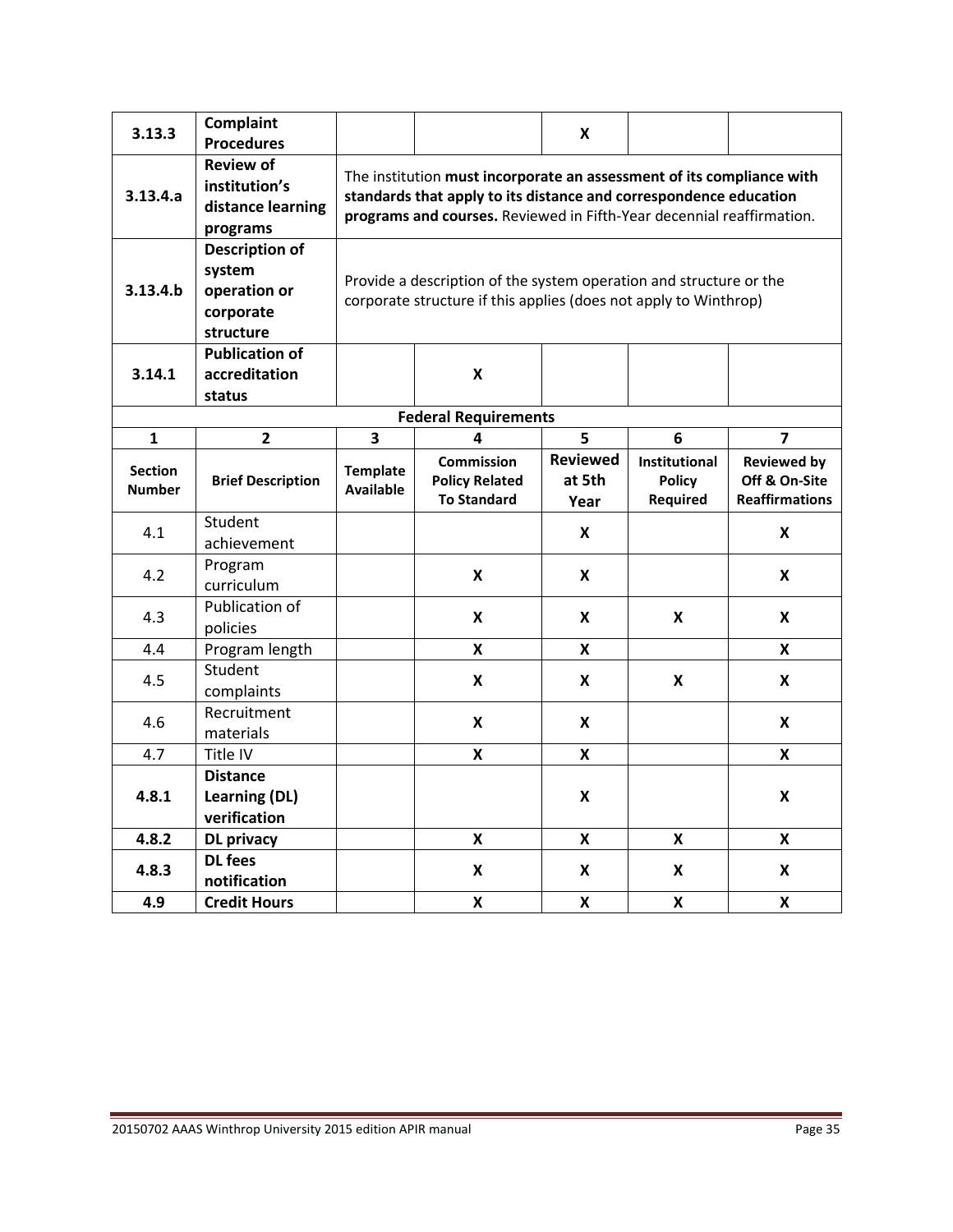# **Appendix B**

# **SACSCOC [Federal Requirements \(FR\)](http://www.sacscoc.org/pdf/Resource%20Manual.pdf)**

Implicit in every FR mandating a policy or procedure is the expectation that the policy or procedure is in writing and has been approved through appropriate institutional processes, published in appropriate institutional documents accessible to those affected by the policy or procedure, and implemented and enforced by the institution. Winthrop's policies and procedures repository is accessible [here.](http://www.winthrop.edu/academic-affairs/default.aspx?id=9449) All FR must be addressed in both the decennial reaffirmation Compliance Report and the Fifth-Year Interim Report. All cross-referenced standards must be integrated into compliance narratives for the Fifth-Year Interim Report and the Decennial Reaffirmation Compliance Report.

**4.1** The institution **evaluates success with respect to student achievement** including course completions, degree completions, performance on state licensing and professional credentialing examinations, and job placement rates. **Winthrop's mandated web site providing public transparency of** *[Student Achievement Goals](http://www.winthrop.edu/accountability/default.aspx?id=39591)* includes (but is not limited to) publicly reported data on retention, graduation rates and performance on professional credentialing examinations. **Cross-reference** with CR 2.5, CS 3.3.1.1, expected threshold of achievement for each criterion and the rationale for why each is appropriate, documentation of data used to demonstrate achievement of goals, sample documentation of student achievement such as trend data showing course completion by discipline, job placement by degree programs, follow-up with students who have graduated See [Resource Manual,](http://www.sacscoc.org/pdf/Resource%20Manual.pdf) p. 93

**4.2 The institution's curriculum is directly related and appropriate to the purpose and goals of the institution and the diplomas, certificates, or degrees awarded**. **Cross reference** with SACSCOC CR 2.4; CR 2.7.2; CR 2.7.3; CS 3.1.1; CS 3.5.1; CS 3.5.3, and commission documents as appropriate, e.g., "*[Distance and Correspondence Education](http://www.sacscoc.org/pdf/DistanceCorrespondenceEducation.pdf)*", See [Resource Manual,](http://www.sacscoc.org/pdf/Resource%20Manual.pdf) p. 94.

**4.3** The institution makes available to students and the public [current academic calendars,](https://www.winthrop.edu/uploadedFiles/acadschedule/5yrcalendar.pdf) grading policies, [\(Plus-Minus](http://www.winthrop.edu/recandreg/default.aspx?id=7568) grades, [grade change,](http://www2.winthrop.edu/public/policy/fullpolicy.aspx?pid=97) [grade reports,](http://www2.winthrop.edu/public/policy/fullpolicy.aspx?pid=96) [GPA required for UG degree\)](http://www2.winthrop.edu/public/policy/fullpolicy.aspx?pid=125) [Policies Repository,](http://www.winthrop.edu/policyrepository/) and [refund policies](https://www.winthrop.edu/uploadedFiles/controllersoffice/StudentAccountsInformationSheet.pdf) (e.g., [fee adjustments for courses dropped-withdrawn,](https://www.winthrop.edu/uploadedFiles/cashiers/FeeAdjustmentsCourseDroppedWithdrawal.pdf) [fee adjustment and refund\)](https://www.winthrop.edu/uploadedFiles/controllersoffice/StudentAccountsInformationSheet.pdf). Cross-reference with Principle 1 (Integrity), CS 3.4.5, and Commission Documents as appropriate: "*[Distance and Correspondence Education](http://www.sacscoc.org/pdf/DistanceCorrespondenceEducation.pdf)*", ["Integrity](http://www.sacscoc.org/pdf/081705/integrity.pdf)  [and Accuracy in Institutional Representation"](http://www.sacscoc.org/pdf/081705/integrity.pdf), ["Advertising, Student Recruitment, and](http://www.sacscoc.org/pdf/081705/advertising.pdf)  [Representation of Accredited Status"](http://www.sacscoc.org/pdf/081705/advertising.pdf) and/or ["Developing Policy and Procedures Document.](http://www.sacscoc.org/pdf/best%20practices%20for%20policy%20development%20final.pdf)" See [Resource Manual,](http://www.sacscoc.org/pdf/Resource%20Manual.pdf) p. 95

**4.4 Program length is appropriate for each of the institution's educational programs. Cross reference** with CR 2.7.2, CR 2.7.3, and CS 3.4.1. See [Resource Manual,](http://www.sacscoc.org/pdf/Resource%20Manual.pdf) p. 95.

**4.5 The institution has adequate procedures for addressing written student complaints and is responsible for demonstrating that it follows those procedures when resolving student complaints**. Cross-reference with CS 3.13.1, commission documents *["Complaint Procedures](http://www.sacscoc.org/pdf/081705/complaintpolicy.pdf)* 

20150702 AAAS Winthrop University 2015 edition APIR manual Page 36